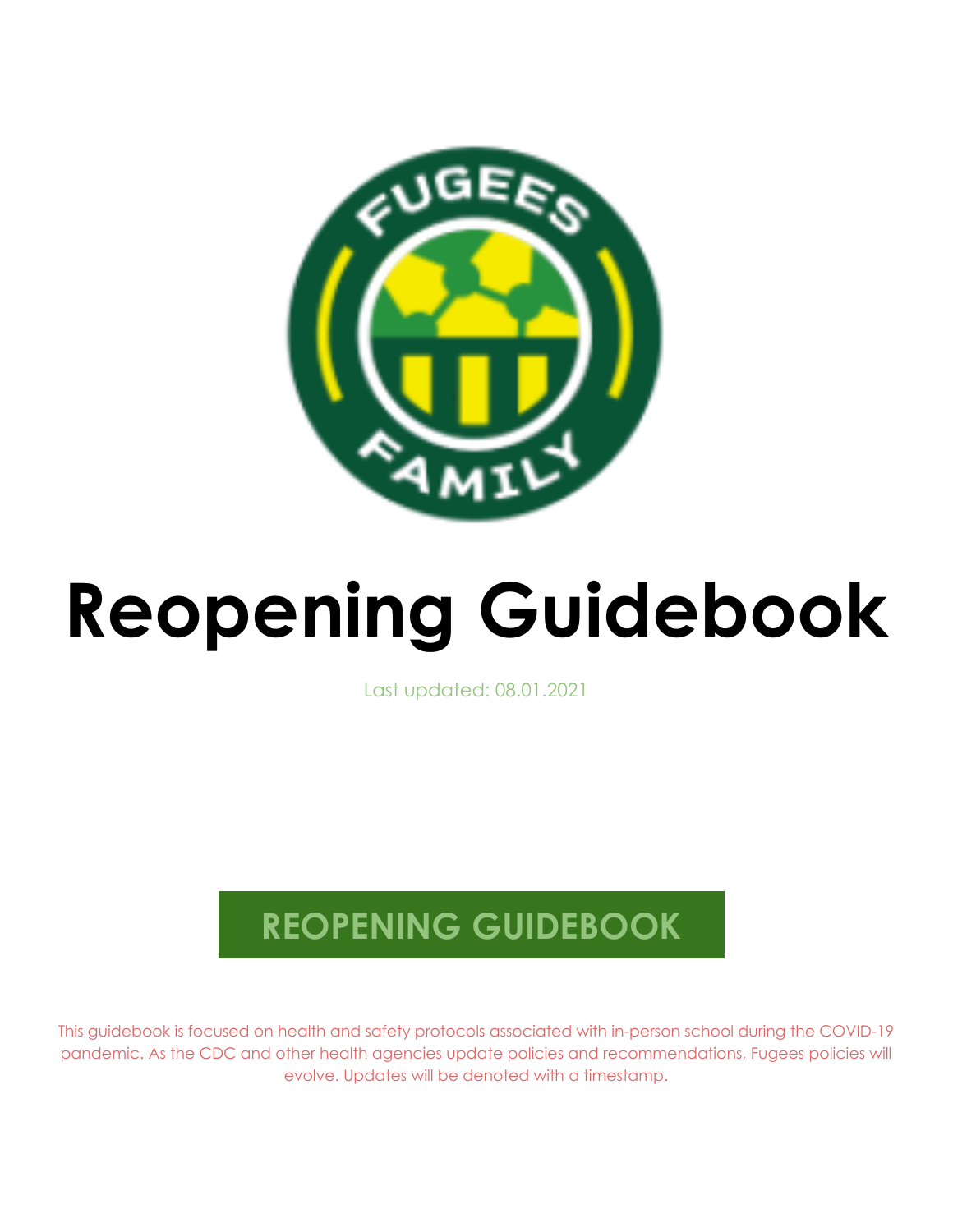# **Table of Contents**

**Foreword** | Message from the CEO, Coach Luma Mufleh

# **Introduction**

**Fugees Safety Strategy Summary**

**Operating Procedures**

**Human Resources Guidelines**

**Academics**

**Attendance**

**Student Technology**

**Athletics, Extracurriculars, and Field Lessons**

**Rapid Response Team and Training**

**Additional Guidance**

**Resources**

**Appendix A: Self-Screening Checklist**

**Appendix B: Fugees Signage: Rapid Response Team**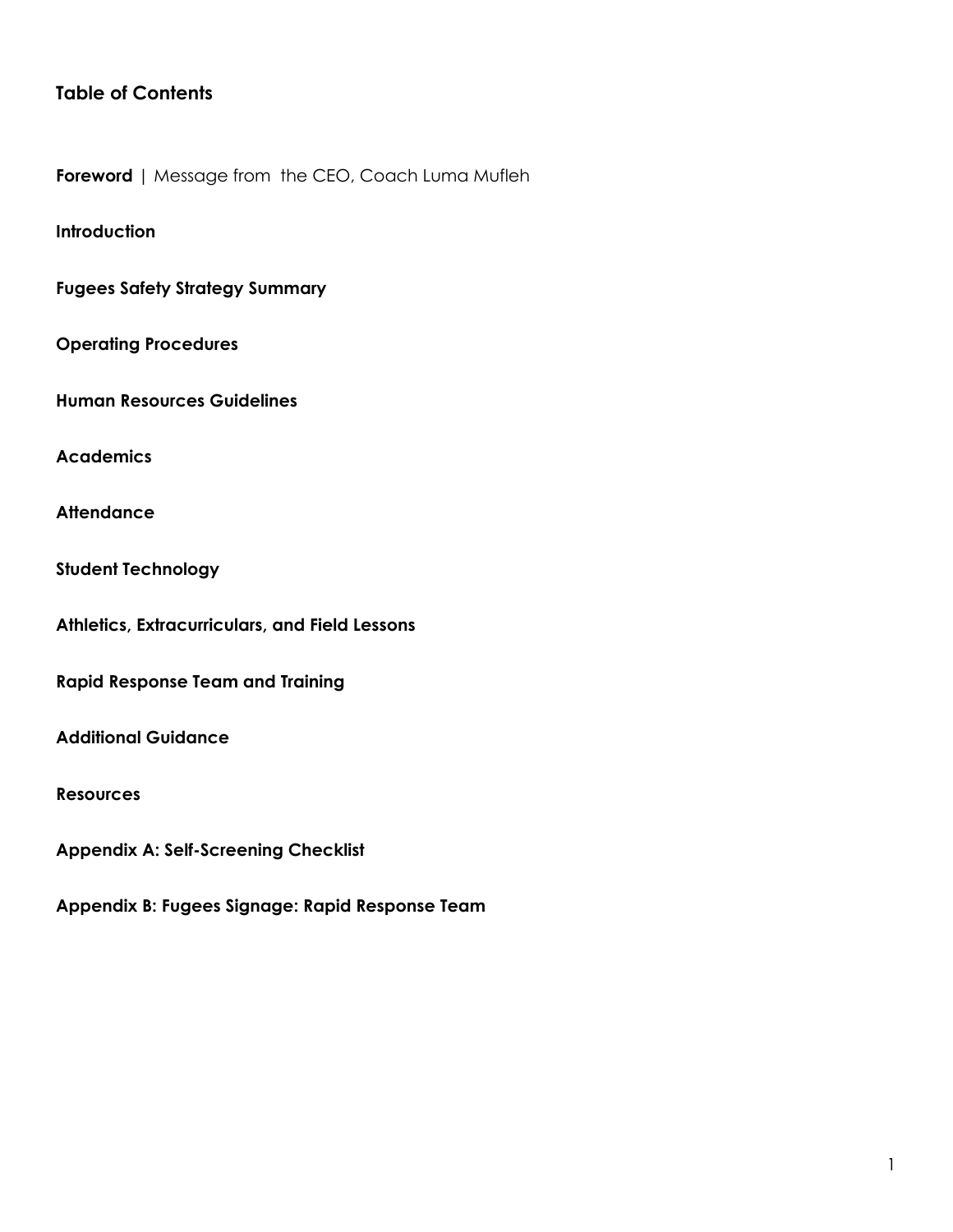# **FOREWORD** | Message from the CEO, Coach Luma Mufleh

Team Fugees,

As a soccer coach, I am used to tough opponents. The past year and a half has been like one very long match against the toughest opponent imaginable. We are tired, we have lost some ground, and we are not doing as well as we need to (absences, isolation, technical issues, stagnant growth - in spite of so much hard work). So we do what we would do at halftime: we circle up, we recommit to our goal and we make the necessary adjustments to fulfill our mission.

Yes,continuing with in-person schooling brings new and different challenges as we face different variants and vaccination statuses, but I know that we can do this. We can do this safely, we can do this with PRIDE, and we can do this in a way that shows our community what it looks like to prioritize equity and wellness. We are a team. More than ever, let's be sticklers for the small stuff, let's take care of each other, and let's not consider defeat an option.

This *Reopening Guidebook* is designed and updated to provide clear, consistent, and strong guidance as we return to school and COVID-19 pandemic continues to evolve. The information and policies reflect input from Georgia and Ohio Departments of Education, CDC best practices, the expertise of industry professionals, local state and health experts, and the voices of our families and staff.

As we continue to work together to make Fugees a safe place for all students and staff, we encourage you to lean on our values of equity, respect, humility, and family. While we do not know what comes next with the pandemic, we do know that we will need to stay informed, remain flexible, and hold tight to safety policies. We will continue to make informed decisions and navigate this new normal through the lens of these guiding principles:

- Protect the health and safety of our students, staff, and families to the fullest extent possible.
- Show care for our entire community so we can thrive in our new normal
- Ensure that each Fugees student has access to excellent, equitable educational opportunities that honor the joy and sacredness of childhood regardless of whether we are inside the building or outside the school building.

We will follow best practices to mitigate risks, keep the entire Fugees community safe, and rise to be our best selves each and every day. We know that we are better together.

Best,

Coach Luma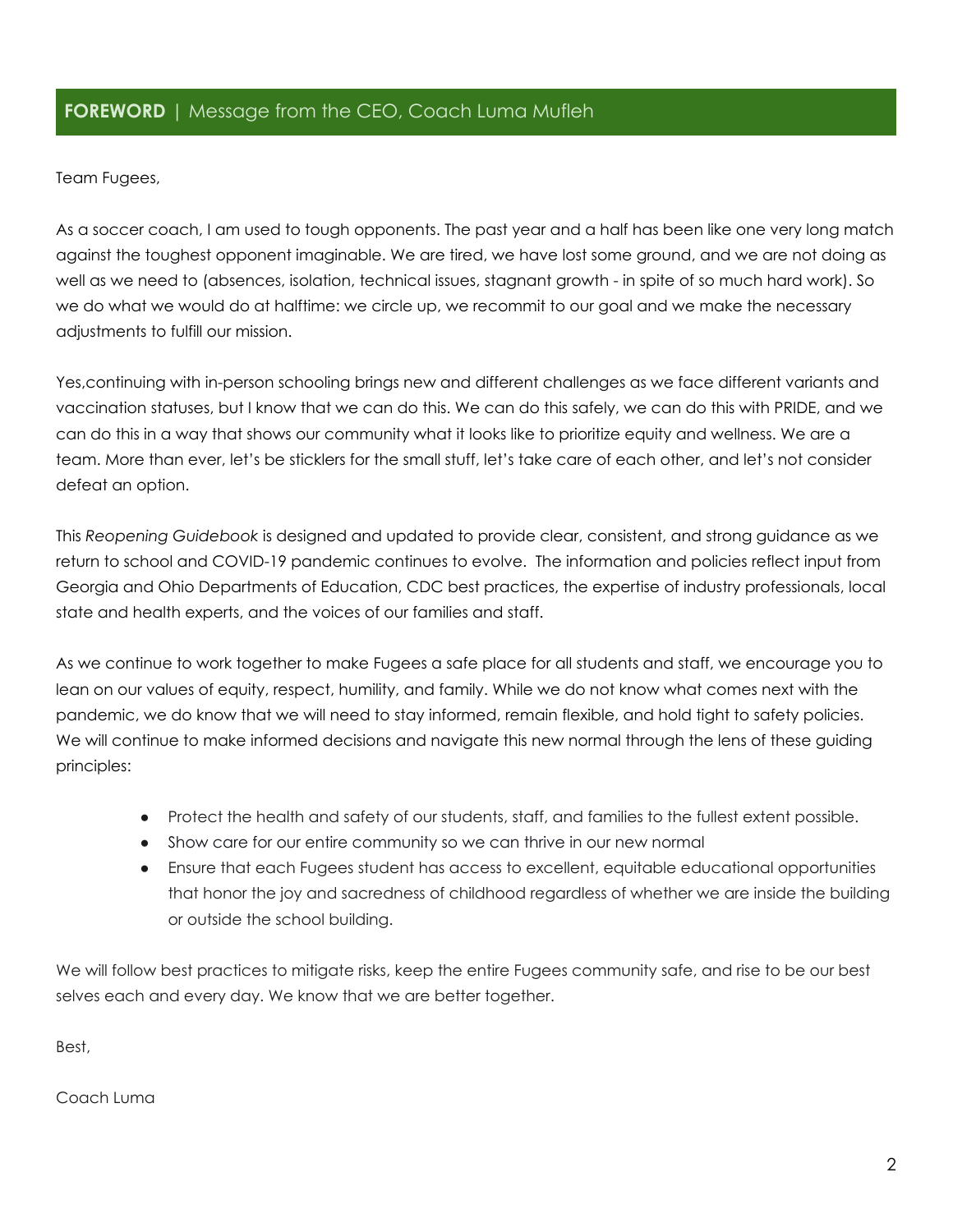# **INTRODUCTION**

# **PURPOSE**

The purpose of the Reopening Guidebook is to provide clear, consistent guidance, along with protocols and processes, in a centralized location regarding operational and safety aspects for the continued reopening for school-based teams as we plan for the 2021-2022 school year.

This Guidebook is focused on safety and operations; however, it also provides guidance on academics, workforce management, and additional FAQs, as well as, links to pertinent resources. We anticipate additional mandates or guidance from the state and federal government that could affect our planning. As information evolves, we will revise our guidance and share updates accordingly. School leaders will be trained in best practices and will, in turn, train their campus-based teams.

# **AUDIENCE**

The primary audience for this Reopening Guidebook is Fugees Family Network and School-based Leadership Teams in Ohio and Atlanta, GA. The Guidebook can and should be available to all Fugees staff.

# **GUIDING PRINCIPLES**

The reopening plans for Autumn 2021 are grounded in the three guiding principles listed here.

| <b>Fugees Family Reopening Guiding Principles</b>                                                    |
|------------------------------------------------------------------------------------------------------|
| We commit to:                                                                                        |
| Protecting the health and safety of our students, staff, and families to the fullest extent possible |

- 2. Providing access to excellent, equitable educational opportunities that honor the joy and sacredness of childhood regardless of whether we are inside the building or outside the school building
- 3. Caring for the entire Fugees Family so that we can thrive in this new normal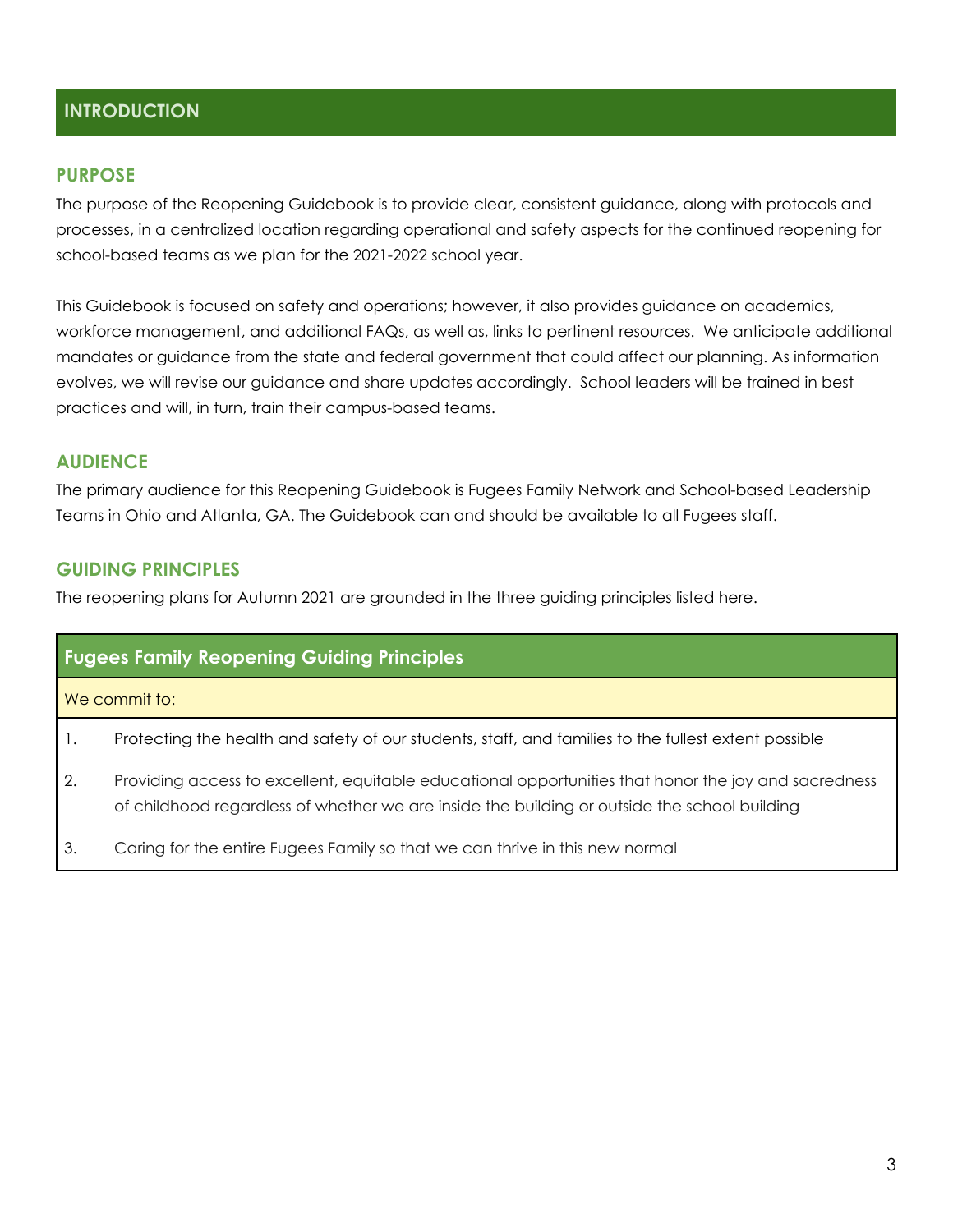# **LEARNING PATHWAYS**

The Fugees Family Reopening Guidebook was created to operationalize the decision to reopen Fugees campuses during Winter 2021; it will be updated periodically, as needed, based on new information. The guidebook is rooted in the plan to offer one learning pathway to Fugees students during Autumn 2021. The expectation is that **all** Fugees students fully participate in in-person learning; if needed based on local conditions, an entire campus may shift to virtual learning. We will not offer hybrid instruction or a remote pathway at this time.

Undoubtedly this approach means that the operating model of each campus will be nuanced based on campus-specific data. As a result, this guidebook provides network guidance and will need to be tailored to campus-specific needs with the understanding that certain aspects of the guidebook are non-negotiable (i.e. everyone in the school building must wear masks regardless of vaccination status).

When there is a question about what to do with an operational system, we will begin with the guiding principle to protect the health and safety of all, pushing to appropriately modify the system or operational detail. This will mean that part of our new normal will require a change in mindset, and in the way we operate our schools.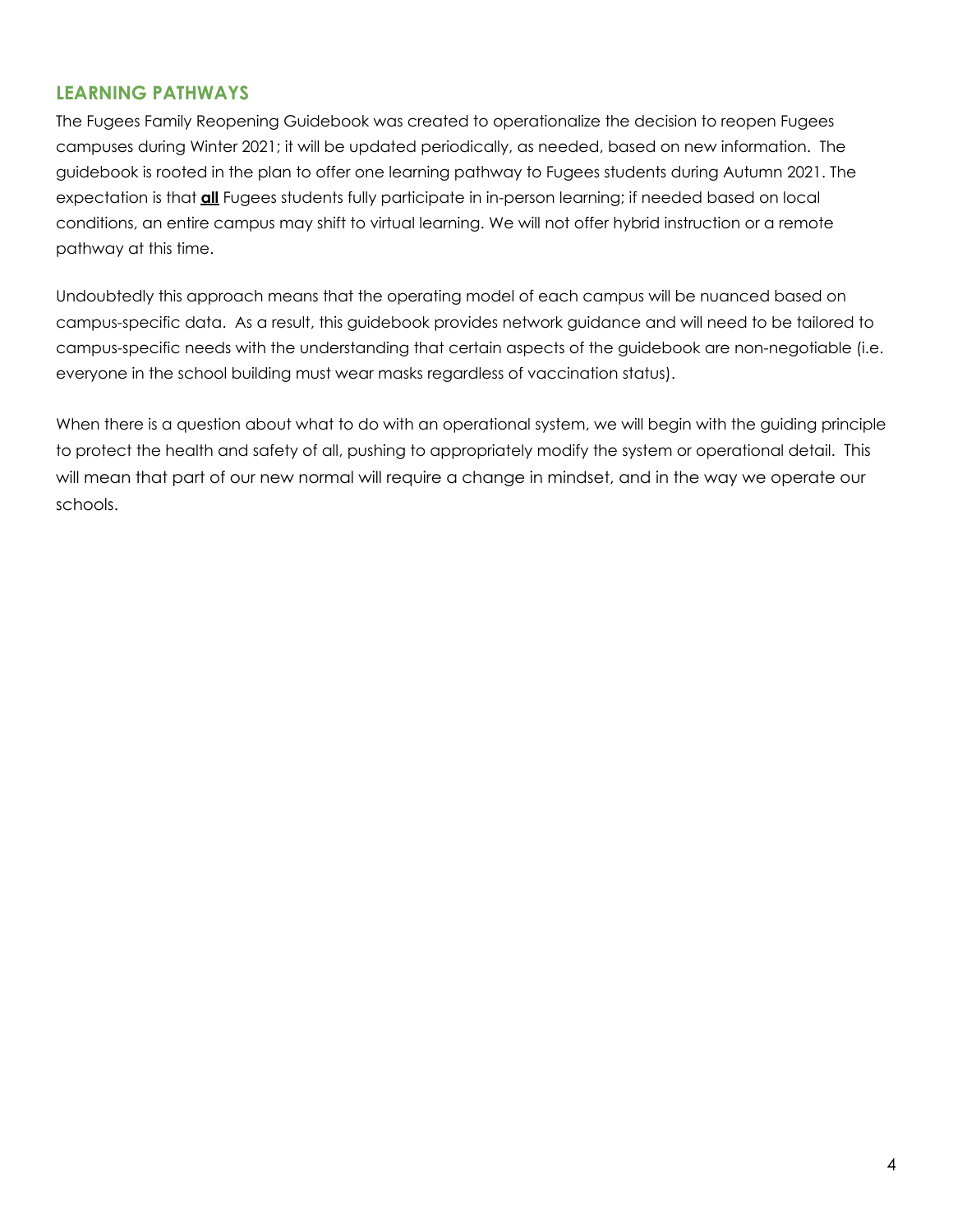# **FUGEES'S SAFETY STRATEGIES SUMMARY**

The Six Safety Strategies outlined below were developed using Centers for Disease Control (CDC), state, and local guidance in addition to input from Fugees Family staff and families. The strategies listed are based on both their efficacy in terms of safety and feasibility of implementation. This strategic framework will be used to align training across all Fugees Family operated schools, create clear and consistent communication to our Team & Family on how we are working to maintain the health and safety of adults and children in our buildings, and allow each school to develop their own school specific implementation plans. Fugees policies and procedures will be updated as the CDC and other health agencies adjust their policies and recommendations.

# **It is strongly recommended that all eligible staff and students are fully vaccinated. Vaccines are the best tool to prevent the spread of the COVID-19 virus.**

| <b>DAILY HEALTH</b><br><b>SCREENINGS &amp;</b><br><b>ROUTINE</b><br><b>COVID TESTING</b> | All staff, students, and visitors will complete a daily Health and Wellness Survey, and<br>all adults and students will be temperature checked before entering our school<br>building.<br>All unvaccinated students will take a daily COVID test; vaccinated students may be<br>randomly tested. Staff members may be tested weekly. |  |  |
|------------------------------------------------------------------------------------------|--------------------------------------------------------------------------------------------------------------------------------------------------------------------------------------------------------------------------------------------------------------------------------------------------------------------------------------|--|--|
| <b>FACE MASKS</b>                                                                        | Each individual in our buildings will be required to wear a mask to protect our school<br>community.<br>Face masks will be provided to each student and staff. Students can purchase<br>additional masks.                                                                                                                            |  |  |
| <b>PHYSICAL</b>                                                                          | Buses and classrooms will operate with reduced capacity to ensure physical distancing                                                                                                                                                                                                                                                |  |  |
| <b>DISTANCING</b>                                                                        | to the maximum extent possible.                                                                                                                                                                                                                                                                                                      |  |  |
| <b>HAND HYGIENE</b>                                                                      | Students and staff will frequently wash their hands or use hand sanitizer to maintain clean                                                                                                                                                                                                                                          |  |  |
| <b>ROUTINES</b>                                                                          | hands.                                                                                                                                                                                                                                                                                                                               |  |  |
| <b>CLEANING AND</b>                                                                      | All spaces will be cleaned daily/nightly with high-touch/high-traffic areas being                                                                                                                                                                                                                                                    |  |  |
| <b>DISINFECTING</b>                                                                      | disinfected with greater frequency.                                                                                                                                                                                                                                                                                                  |  |  |
| <b>RAPID</b><br><b>RESPONSE</b><br><b>PROTOCOLS</b>                                      | If an adult or student is feeling sick, they should stay home. All Fugees families, students,<br>and staff are expected to follow the COVID-19 reporting protocols if they have<br>COVID-19 symptoms, test positive for COVID-19, and/or has had direct contact with<br>someone who has the virus.                                   |  |  |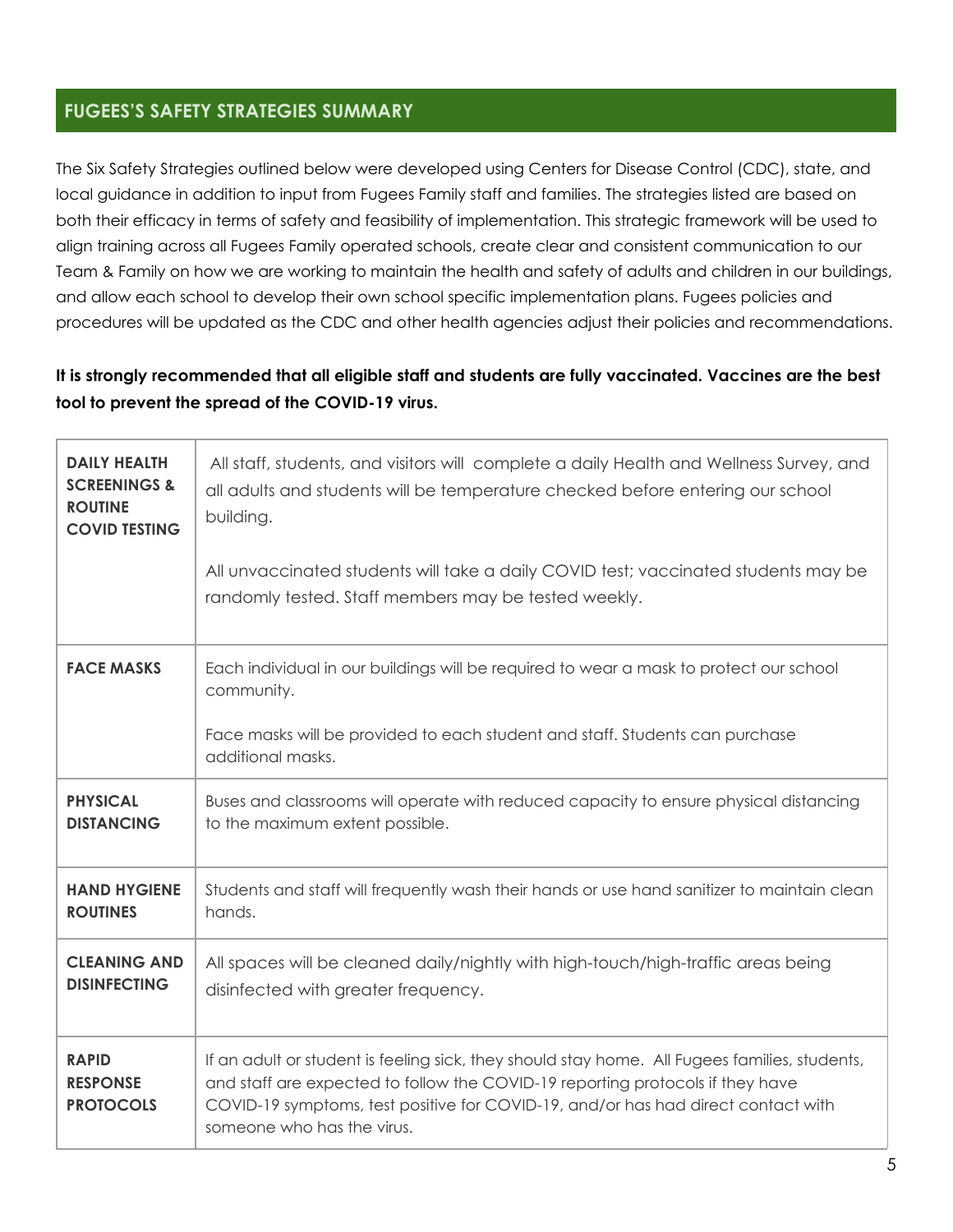# **SAFETY STRATEGY DETAILS**

In order to ensure that all schools are able to follow the Safety Strategy Plan, the Fugees Family non-negotiables and school implementation guiding questions for each strategy are listed below. Furthermore, supplies such as Personal Protection equipment (PPE) will be procured and signage will be ordered and/or internally created and approved. Network and school operations teams will collaborate to develop a system of distribution for PPE (face coverings, thermometers, etc) and ensure that the appropriate signage is posted throughout each campus (CDC signage, internally created signage posted where appropriate in restrooms, hallways, lobbies, etc).

# *SS01: DAILY HEALTH SCREENINGS*

Although no single symptom is a definite indicator that a person does have COVID-19, showing certain symptoms are associated with COVID-19. However, since safety is one of guiding principles, we will conduct health screenings for all adults and children before they are permitted to enter a Fugees building.

# **SS01: DAILY HEALTH SCREENINGS**

# FUGEES FAMILY NON-NEGOTIABLES

All staff will complete daily health and wellness surveys on COVIDcleared as a preventative measure to screen for symptoms. Screenings will be completed each day of the week that a staff member enters the building, including weekends and holidays.

- All students will complete daily health and wellness surveys on COVIDcleared and/or use the Daily Self-Screening Checklist (Appendix A) to determine if it is safe to attend in-person learning for the day.
- All adults, students, and children will be temperature checked with a digital, non-contact thermometer while entering a Fugees building (i.e. during arrival, staff members coming to work, visitors). [Click](https://www.fda.gov/medical-devices/general-hospital-devices-and-supplies/non-contact-infrared-thermometers) here for a guide to best practices for using a no-contact thermometer.
- If a **student** has a temperature greater than or equal to 100.4 degrees, in the same location, the temperature will be re-checked consecutively two times.
	- If the temperature is still greater than or equal to 100.4degrees, the child will be sent to a designated location where a Fugees staff member will contact the parent or designated guardian to come pick the student up immediately.
	- If the temperature is less than 100.4 degrees when the temperature is retaken, the student will be allowed to follow the normal procedure for going to class.
- If a **staff member** has a temperature greater than or equal to 100.4 degrees, the temperature will be re-checked consecutively two times.
	- If the temperature is still greater than or equal to 100.4 degrees, the staff member will be sent home and follow the directions outlined for a safe return to work.
	- If the temperature is less than 100.4degrees when the temperature is retaken, the staff member will be allowed to follow the normal procedure for going to work.
- If a **visitor** has a temperature greater than or equal to 100.4 degrees, in the same location, the temperature will be re-checked consecutively two times.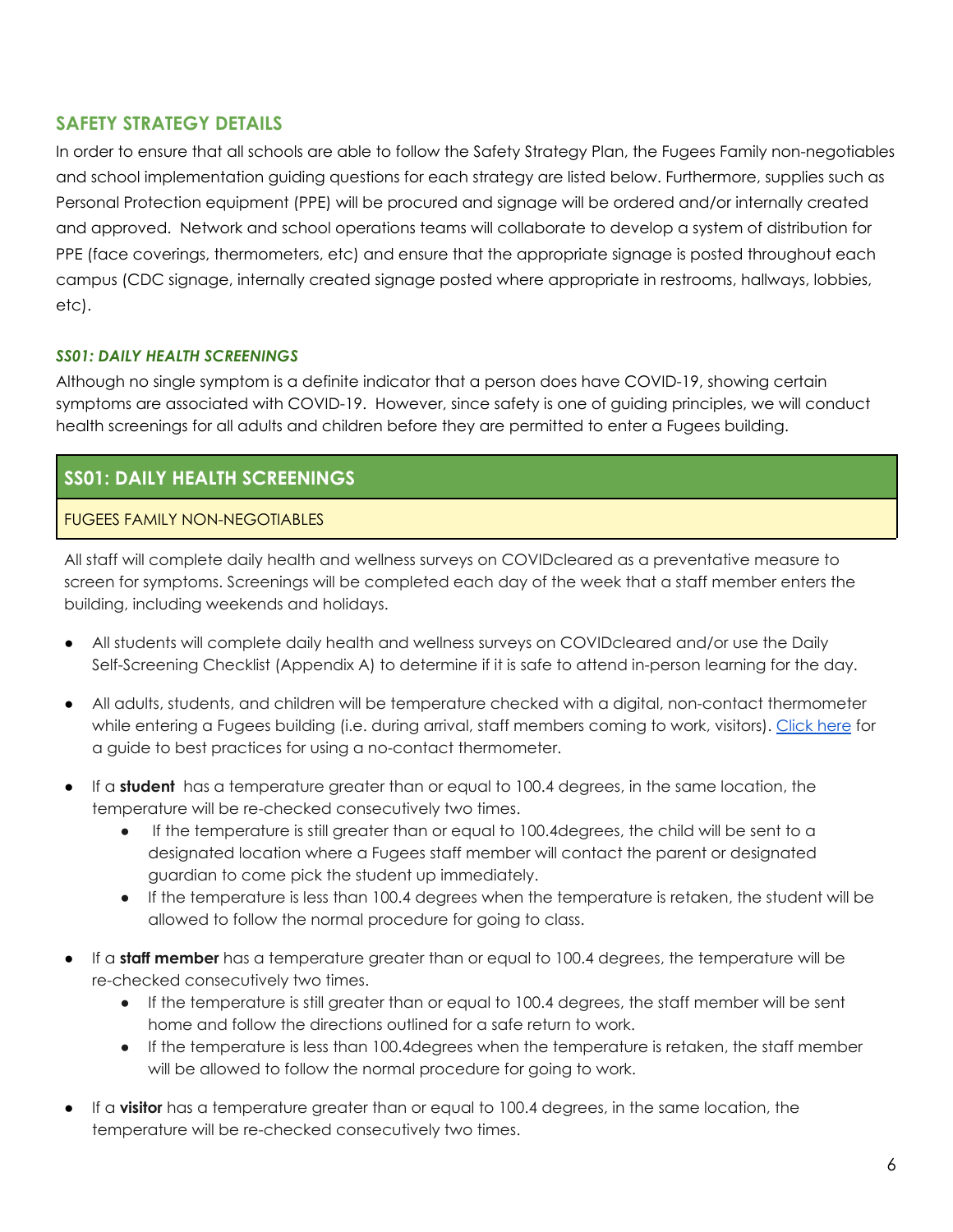- If the temperature is still greater than or equal to 100.4 degrees, the visitor will not be allowed to enter the building. If they are already in the building (i.e. the lobby), they will be asked to exit the building.
- If the temperature is less than 100.4 degrees when the temperature is retaken, the visitor will be allowed to proceed as planned.
- If a student is feeling ill during the day, the teacher should take the student's temperature and contact both school leaders for that campus.
- Each campus will receive no-contact digital thermometers.

### **School Implementation Guiding Questions: Daily Health Screening**

- Who will take temperature checks for student arrival?
- Who will take temperature checks for staff arrival?
- Who will take the temperature checks for approved visitors?
- Where is the isolation room and who is staffing this area?
- What are your designated entry-points for staff, students, and families to enter the building?
- How will you stagger student entry to increase efficiency of the screening process?
- Who will train on how to use the thermometer?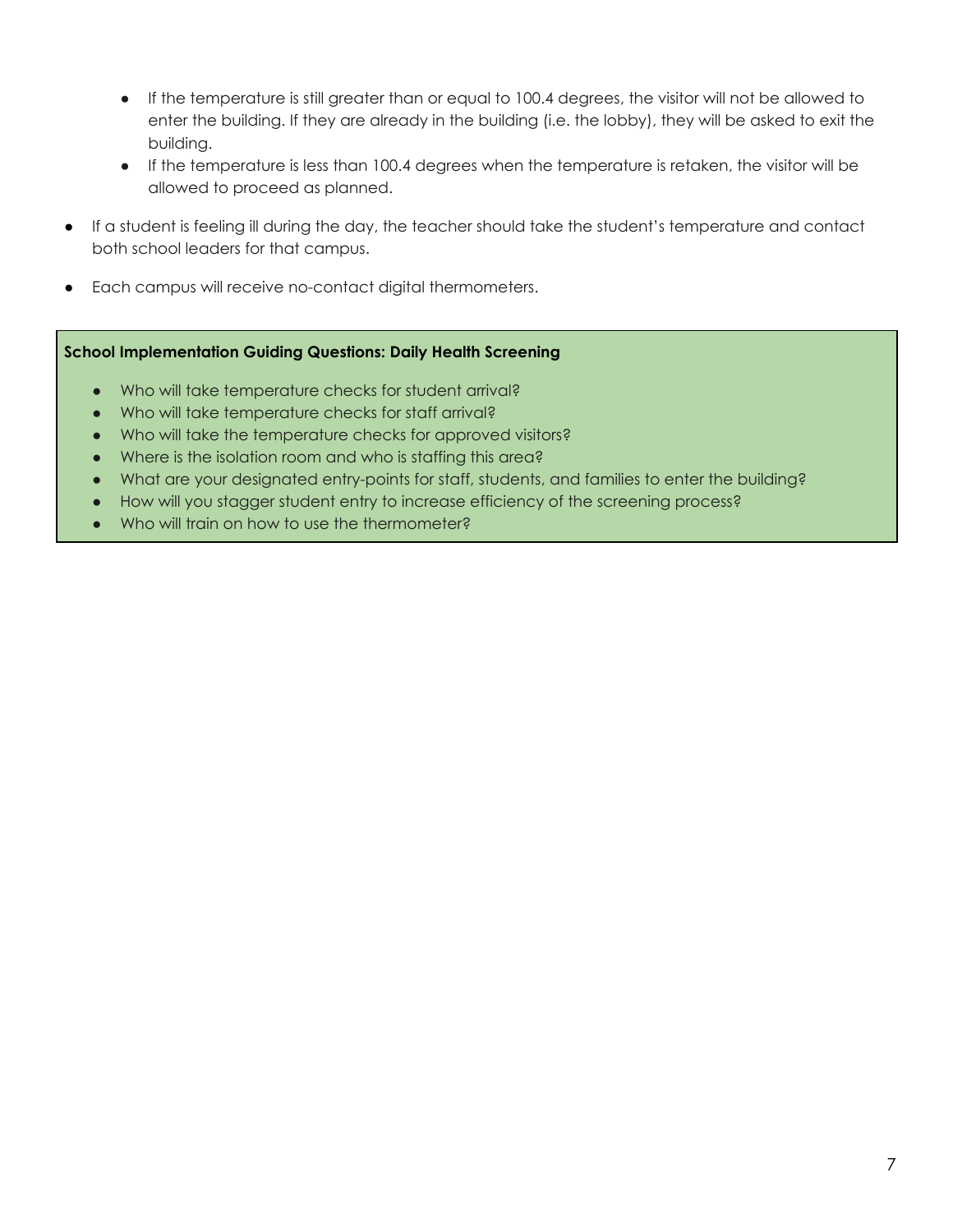### *SS02: FACE MASKS*

Face masks have been found to be one of the most effective strategies for reducing virus spread. Although, we understand that wearing face masks may be challenging for some students and adults, every individual on a Fugees campus, Fugees bus, or during any Fugees-related activity is required to wear a face mask at all times regardless of vaccination status.

# **SS02: FACE MASKS**

### FUGEES FAMILY NON-NEGOTIABLES

- Face coverings must cover the mouth **and** nose
- Students, staff, and visitors are required to wear a face mask while on a Fugees campus, a Fugees bus, or any related Fugees activity.

Face masks must be worn throughout the school day with few exceptions, which include:

- During scheduled times for eating and drinking
- When a written medical waiver is submitted for medical necessity
- During outside recess when physical distancing can be enforced
- Anyone who is in respiratory distress
- Anyone is incapacitated or otherwise unable to move the facemask without assistance
- A face shield will also be made available to any staff member who requests one. Face shields are to be used in partnership with masks because face shields do not effectively cover the mouth and nose. A face shield **may not** be worn without a mask.
- Disposable masks will be available for students, staff, and visitors who forget to bring a mask. These masks will be available at the building entrances and reception areas.
- Click here to see a [video](https://www.youtube.com/watch?v=PG-xFTktkNw) and other resources for how to correctly wear a face mask.

### **School Implementation Guiding Questions: Face Covering**

- How do you determine the process for staff and student face covering exceptions? (i.e., Google form for staff, paper form for students)
- How will we get face masks and masks to each campus in time to prepare for Winter 2021 reopening?
- How will you track who has been given a reusable masks?
- How will you teach and remind students about the importance of wearing masks correctly?
- What is the response if a student refuses to wear a mask correctly?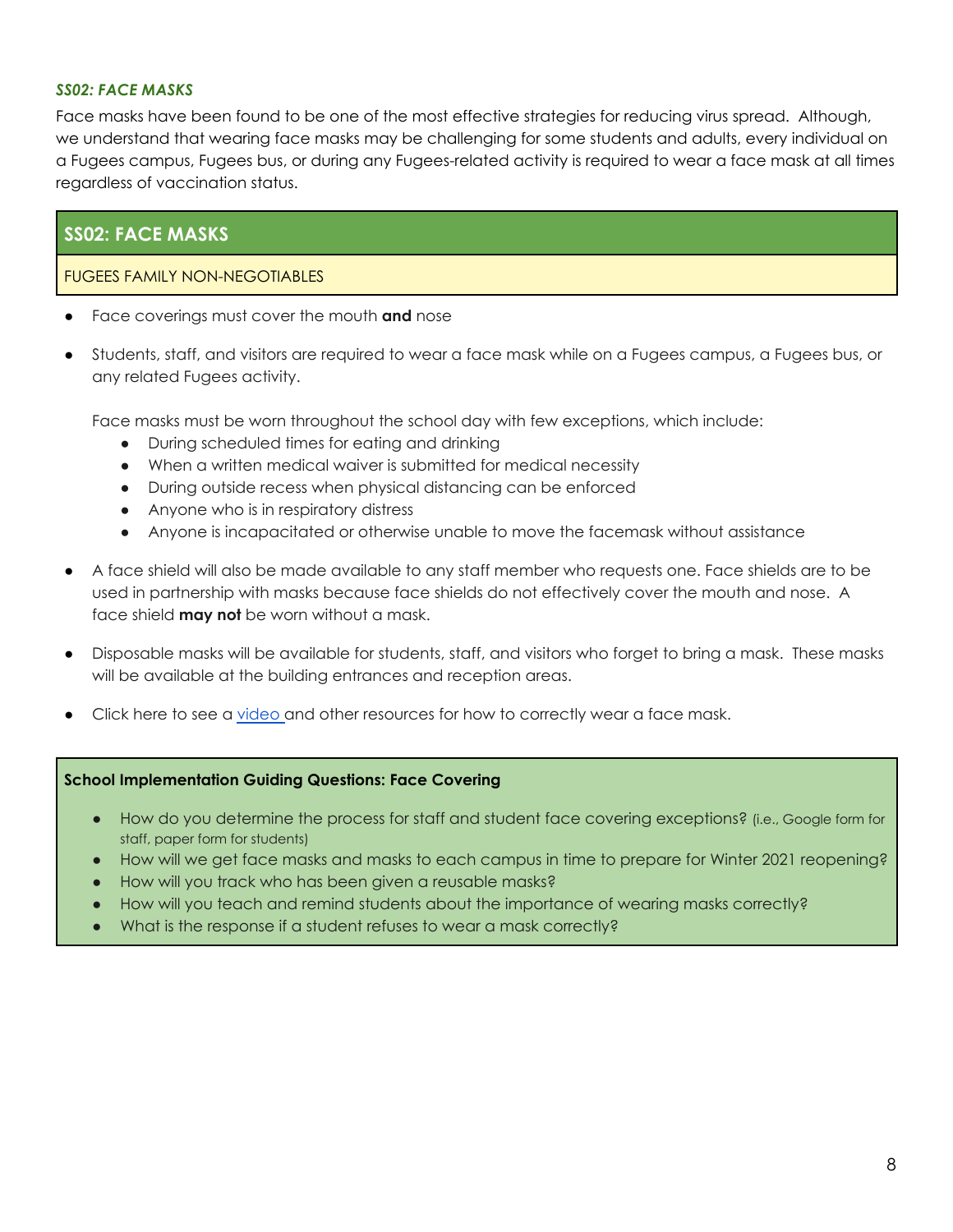### *SS03: PHYSICAL DISTANCING*

The goal of physical [distancing](https://www.youtube.com/watch?v=Ypm34dEGa2o) is to limit the amount of close face-to-face contact with others by keeping people reasonable apart when possible. Physical distancing spaces include any interior or exterior space utilized for any Fugees-related activities (i.e. school building, classroom, bus, soccer field, etc. **Whenever possible, people should stay at least arm's length apart.** Although times will arise when it is difficult to maintain three foot distancing, this is our goal; during times when this is not possible, other safety protocols should be followed with even more vigilance.

# **SS03: PHYSICAL DISTANCING**

### FUGEES FAMILY NON-NEGOTIABLES

### *Visitor & Reception Areas*

- Furniture will be arranged to keep people 3-feet apart.
- Floors will be marked to show where individuals will stand in line.
- Signage will be posted reminding everyone to follow our safety rules and guidelines.

### *Classroom Spaces*

- Desks, tables, and furniture will be arranged to conform to physical distancing.
- Desks will face the same direction.
- Soft items (couches, rugs, cloth items, etc) will be removed or marked so that they are not to be used at this time.
- Floors will be marked to indicate where students will line up to maintain 3-foot distance.
- Each classroom will be stocked with disinfectant and towels for the teacher to use as needed (i.e. wipe down the teacher desk, wipe down soccer ball before recess, etc.)
- Each classroom will be equipped with charging stations and power cords to charge Chromebooks when not in use.

Note: Before teachers or students return to the building, School Leaders and the Operations Team will set up approved classroom configurations. Any changes in classroom configuration must be approved by School Leaders and follow these guidelines.

### *Hallways and Sidewalks*

- Floors and sidewalks will be marked to remind individuals to maintain a safe distance when moving through the school.
- Students and adults will be required to walk in single-file lines using the decals on the floor no side-by-side walking.
- School leaders will map traffic patterns that are one-way whenever possible for each campus.
- Signage will be posted to remind everyone in the building to follow our safety rules and guidelines.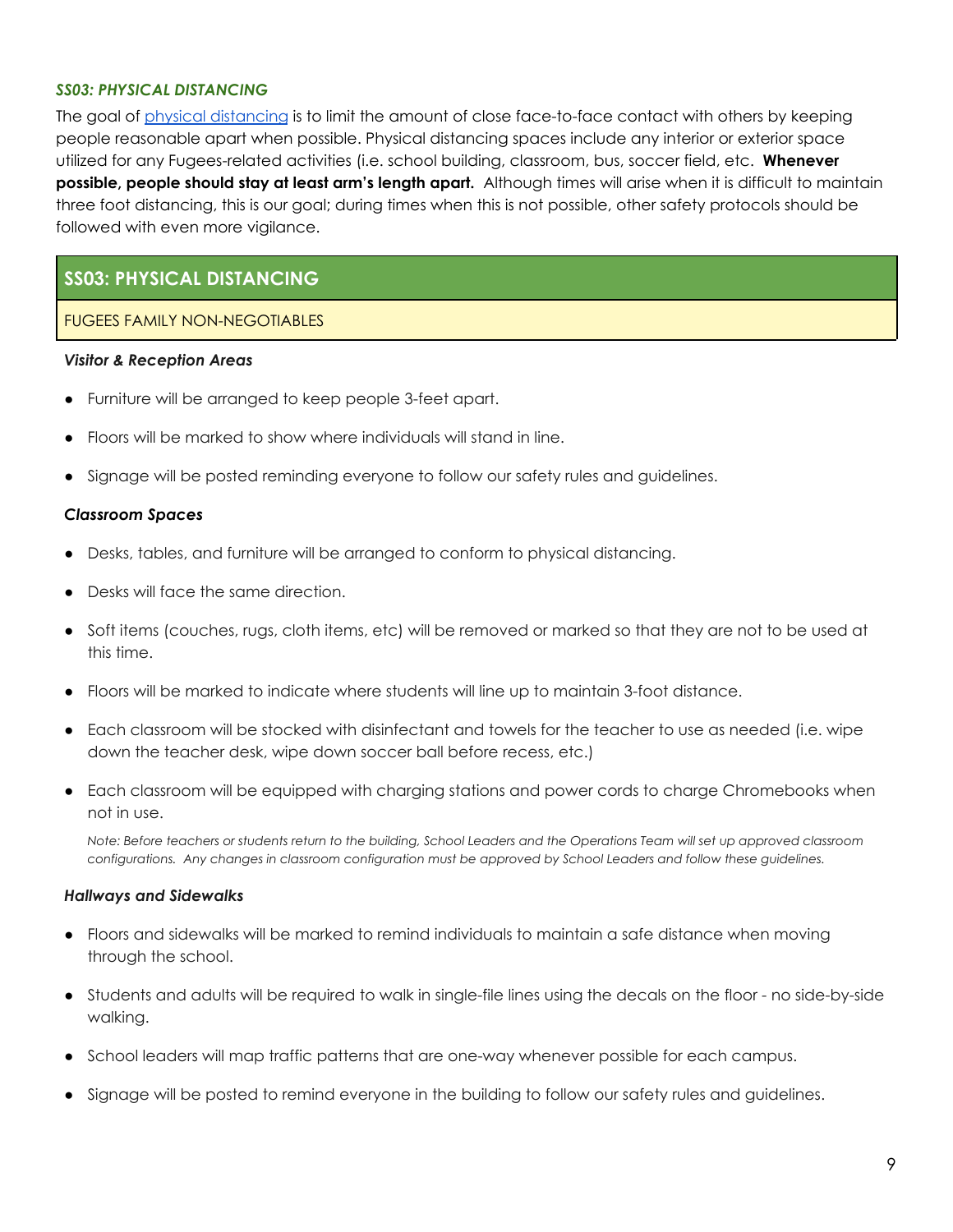# *Recess and Outdoor Play Areas*

- Teachers and school staff will monitor that students are following physical distancing norms during recess. Contact activities are not allowed.
- Games that allow for physical distancing are allowed (kicking the soccer ball back and forth, etc.)
- Whenever possible, ground will be marked for physical distancing in areas where students line up to return to the building.

*\*NOTE: When temperatures are below 20 degrees, students will remain indoors for recess.*

# *Restrooms*

- Each restroom will have a sign posted indicating maximum capacity allowed in the restroom at any time. Optional: for single occupancy restrooms, display an occupied/not occupied sign on the exterior door.
- Whenever needed, sinks and toilets will be marked to ensure appropriate distancing.
- Signage will be posted to remind everyone to follow the safety rules and guidelines. Signage in the bathroom to wash hands for at least 30 seconds.
- Each campus should have a schedule for bathroom usage throughout the school day to minimize traffic in the hallways.

# *Staff Workrooms and Offices*

- Each staff member will have an assigned workspace that is physically distanced
- Signs will be placed outside of these spaces to indicate maximum capacity at any given time.
- Campus policy will be created for shared spaces or machines (i.e. copiers) that would foreseeably need to be used by multiple staff members. This may include a schedule and/or policy for when shared machines can be used.

# *Parking Lots*

● Even in parking lots and areas outside of the school building, staff members, students, and visitors must maintain physical distance. There should be no congregating or grouping.

### *Bus*

- Students will sit in assigned seats reflecting their assigned seats in the classroom.
- All students and staff members will wear face masks while on the bus.
- All students and staff members will sanitize their hands when boarding the bus.
- To the greatest extent possible, seating on buses will be at a reduced capacity with one student per seat. Classroom seating charts should be followed; if appropriate, students who reside in the same household may sit together on the bus.

Note: No large parent gatherings, staff professional development (PD), or student groupings that cannot adhere to social distancing will be allowed.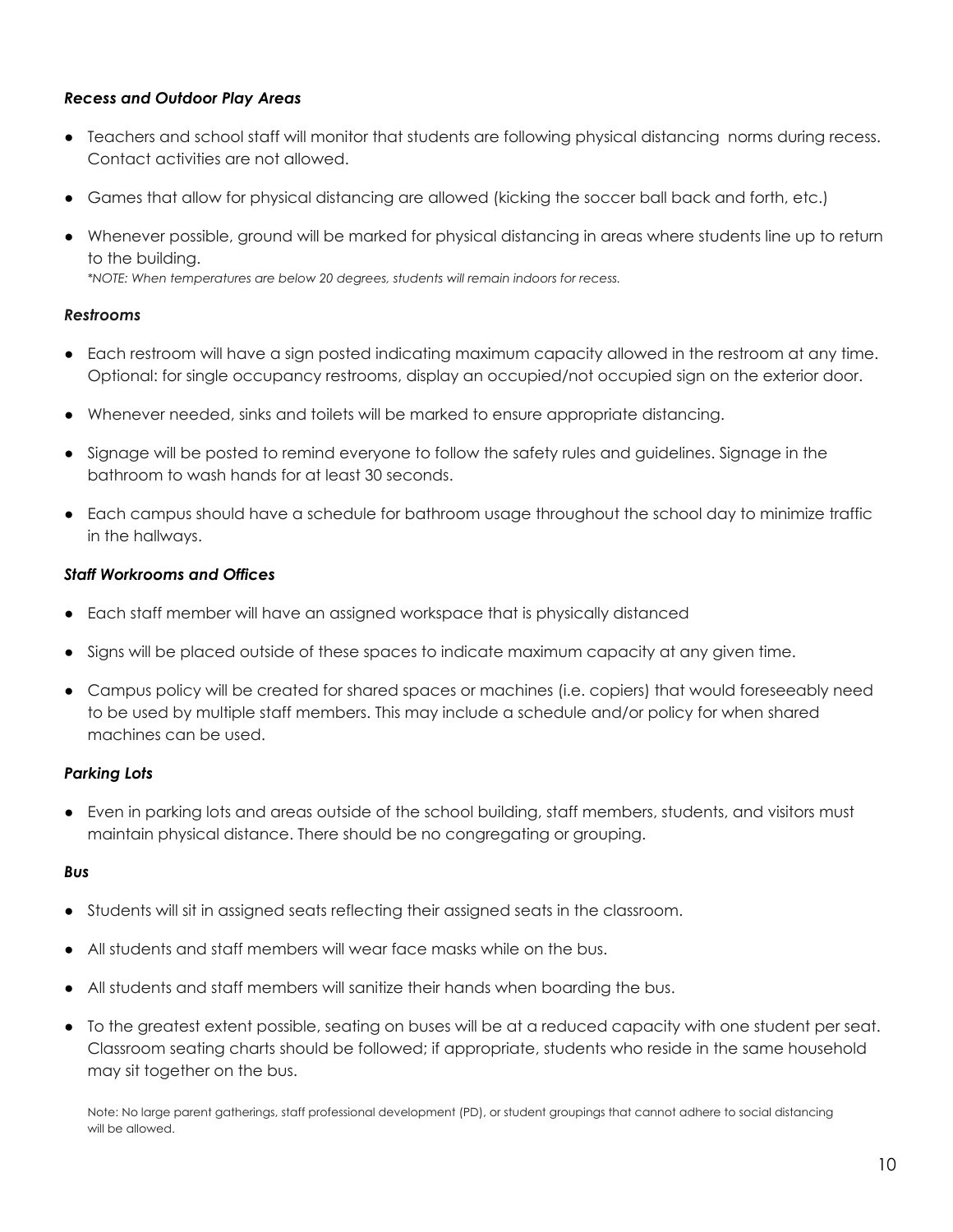# **School Implementation Guiding Questions: Physical Distancing**

*Visitor & Reception Areas*

- How will visitors check-in?
- If needed, where will visitors wait?
- Where and how will individuals line up outside to enter the building?
- What signage will be posted to remind everyone of Fugees guidelines?

### *Classroom Spaces*

- What additional guidance or procedures do you need to share with teachers to ensure physical distancing and appropriate traffic flow in classrooms?
- What signage will be posted in classrooms?
- Where will you post a seating chart and line order list in each classroom?

### *Hallways and Sidewalks*

- How will you mark safe physical distancing in hallways with tape, decals, and/or signage?
- How will traffic flow throughout the building? How will this be communicated?
- What signage will be posted in hallways?

### *Recess and Outdoor Play Areas*

- How will you implement recess and outdoor procedures to ensure that students follow physical distancing?
- What activities can be provided to allow students to play and remain safely distanced?

# *Staff Workrooms and Offices*

- How will furniture be arranged and blocked off to ensure physical distancing?
- What signage will be posted in communal areas to remind staff of guidelines?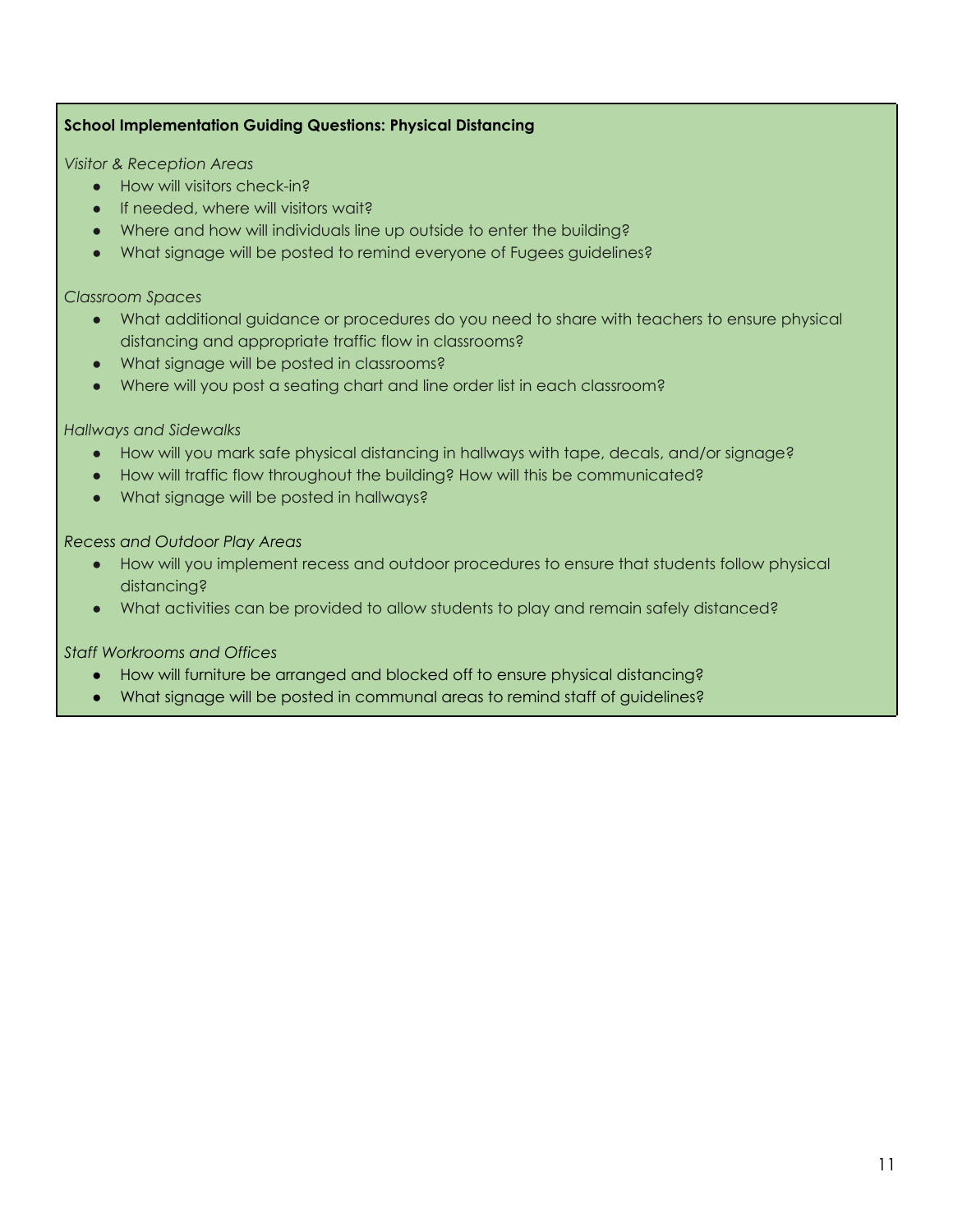### *SS04: HAND HYGIENE ROUTINES*

Hand [washing](https://www.youtube.com/watch?v=d914EnpU4Fo&t=18s) with soap and water and hand sanitizing with alcohol-based hand sanitizer is a simple and effective component of an overall safety plan. Each Fugees Academy campus will be equipped with hand sanitizer stations throughout the building and classrooms. We encourage all students and staff to bring their own personal hand sanitizer, as well.

# **SS04: HAND HYGIENE ROUTINES**

### FUGEES FAMILY NON-NEGOTIABLES

- Hand sanitizer will be placed throughout every Fugees Academy building including in all classrooms, building entrances, and common spaces.
- Every adult and student must sanitize their hands when entering a new room or space.
- Each Fugees bus will be equipped with hand sanitizer. All bus riders must sanitize their hands as they enter the bus.
- Students should wash their hands multiple times per day (i.e. after using the restroom, wash or sanitize hands before eating, wash or sanitize hands before and after recess, etc.).
- Signs will be placed in restrooms and at all sinks to remind everyone that proper hand washing includes scrubbing hands 30 seconds with soap and water (hum the Happy Birthday song from beginning to end TWICE).

### **School Implementation Guiding Questions: Hand Hygiene**

- When will students be able to wash their hands with soap and water? How will this be staggered to provide physical distancing?
- What plan is in place to ensure that each campus does not run out of soap and/or hand sanitizer?
- How will bottles of hand sanitizer be delivered to schools so they can be set up throughout each campus.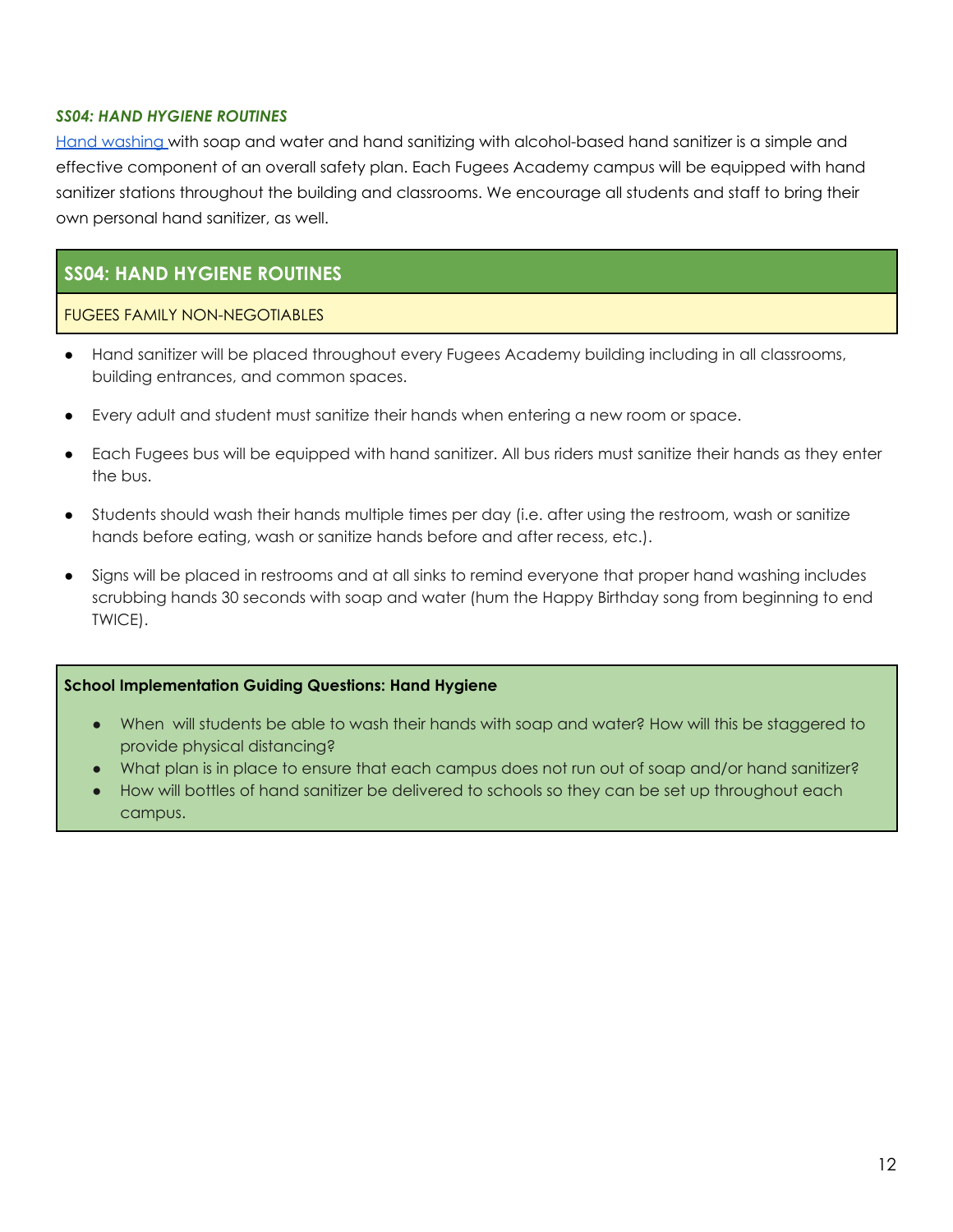# *SS05: CLEANING AND DISINFECTING PROTOCOL*

Routine cleaning and disinfecting is important to maintaining a safe environment for students and staff and will be prioritized as part of the safety strategy. Cleaning removes dirt and germs and is usually done with soap and water; however, disinfecting kills most germs. Additionally, to enhance the efficacy of this strategy, procedures will be put in place to limit the sharing of objects for both staff and students.

# **SS05: CLEANING AND DISINFECTING PROTOCOL**

### FUGEES FAMILY NON-NEGOTIABLES

### *General Cleaning and Disinfecting*

- Gloves should be worn while cleaning, disinfecting, and taking out the trash.
- All surfaces and high-touch points will be disinfected daily/nightly.

### *Daily Cleaning and Disinfecting Plan Summary*

- Disinfect all high-touch surfaces (i.e. light switches, door knobs, etc.) in high high-traffic areas (i.e lobbies, hallways, etc.)at least once daily.
- Disinfect and clean areas and equipment to collect snack and breakfast daily.
- Disinfect and wipe down surfaces in all restrooms twice daily.
- Disinfect teacher work rooms and lobbies daily.
- In buildings with elevators, disinfect elevators daily.

### *Nightly Cleaning and Disinfecting Plan Summary*

- Disinfect all classrooms, offices, lobbies, clinics/ isolation rooms, and high touch surfaces.
- Disinfect and clean restrooms.
- Disinfect staircase rails.
- Disinfect drinking stations.
- Fog and/or use a sprayer, as needed.

### *Deep Disinfecting Plan Summary*

Outside of the daily/nightly cleaning and disinfecting plan, campuses will be deep disinfected (i.e. use specific chemicals to fog and/or use an electrostatic sprayer):

- Before the start of every new instructional cycle (when staff and students are not in the buildings)
- If there is a COVID-19 exposure in a school building
- More frequently as needed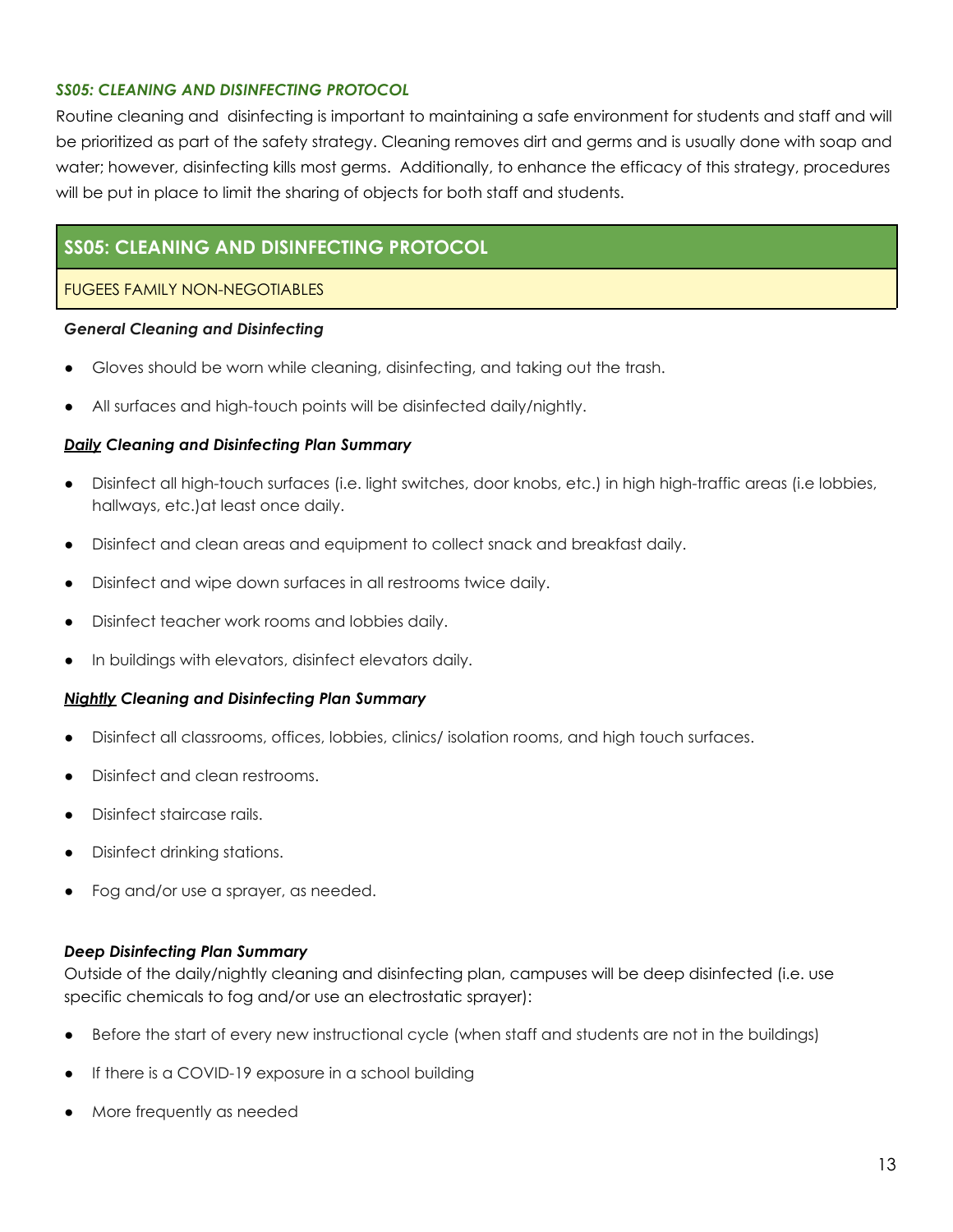# *Shared Objects & Spaces*

- Discourage sharing of items that are difficult to clear or disinfect (i.e. toys, electronic devices, books, etc).
- Minimize sharing of high-touch materials (i.e. assign each student personal art and yoga supplies) or limit use of materials when you only have one classroom set. If you do use these materials, you must disinfect after each use.
- Students should label personal belongings and store them in individual cubbies, containers, or specified areas.
- Students and staff should bring their own water bottles. Fugees will provide one water bottle to each student labeled with the student name. The student should clean the water bottle at home each day. If bringing in a water bottle from home, try to bring a water bottle with a straw. Water stations will be placed throughout each campus to safely refill water bottles.
- Limit use of communal areas for staff. Be mindful of safety precautions when sharing copier, refrigerator, microwave, coffee makers, etc. For example, bring food in an ice-packed lunch box to eliminate the need to use a shared refrigerator or microwave.

# **School Implementation Guiding Questions: Cleaning & Disinfecting**

*Cleaning & Disinfecting*

- What high-touch areas or materials should have increased cleaning and disinfecting?
- Where will disinfectant materials be placed? How do staff get additional supplies?
- What signage should be posted in communal areas to remind staff of guidelines?

# *Shared Objects & Spaces*

- What modifications need to be made to classroom procedures to limit sharing objects and spaces?
- What additional supplies does your campus need to procure to limit use of shared objects and materials?
- What protocols will be established for obtaining and replacing teacher workroom supplies (i.e. Expo markers, highlighters, staples, etc)?
- What are the procedures for checking out library books? Who will oversee this?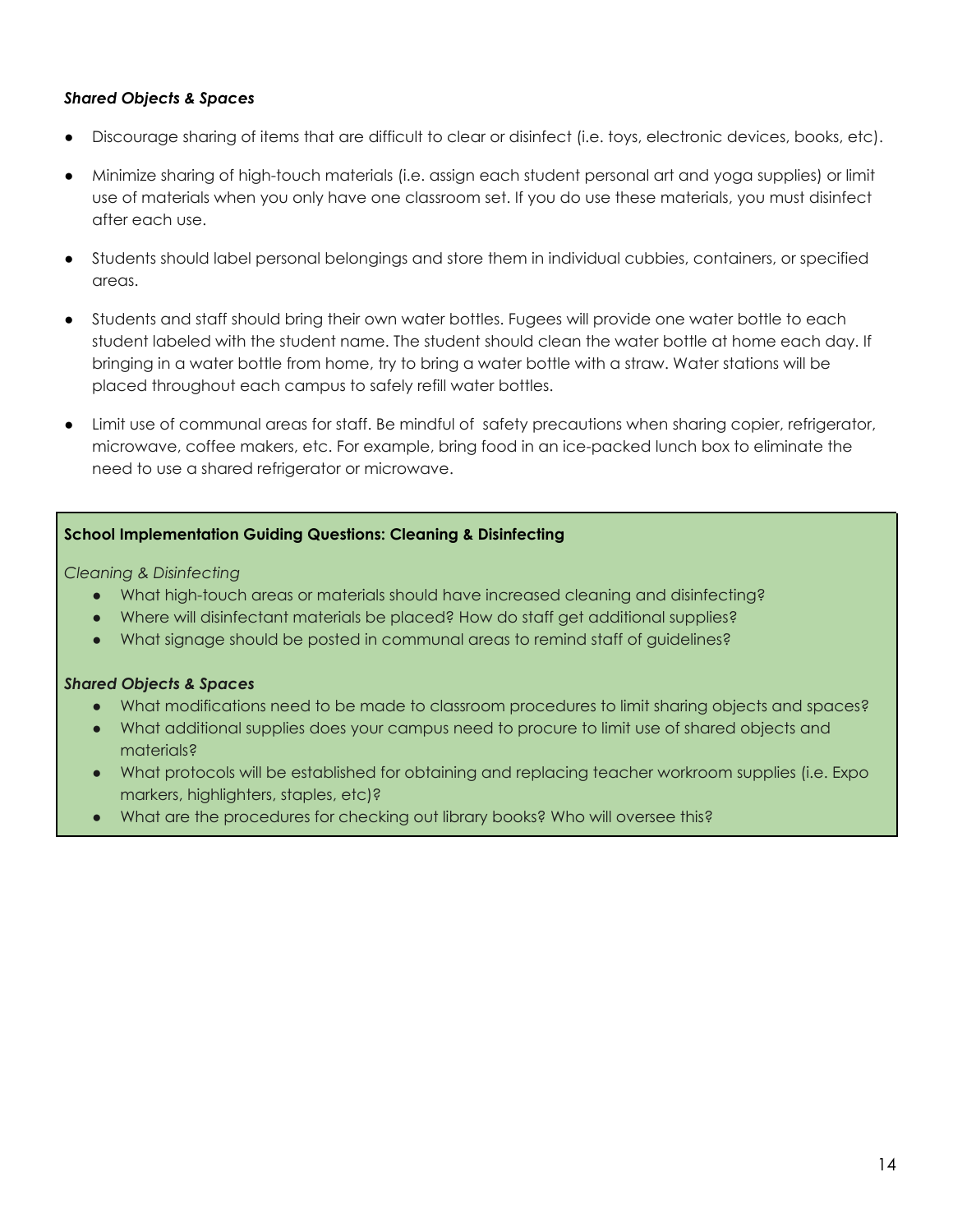### *SS06: LEARNING PODS*

Learning pods (aka cohorts) are groups of students that stay together throughout the school day to minimize exposure to COVID-19. The CDC supports the use of learning pods as an effective mitigation strategy in a school setting.

# **SS06: LEARNING PODS (AKA COHORTS)**

# FUGEES FAMILY NON-NEGOTIABLES

- Students will remain in their assigned cohort through all parts of the school day.
- Great care will be taken to ensure that learning pods have minimal interaction. This will require adhering to scheduled times for recess, bathroom, breaks, etc.
- If students from multiple learning pods will be in a single place, for example the bus to and from school, a plan should be made so that students from different cohorts have minimal to no interactions.
- If a student from one learning pod needs to quarantine and has siblings or other household members who attend Fugees Academy, school leaders must consider the impact on other learning pods. For example, if a student tests positive for COVID-19, any student who lives in the same household would need to quarantine.
- Within a learning pod, students should follow consistent traffic patterns and maintain assigned seats to minimize exposure within the learning pod.

### **School Implementation Guiding Questions: Learning Pods**

- Prior to re-opening, are there any changes that need to be made to current cohorts?
- Are there any siblings or students who live in the same household currently in different learning pods? For these students, if one student is exposed or tests positive, how will this impact the other learning pod?
- What procedures need to be in place to ensure that students get adequate movement and social interaction throughout the day?
- What procedures need to be in place for teachers to help minimize exposure between learning pods?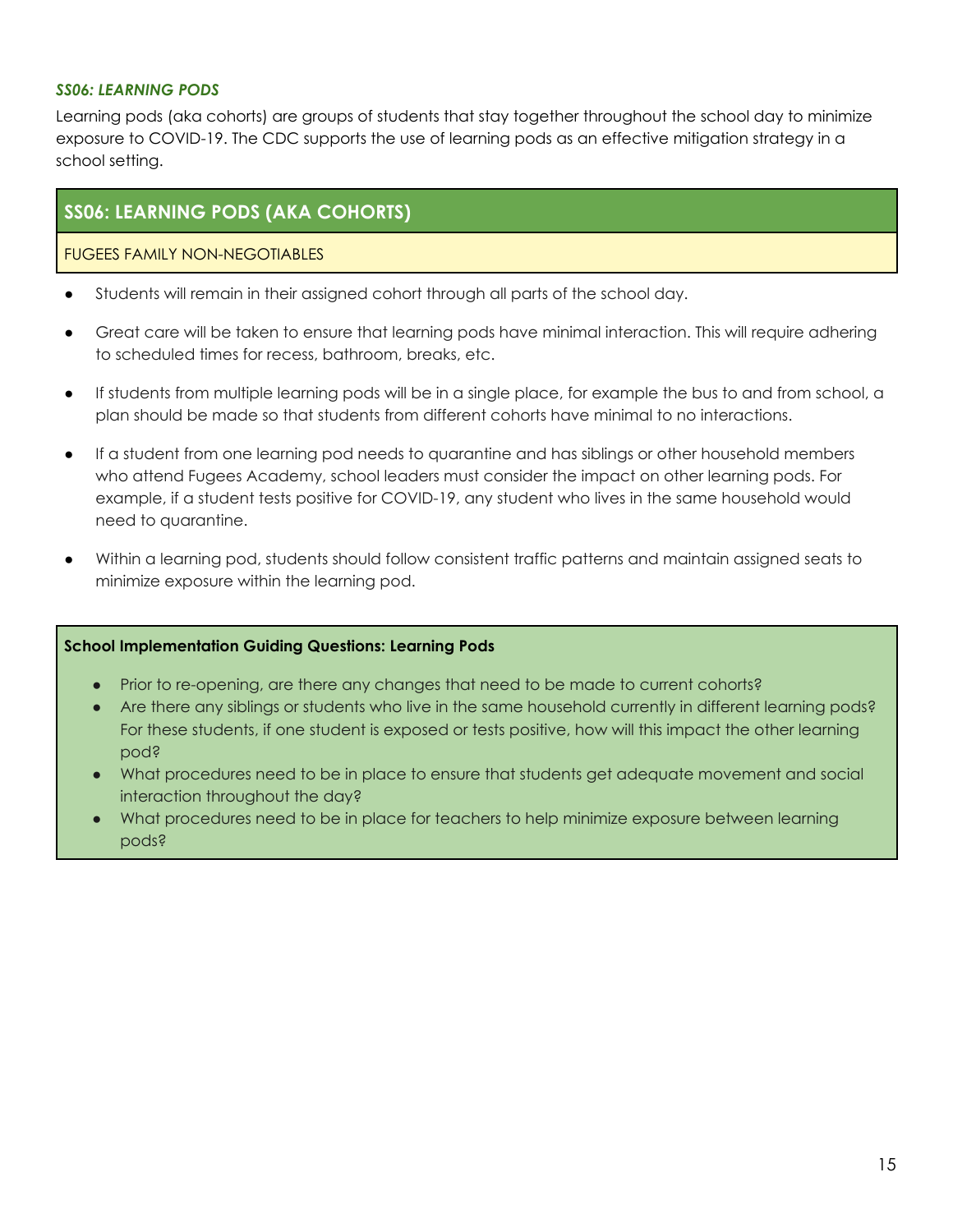### *SS07: RAPID RESPONSE PROTOCOLS*

| <b>RAPID RESPONSE TEAM</b> |                           |  |  |  |  |
|----------------------------|---------------------------|--|--|--|--|
|                            | Kevin Nahabakomeye        |  |  |  |  |
| <b>CLEVELAND</b>           | Kevin@FugeesAcademy.org   |  |  |  |  |
|                            | 678.717.9358              |  |  |  |  |
|                            | <b>Celeste Ferguson</b>   |  |  |  |  |
| <b>COLUMBUS</b>            | Celeste@FugeesAcademy.org |  |  |  |  |
|                            | 626.340.7163              |  |  |  |  |
|                            | <b>William Chester</b>    |  |  |  |  |
| <b>GEORGIA</b>             | William@FugeesAcademy.org |  |  |  |  |
|                            | 770.885.0854              |  |  |  |  |

Rapid Response Protocols (RRPs) are the specific steps that **must** be followed if a student or staff member at any Fugees Academy develops COVID-19 symptoms, tests positive for COVID-19, or has a confirmed or potential exposure with an individual who tests positive or is showing symptoms for COVID-19. As with all health information, this information will be treated as confidential. Families must stay in contact with their school. The Rapid Response Team members will collaborate with the local health department.

*Note: The Rapid Response Protocol (RRP) for staff is outlined in the HR section of this guidebook.*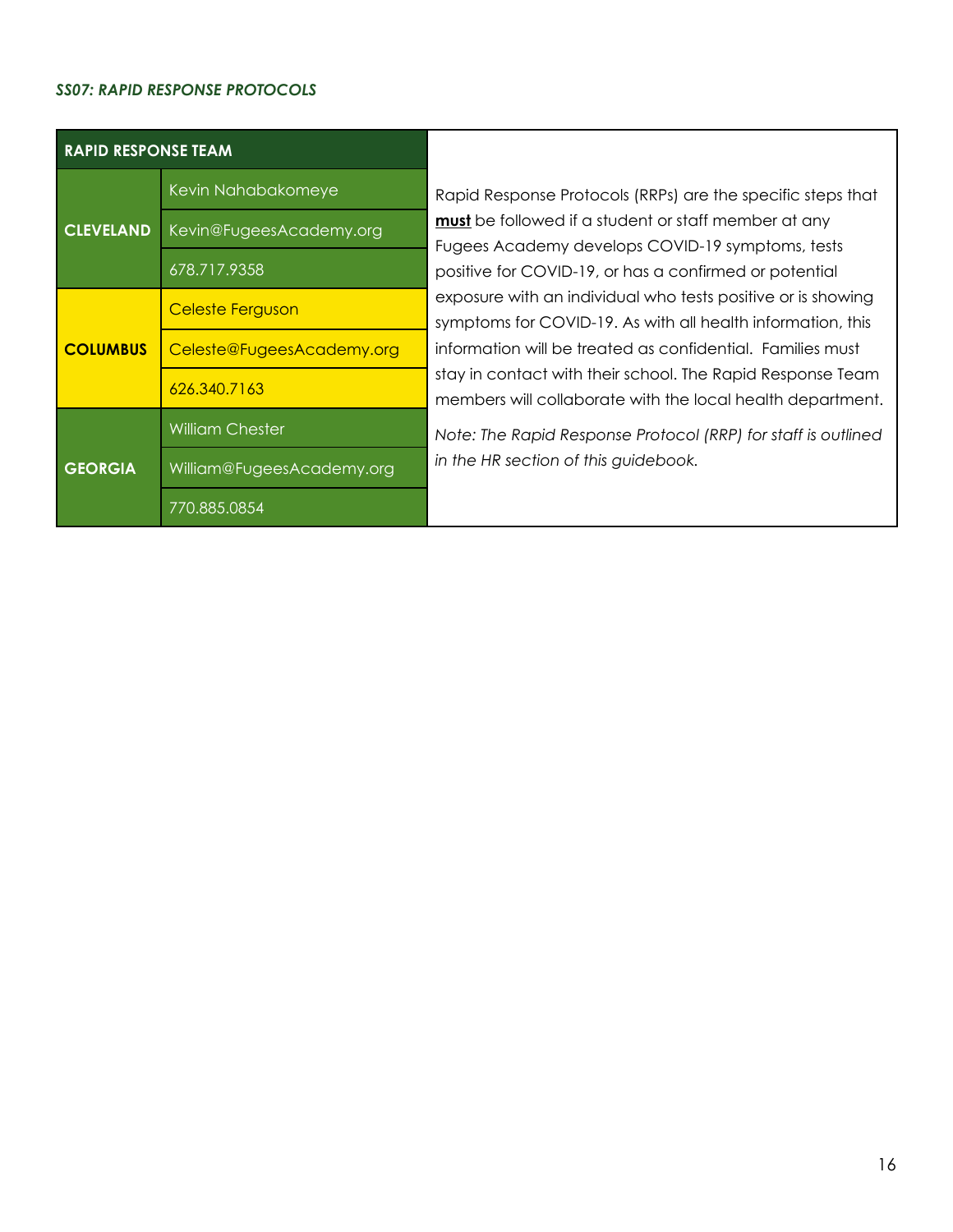# **SS07: STUDENT RAPID RESPONSE PROTOCOL (RRP)**

# FUGEES FAMILY NON-NEGOTIABLES

# *(a) Student tests positive for COVID-19*

If a student tests positive for COVID-19, the parent/guardian must contact the school leader immediately and keep the student at home. The student can only return when all three conditions are met:

- No longer has symptoms
- At least ten days have passed since symptoms first appeared
- At least one day (24 hours) have passed since recovery (no fever without fever-reducing medications)

# *(b) Student has COVID-19 symptoms off-campus*

If a student has a fever above 100.4 degrees **OR** two or more symptoms as outlined in the Daily Self-Screening Checklist, **AND** has not been evaluated by a medical professional or tested for COVID-19, the student is assumed to have COVID-19. The student may not return to any Fugees campus or activity until all three conditions are met:

- At least one day (24 hours) have passed since recovery (no fever without fever-reducing medications)
- No longer has symptoms
- At least ten days have passed since symptoms first appeared

If a student has COVID-19 symptoms and wants to continue to come to school without completing the above, the student must obtain a medical professional's note clearing the student for return based on an alternate diagnosis.

# *(c) Student has COVID-19 symptoms on campus*

- The student is immediately separated from others at school until the student can be picked up by a parent or guardian.
- The student will follow protocol (b) above.
- Areas used by the student who showed COVID-19 symptoms will be cleaned as soon as feasible.
- Any student who reports feeling feverish should be given an immediate temperature check to determine if they are symptomatic for COVID-19. If a student has a fever of 100.4 degrees or higher, the student should be immediately isolated and parent or guardian contacted to pick them up.
- Note: In scenarios (a) (c) contact tracing protocol will be initiated to identify any close contacts. Contact tracing described *below.*

# *(d) Student has direct contact with an individual who is COVID positive*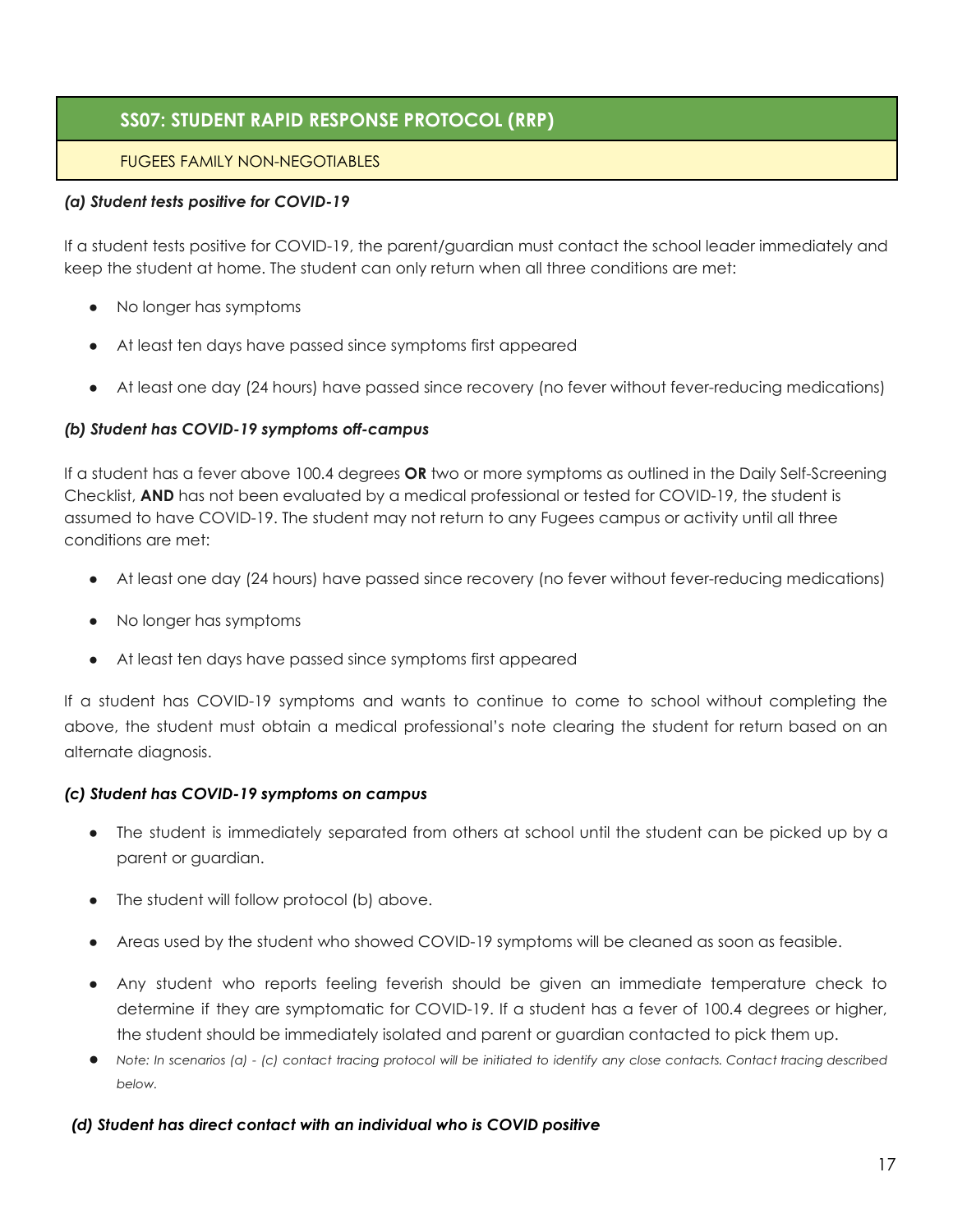- The student will be asked to quarantine for 10 days from the most recent date of contact and the parent/guardian is strongly encouraged to transition the student to online learning for these days.
- *Contact Tracing: the process of collaborating with an individual who has been diagnosed with COVID-19 (cases) to identify and provide support to individuals (contacts) who may have been infected through exposure to this individual. This process is intended to prevent further transmission of the virus by separating individuals who have or may have COVID-19 from those who do not.*
- *Confirmed Exposure, Potential Exposure, or Close Contact: currently defined as anyone within three-feet of an infected person for at least 15-minutes over a 24-hour period. An infected person can spread* COVID-19 as early as 48 hours (or two days) before the person has any symptoms or tests positive for *COVID-19. A potential exposure can include having exposure to someone who is symptomatic, but does not yet have test results. This definition may evolve as the CDC updates guidelines.*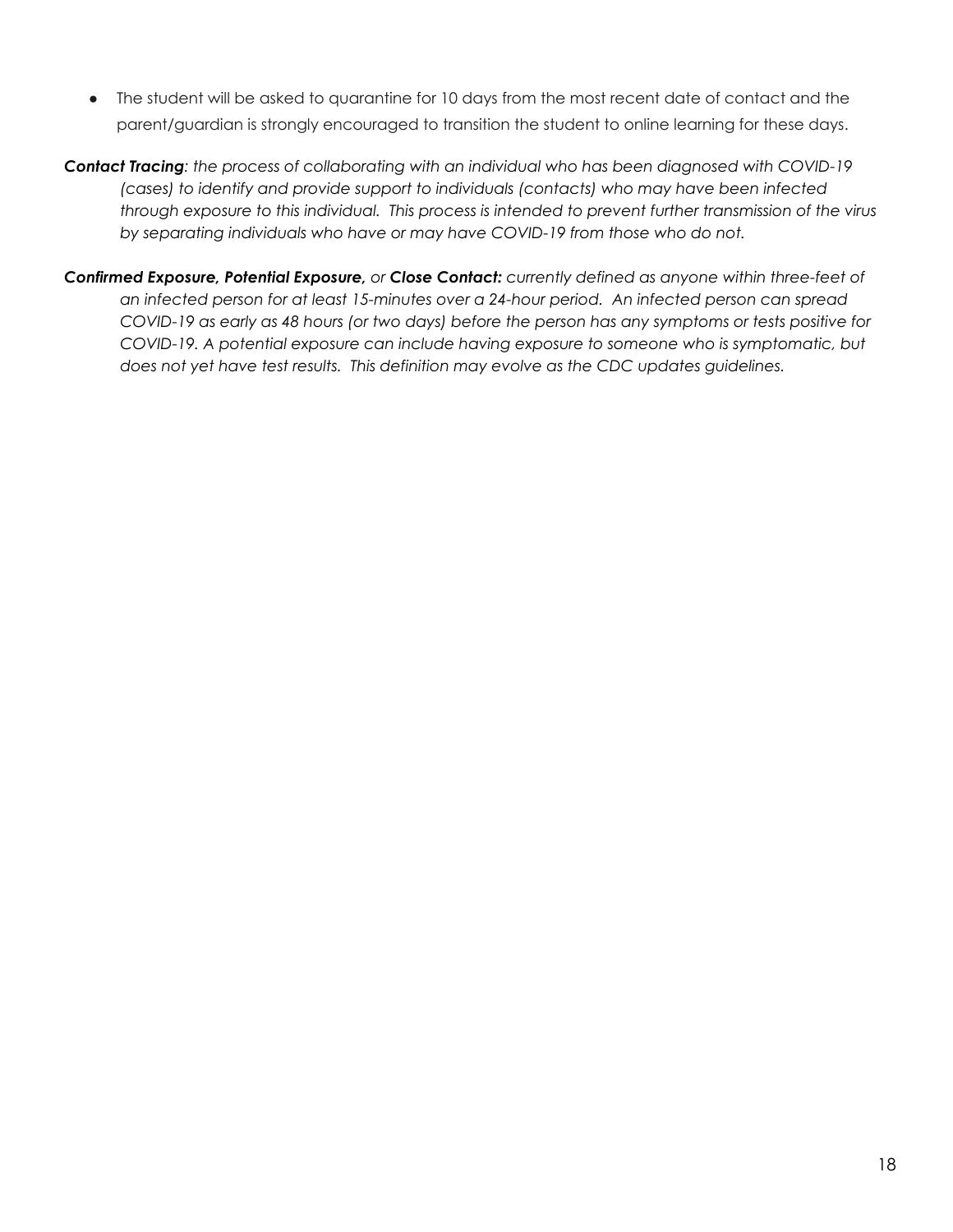# **SCHOOL-BASED HEALTH PROTOCOL**

In most cases a School Leader will assist students with minor first aid and medication administration as needed. As always, health information is treated as confidential.

# **SCHOOL-BASED HEALTH PROTOCOL**

# FUGEES FAMILY NON-NEGOTIABLES

### *Referral to the Clinic*

- Each campus should have a room where students can go if they are not feeling well; this space will be identified as **the clinic.**
- The clinic **is not** the designated isolation room for students that are contagious and/or showing symptoms of COVID-19.
- If student injuries and/or needs are able to be managed in the classroom, the student should remain in the classroom with their learning pod. Referral to the school leader should be made only **as a last resort**. Appropriate reasons for referral include:
	- Bloody nose that cannot be contained by a tissue.
	- Hives or a rash
	- Injury that cannot be treated in a classroom setting
	- New sprain or bruise
- Any student referred for COVID-19-like symptoms should be referred to the **isolation room**.

### *Clinic Procedures*

- All students who are referred to the clinic will have their temperature checked before entering the room.
- Staff members should use proper PPE when assisting students who have been referred to the clinic (i.e. gloves, gown, masks, and face shields)
- To the best of their ability, students must be masked when entering the clinic.
- After assisting each student, staff will wash their hands with soap and water for at least 30 seconds. If soap and water are not available, staff will use an alcohol-based hand sanitizer.
- Use of clinic facilities is limited to referred students. Clinic and connected facilities may not be used by staff or non-referred students.
- Staff will clean and disinfect touched objects and surfaces frequently.
- Staff will keep an accurate log of students who come to the clinic. Logs will be kept on hand through the end of the 2021-2022 school year.
- Clinic should have no more than 2 students at a time. Students should maintain a physical distance of at least 3 feet.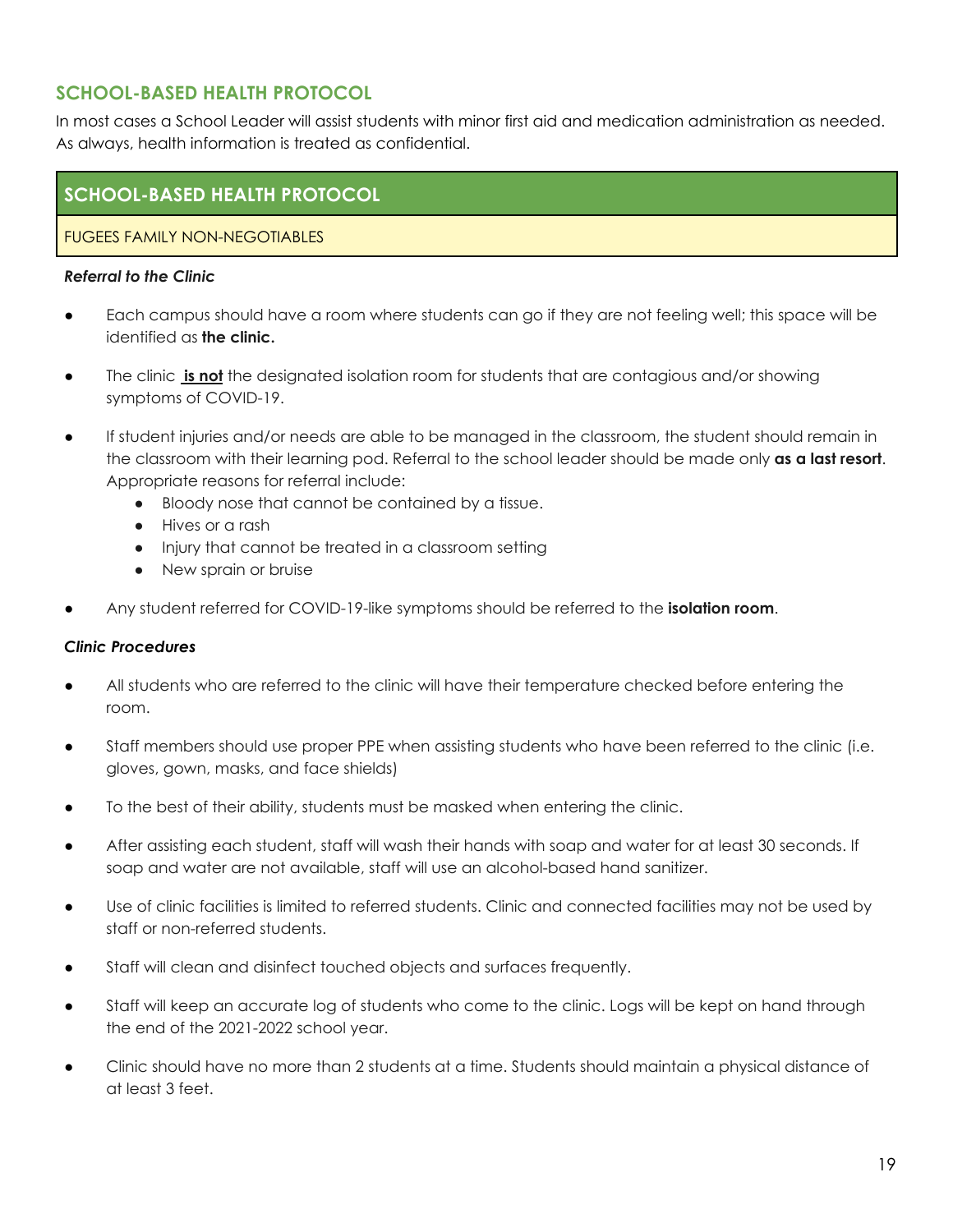Monitor for the isolation room should stay outside the room; they should not be in the room with a person showing symptoms.

# *Storage of Materials and Medication*

- All clinics should be stocked with PPE, disinfecting agents, medical supplies, student medication, emergency binder, and medication log.
- All clinic supplies, such as PPE, disinfecting agents, and medical supplies should be stored in a secure location.
- Medication will be securely stored in the clinic, unless otherwise determined by leadership staff.

# **School Implementation Guiding Questions: School-Based Health Protocol**

- Where is the clinic located on your campus?
- Who will create the clinic sign-in log?
- How will teachers communicate when a student needs to go to the clinic?
- What is the procedure if the clinic is full?
- Who will administer medication during the school day?
- Who will ensure that each classroom has a current first aid kit?
- What is the schedule and who will monitor the isolation room and clinic?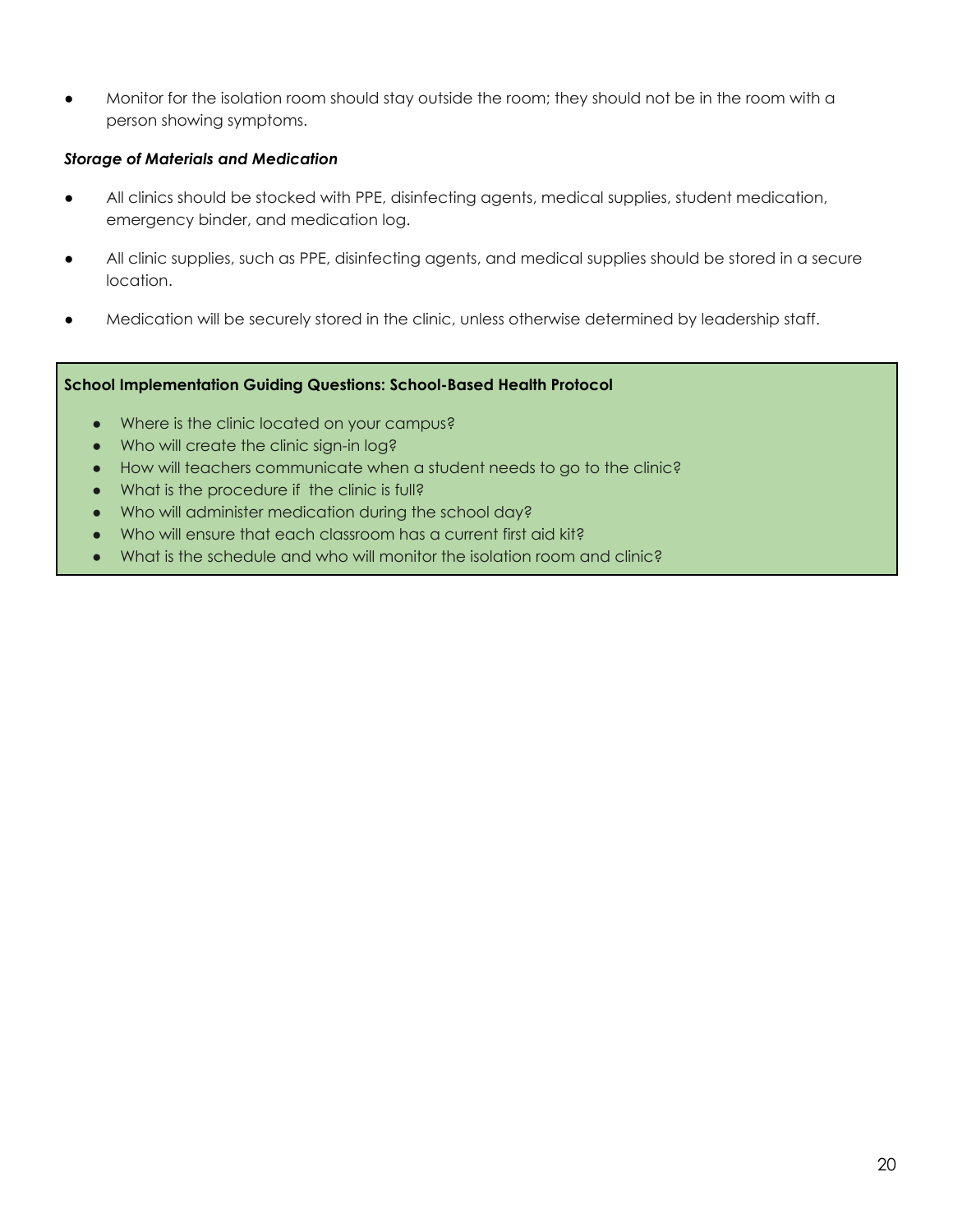# **SCHOOL CLOSURES**

We will do our best to provide a safe, in-person learning environment for all students. Exceptions include:

- Any day a campus is ordered closed by a state or local authorized entity
- Closures as a result of a confirmed COVID-19 case on campus as outlined by Fugees COVID-19 guidelines

As always, our goal is to be as transparent as possible and cultivate open communication. Within 24-hours of receiving confirmation of a confirmed positive case, we will notify all impacted staff and students at that campus. We will individually contact parents of students or staff members who meet the criteria of confirmed exposure. Additionally, we will share up-to-date COVID-19 data each week.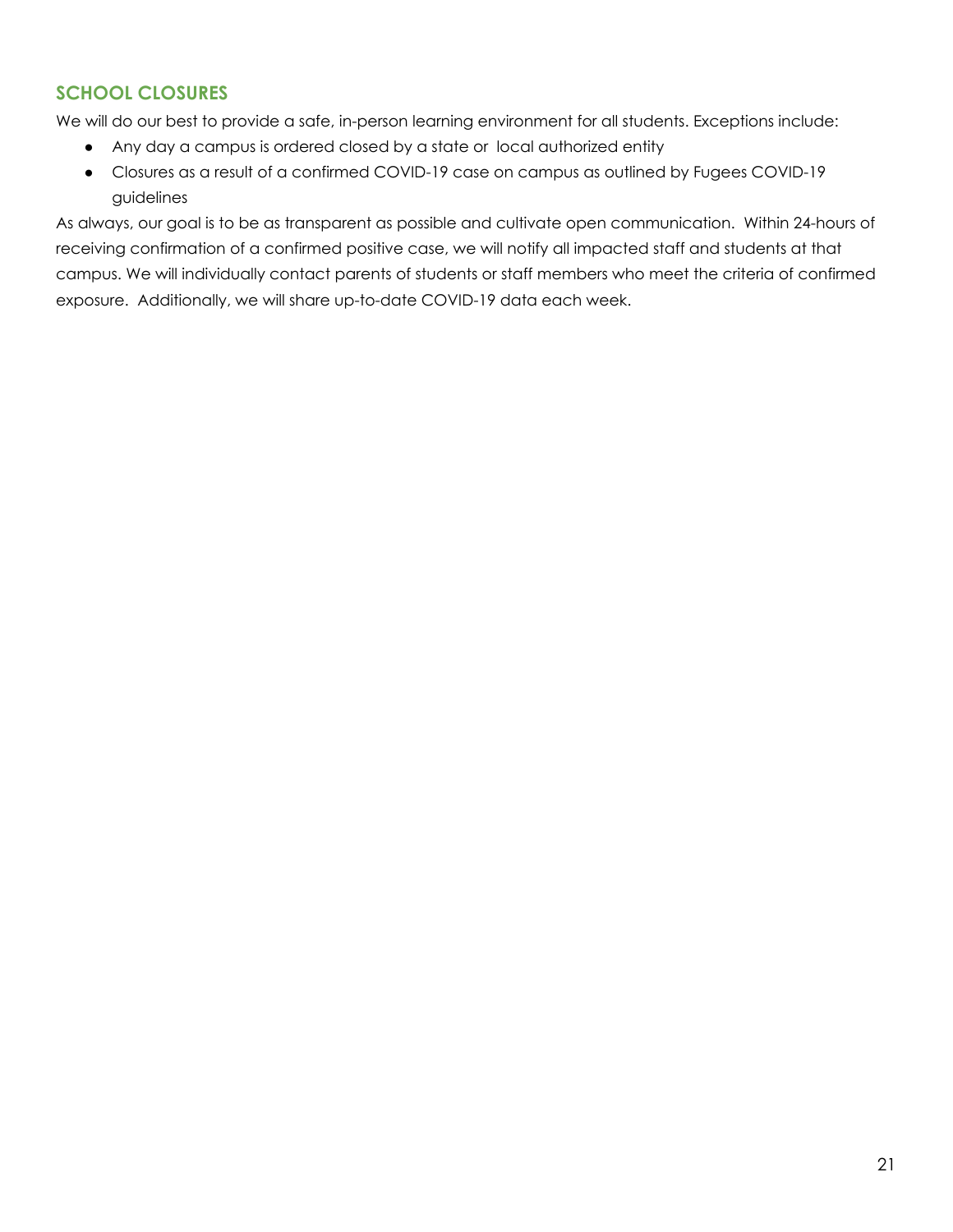# **SUPPLY AND SIGNAGE LIST**

Below is a list of necessary supplies and signage needed for Autumn 2021.

| <b>SUPPLY AND SIGNAGE LIST</b>    |                                                              |                                                                                                                |                                                             |  |  |
|-----------------------------------|--------------------------------------------------------------|----------------------------------------------------------------------------------------------------------------|-------------------------------------------------------------|--|--|
| No-contact thermometers           | Hand sanitizer for stations                                  | <b>Funnels</b>                                                                                                 | Painter's tape                                              |  |  |
| Disposable face masks             | Hand sanitizer for<br>students                               | Disinfecting wipes                                                                                             | First aid kit s (one per<br>classroom)                      |  |  |
| Reusable face masks               | Paper towels                                                 | CDC signs, additional<br>signs, decals                                                                         | Teacher carts                                               |  |  |
| Face shields (as requested)       | Spray bottles (for<br>students) or hand<br>sanitizing wipes. | Fugees signage<br>including signage with<br>Rapid Response Teams<br>and contact<br>information (Appendix<br>B) | Batteries (thermometers,<br>mics, mouse, keyboards,<br>etc) |  |  |
| Labels (for student<br>materials) | Disinfecting spray refill (for<br>students)                  | Floor decals, sidewalk<br>paint/tape                                                                           | Disposable cups                                             |  |  |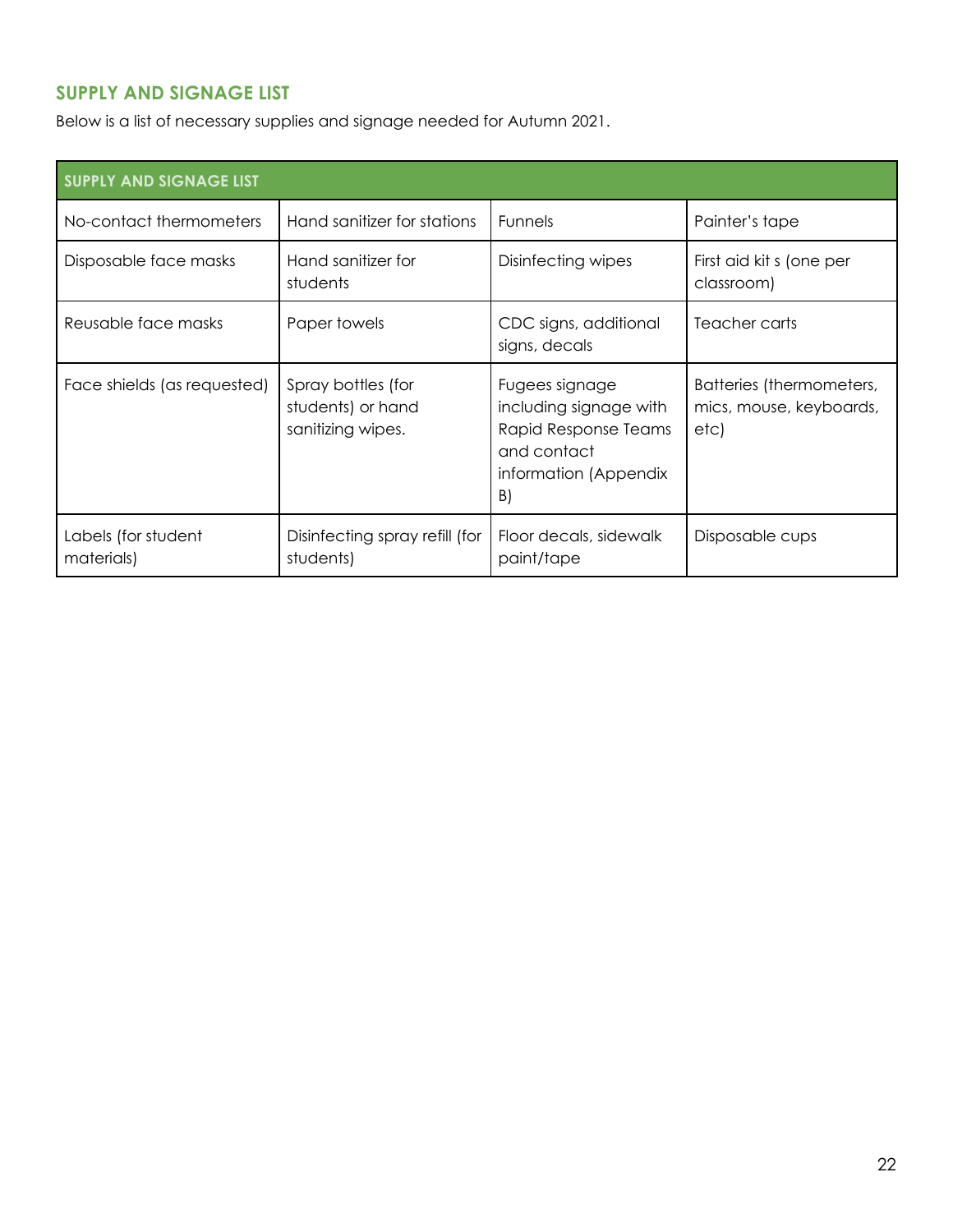# **OPERATING PROCEDURES**

This section outlines operations procedures (OPs) and key tasks that need to be done to operationalize these procedures at the school level. School-based staff should coordinate with network staff to determine ownership of re-opening tasks.

# *OP01: Transportation*

In the interest of the health and safety of our students and staff, transportation procedures and expectations will be adjusted to adhere to our Fugees Safety Strategies.

# **OP01: TRANSPORTATION**

# FUGEES FAMILY NON-NEGOTIABLES

- Each parent or guardian must register their student(s) for the appropriate form of transportation
- Parents/guardians and students must agree to follow all safety procedures including students wearing their masks while on the bus, sitting in the appropriate seat, keeping distance from other students, and following all directions from the bus driver.
- All Fugees bus drivers will wear masks.
- While waiting at their assigned bus stop, students will remain physically distanced from one another. Those who live in the same household may wait together. It is highly recommended that all students and adults wear face masks while at the bus stop.
- If a student does not have their face mask, the bus driver will provide a disposable mask before the student is allowed to enter the bus. The bus driver will remind the student to bring their own mask each day. Any student who does not have a reusable face mask can contact their school leader to get one. NOTE: After three instances of not wearing their own mask on the bus, a student can receive a bus *suspension of three to five days.*
- Students will use hand sanitizer as they enter the bus -- either the hand sanitizer provided on the bus or their own hand sanitizer.
- Students will have assigned seats on the bus. Students will sit one student per seat with a total of two students per row. Students will have assigned seats on the bus.
- Students will exit the bus one at a time from the front of the bus to the back of the bus. Students should remain physically distanced while exiting the bus.
- Students will remain physically distanced as they walk to the assigned entrance to line up. They will have their temperatures checked as they enter the building.
- Bus drivers will clean and disinfect the bus after each route, according to a cleaning checklist, to prepare for the next set of riders.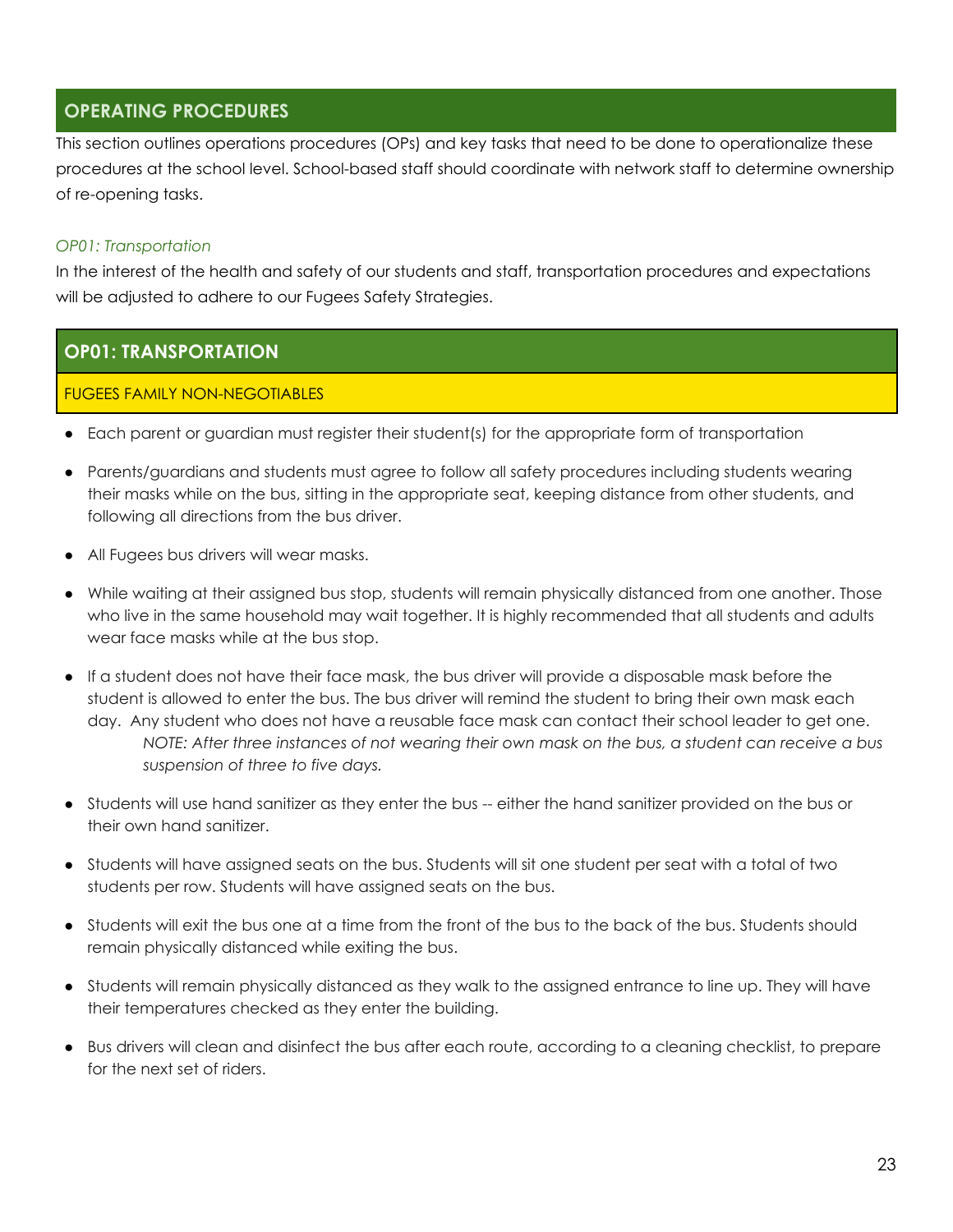- For dismissal, students will be dismissed from classrooms when their bus arrives. Students should maintain physical distance and walk directly to the bus. Students will wear a mask at all times and sanitize their hands before boarding the bus.
- Students will sit in the appropriate seat, and follow all bus safety rules, including the bus driver directions.

### **Key Reopening Tasks: Transportation**

- ❏ Confirm bus needs with each family to get accurate counts and rosters for in-person learning on each day.
- ❏ Send new bus protocols to families and ask for acknowledgement signature.
- ❏ Train drivers on spacing, hand sanitizing, seat assignment, and mask policies.
- ❏ Post signs on all buses that all riders must wear masks, use hand sanitizer, and maintain physical distance when getting on or getting off the bus.
- ❏ Stock buses with disposable masks for students who forget their mask.
- ❏ Stock each bus with plenty of hand sanitizer.
- ❏ Create a bus cleaning checklist.
- ❏ Ensure cleaning supplies, trash cans, and tissues are available on each bus.
- ❏ Create a clear system for communicating with bus drivers, students, and families regarding bus behavior.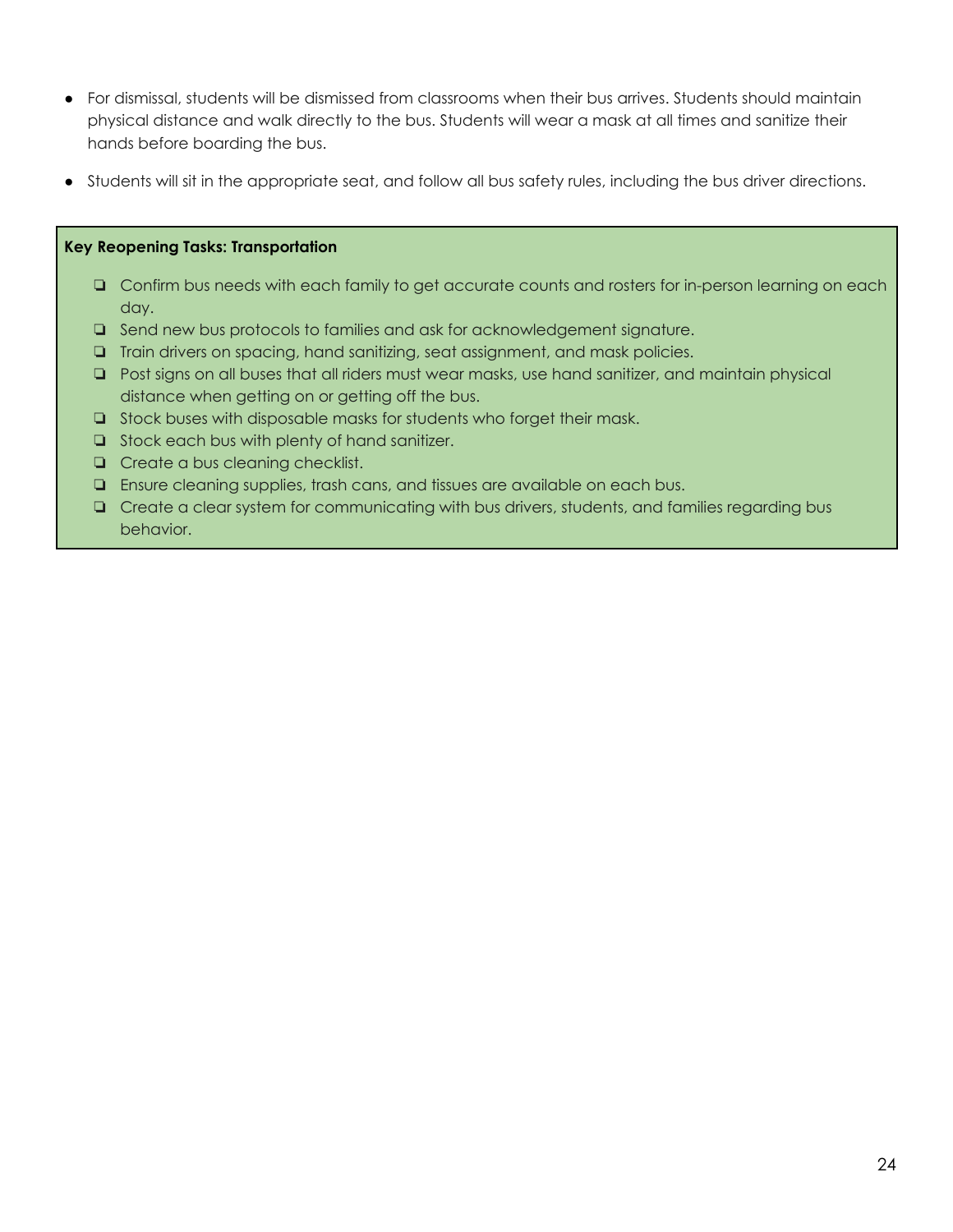# *OP02: ARRIVAL*

In the interest of the health and safety of our students and staff, arrival procedures and expectations will be adjusted to adhere to our Fugees Safety Strategies.

# **OP02: ARRIVAL**

# FUGEES FAMILY NON-NEGOTIABLES

### *Early Arrival*

Limit the number of entrances. Post signs on entrances with times that doors will open. Remind staff not to admit students into the building early.

To ensure safety and reduce liability, students and families may not arrive at their campus prior to its opening. All families, staff, and visitors must adhere to the safety protocols included in this Reopening Guidebook.

### *Arrival*

- Staff members on arrival duty will go to assigned posts before students arrive to get temperature checked, and are PPE-ready for the arrival of families.
- As always, staff members on arrival duty must wear face masks.
- Staff members assigned to temperature check must wear face masks.
- Families and buses pull into the designated unloading zone set by school.
- Students exit cars or buses on their own. Staff members do not open doors.
- Before the student exits the bus or car, staff visually checks to see that the student is wearing a face mask. If the student is not wearing a mask, a face mask is provided immediately.
- Staff member conducts a temperature check &indicates if the student is clear or not clear of symptoms.
	- If the student is clear, the student walks to the assigned entrance of the building maintaining physical distance from others. .
	- If the student arrives by car and is not cleared, the student, siblings, and any other student in the car, if applicable, will be marked as "not clear," and parents or guardians will be given a document with the attendance policy and next steps.
	- If a student arrives on a bus and is not clear, the student will be escorted to the isolation room until they can be picked up.
- Students that have cleared the temperature check station will line up along physically distanced markers at assigned entrances.
- Each student will use hand sanitizer as they enter the building.
- Once inside the building, students will follow directional and physical distancing signs to walk to their assigned classroom.
- Students will use hand sanitizer as they enter the classroom.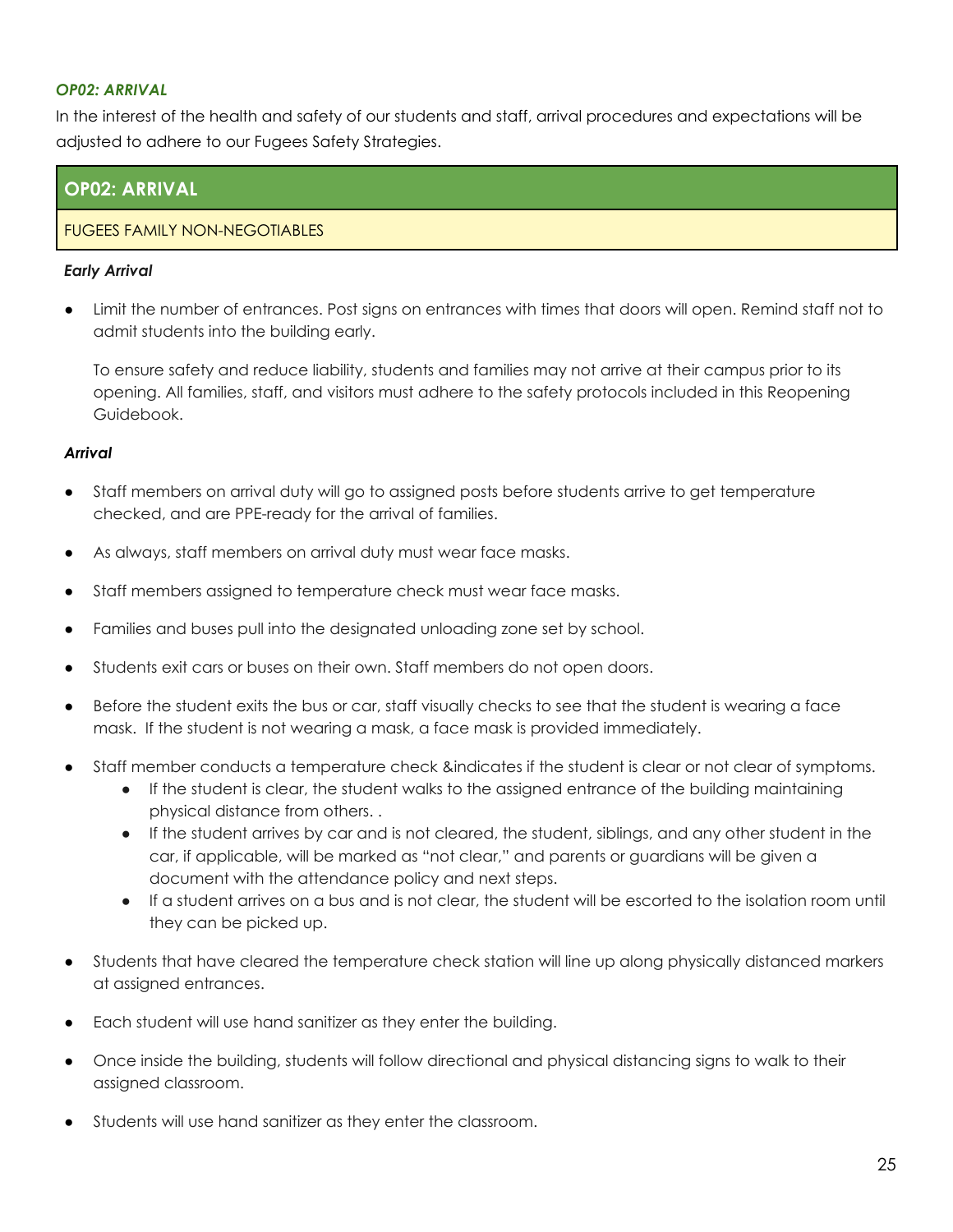# *Late Arrival*

- School staff will visibly check to ensure each student is wearing a mask prior to entering the building.
	- If the student is wearing a mask, the student proceeds to the symptom check line.
	- If the student is not wearing a mask, they are asked to put their mask on. Once the mask is on, the student proceeds to the symptom check line.
	- If the student forgot their mask, the student is given a disposable mask. Once the mask is on, the student proceeds to the symptom check line.
- Students will line up at physically distanced markers for temperature check at designated entrances.
- If students arrive by car, the car should wait until the student clears the temperature check.
- Students will utilize hand sanitizer as they enter the building.
- The staff member conducts a temperature and symptom check:
	- If the student is clear, the student walks to the designated entrance of the school.
	- If the student arrives by car, and is not cleared, the student, siblings, and any other student in the car, if applicable, will be marked as "not clear," and parents or guardians will be given a document with the attendance policy and text steps.
	- If a student arrives on a bus and is not clear, the student will be escorted to the isolation room until they can be picked up.

### **Key Reopening Tasks: Arrival**

- ❏ Create a map of the school's arrival plan.
- ❏ Create day-by-day rosters.
- ❏ Assign arrival duties
- ❏ Create detailed arrival schedule
- ❏ Create step-by-step campus specific procedures
- ❏ Create tardy slips
- ❏ Determine location of isolation room and clinic
- ❏ Create campus-specific standard operating procedures for students who arrive tardy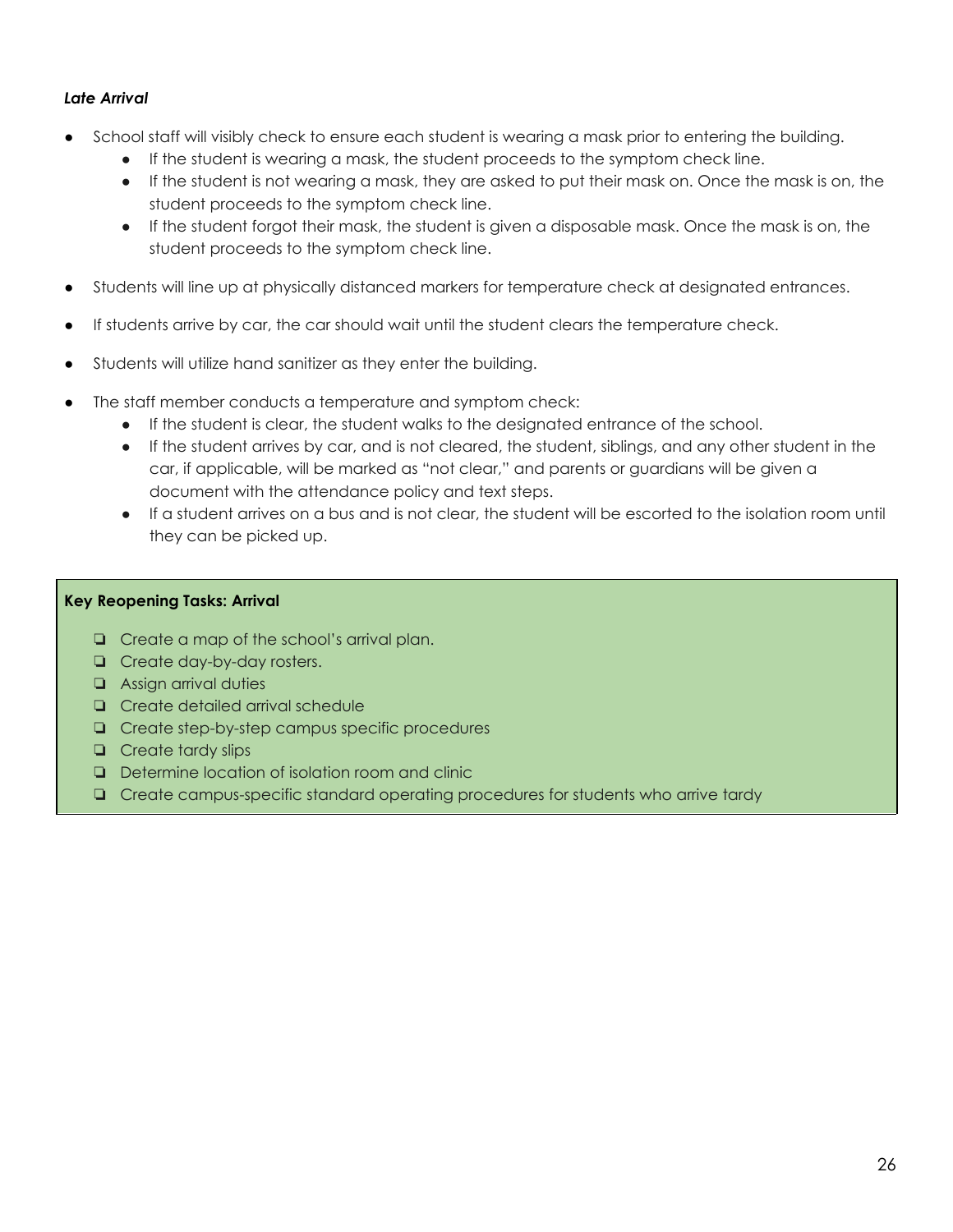### *OP03: DISMISSAL*

In the interest of the health and safety of our students and staff, dismissal procedures and expectations will be adjusted to adhere to our Fugees Safety Strategies.

# **OP03: DISMISSAL**

# FUGEES FAMILY NON-NEGOTIABLES

### *DIsmissal*

- 1. Staff members will be assigned to monitor classrooms, hallways, exits, and other areas.
- 2. Designated staff member will dismiss walkers 3-5 minutes prior to beginning dismissal for buses. Classroom teachers will dismiss students from the classroom helping them to stay physically distanced.
- 3. When buses are ready, designated staff member will call for bus riders one bus at a time. Classroom teachers will dismiss students from the classroom helping them to stay physically distanced.
- 4. Once all bus riders have exited the building, designated staff member will dismiss car riders by name as their ride arrives. Classroom teachers will dismiss students from the classroom helping them to stay physically distanced.

### *Walkers*

- 1. Students will wait for classroom teacher to dismiss them from the classroom.
- 2. Students will follow the transition process.
- 3. Students should walk directly home, remaining physically distanced, and are not permitted to linger on campus.

### *Bus Riders*

- 1. Students will wait for classroom teacher to dismiss them from the classroom.
- 2. Students will follow the transition process.
- 3. Students will walk directly to the assigned exit maintaining physical distance.
- 4. Students follow the rules and regulations for riding the bus.

# *Car Riders*

- 1. Students will wait for classroom teacher to dismiss them from the classroom.
- 2. Student will follow the transition process.
- 3. Student will walk directly to the assigned exit maintaining physical distance.
- 4. For the health and safety of our staff, school staff will not be able to open car doors or help students situated in the car.

# *Early Pick-up*

- 1. An approved adult must call ahead if they need to pick a student up early. Students may not be picked up 45 minutes prior to the start of the dismissal process, unless previously approved by School Leaders.
- 2. The approved adult must call from the school parking lot. The student will be called to leave.
- 3. Student will follow early dismissal procedures and sign out.
- 4. A staff member escorts the student to the car and check the approved pick-up form.

# *Late Pick-up*

- 1. The school will contact a parent or guardian.
- 2. Student waits physically distanced in the dismissal area.
- 3. The car dismissal protocols are followed.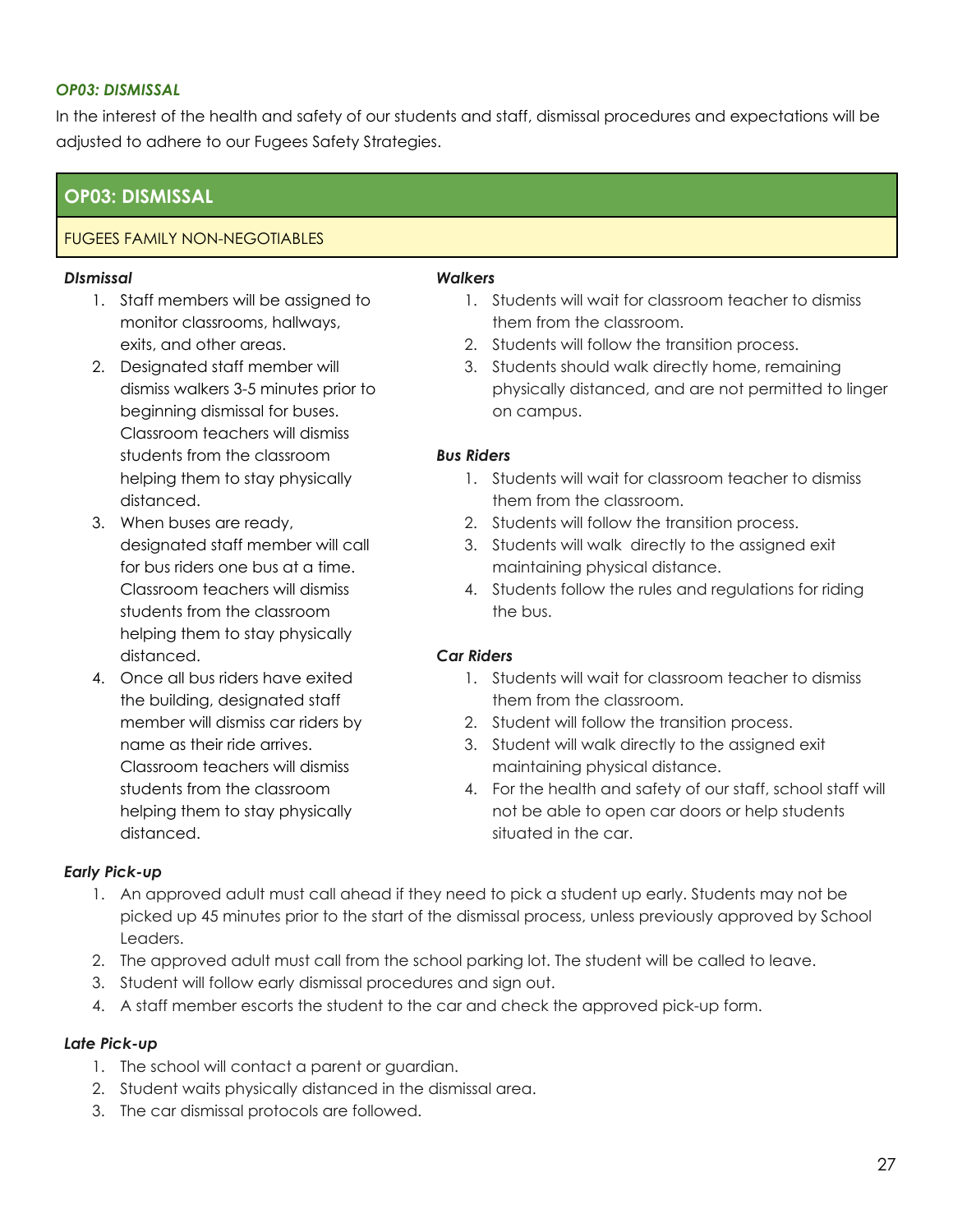# **Key Reopening Tasks: Dismissal**

- ❏ Tape spots in the staging area for car and bus dismissal to allow for physical distancing. If needed, you may utilize a hallway or nearby classroom.
- ❏ If needed, develop clearer campus-specific guidelines for families
- ❏ As needed, update the late pick-up policy
- ❏ Designate an area for late pick-ups to wait
- ❏ Create clear map of dismissal duties and schedule for who waits with late pick-up students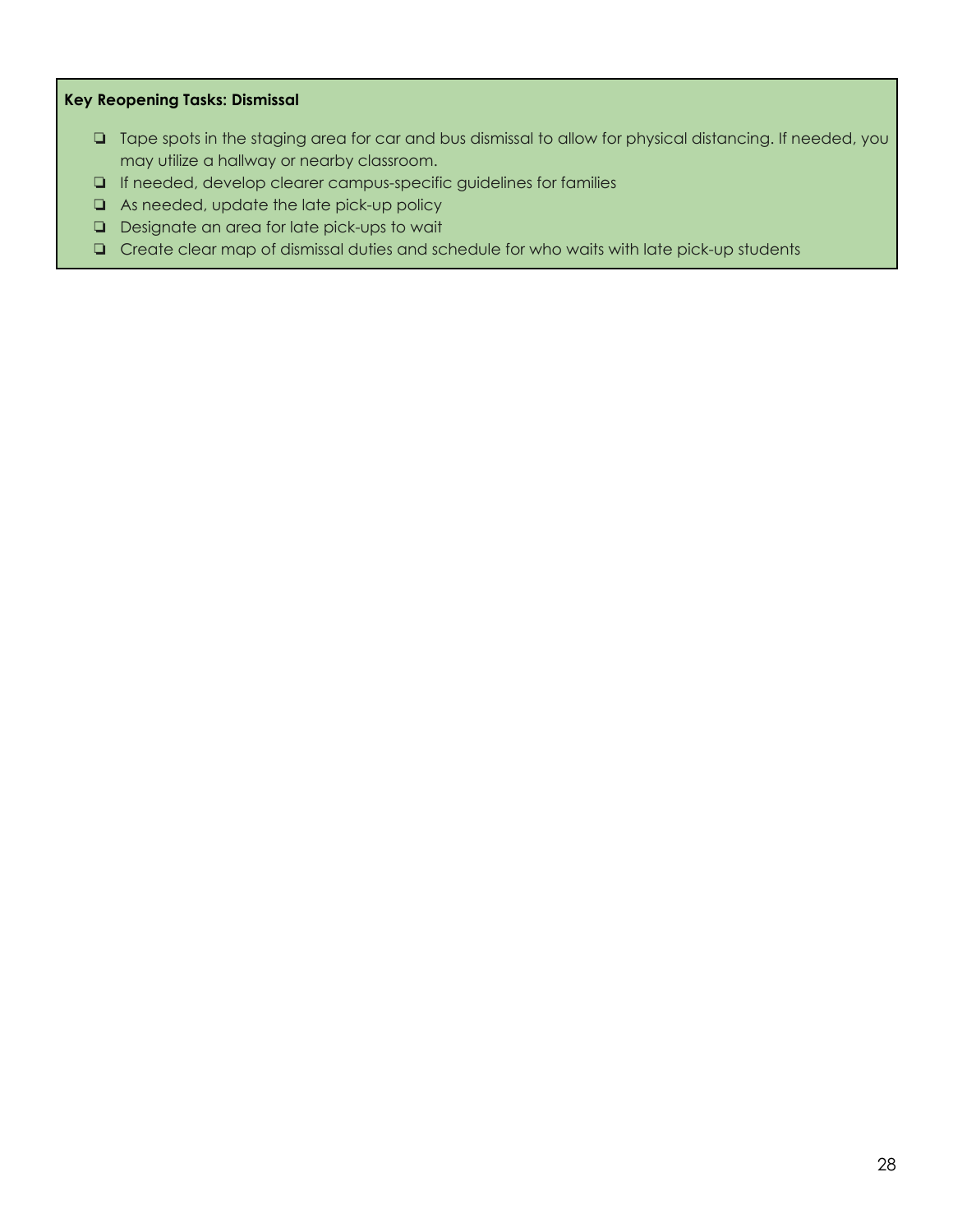### *OP04: SNACK*

In the interest of the health and safety of our students and staff, snack procedures and expectations will be adjusted to adhere to our Fugees Safety Strategies.

# **OP04: SNACK**

### FUGEES FAMILY NON-NEGOTIABLES

### *Overview*

- Snack is **FREE** to all students; students may not bring snack from home or share food.
- Individually wrapped grab-and-go snacks will be distributed to designated area in each classroom at least 15-30 minutes prior to scheduled snack time.

### *Procedure*

- 1. The teacher will direct students one to two at a time, staying physically distanced, to follow the traffic pattern of the classroom to sanitize hands and pick up snack.
- 2. Students may remove their mask during scheduled snack time while they are eating. Students must put their mask back on when they are finished eating or when the scheduled snack time ends whichever happens first.
- 3. When students finish eating, they should keep garbage at their desk until the teacher dismisses them individually, physically distanced, to throw away the garbage in a large designated garbage can.

# **Key Reopening Tasks: Snack**

- ❏ Map out traffic flow in each classroom to show how students how to move through the room to pick up snack
- ❏ Designate locations for grab-and-go snacks to be dropped off in each classroom
- ❏ Floor decals or tape marking physical distance in snack pick-up area
- ❏ Ensure hand sanitizer is available for students before snack pick-up area
- ❏ Determine schedule for who will take out garbage and at what time
- ❏ Ensure there are plenty of large trash containers (with wheels) for every two or three classrooms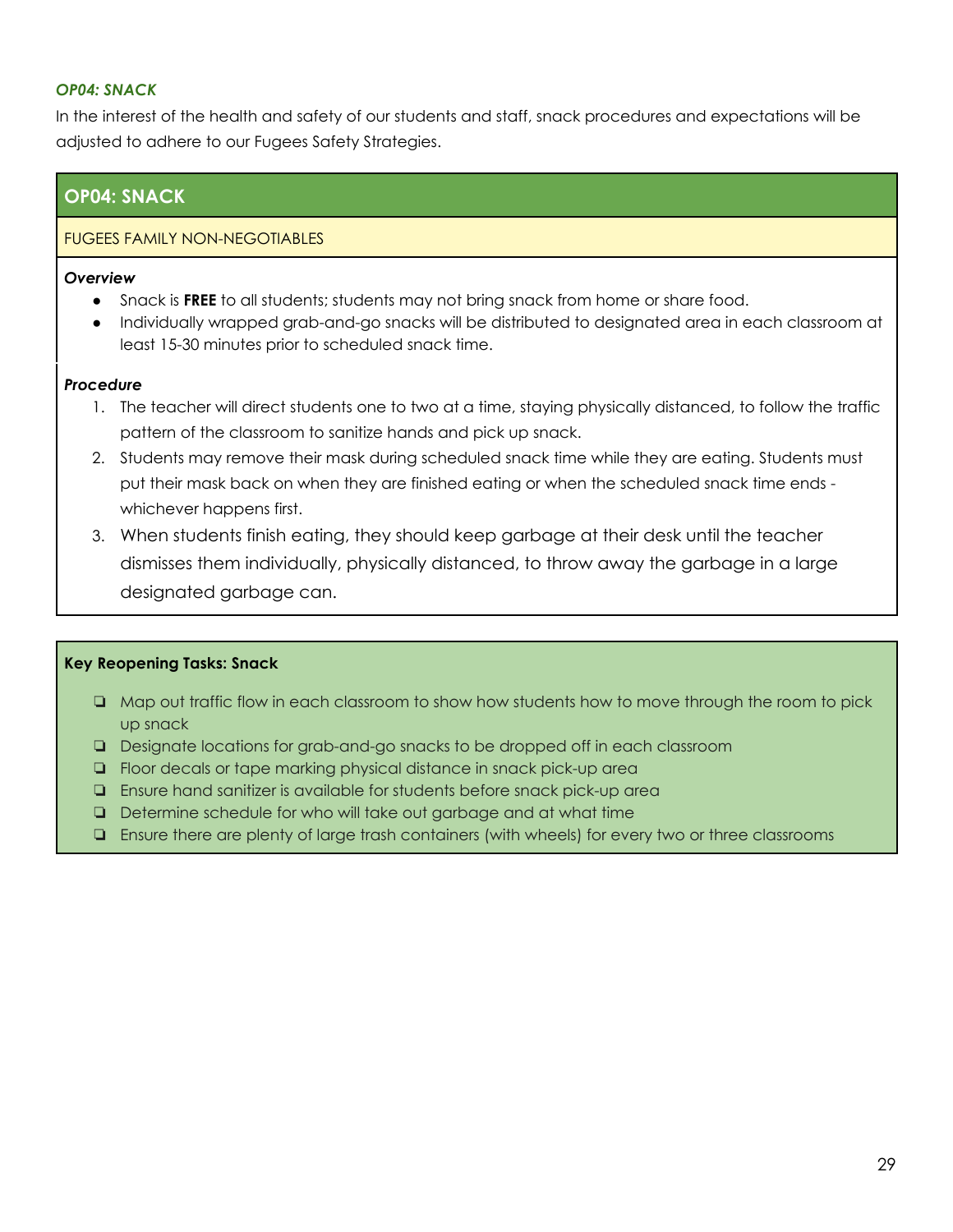### *OP05: LUNCH*

In the interest of the health and safety of our students and staff, lunch procedures and expectations will be adjusted to adhere to our Fugees Safety Strategies.

# **OP05: LUNCH**

### FUGEES FAMILY NON-NEGOTIABLES

*Overview*

- Lunch is **FREE** to all students; students may not bring lunch from home or share food.
- Individually wrapped grab-and-go lunch will be distributed to designated area in each classroom at least 15-30 minutes prior to scheduled lunch time.
- To avoid group gatherings, students will eat lunch in their classrooms.

*Procedure*

- The teacher will direct students one to two at a time, staying physically distanced, to follow the traffic pattern of the classroom to sanitize hands and pick up lunch.
- Students may remove their mask during scheduled lunch time while they are eating. Students must put their mask back on when they are finished eating or when the scheduled lunch time ends whichever happens first.
- When students finish eating, they should keep garbage at their desk until the teacher dismisses them individually, physically distanced to throw away the garbage.
- Once all students are finished eating and have masks back on, the teacher will call them one to two at a time to throw away their garbage and sanitize hands.
- When students return to their seats, they should use personal cleaning spray to wipe down the desk area.
- Once the classroom has been cleaned, students may engage in a physically distanced activity, game, or conversation. Students may **NOT** play games that require them to share resources - i.e. traditional Uno.
- Garbage cans will be removed shortly after lunch.

# **Key Reopening Tasks: Lunch**

- ❏ Designate locations for grab-and-go lunch to be dropped off in each classroom
- ❏ Floor decals or tape marking physical distance in lunch pick-up area
- ❏ Ensure hand sanitizer is available for students before lunch pick-up area
- ❏ Determine schedule for who will take out garbage and at what time
- ❏ Ensure there are plenty of large trash containers (with wheels) for every two or three classrooms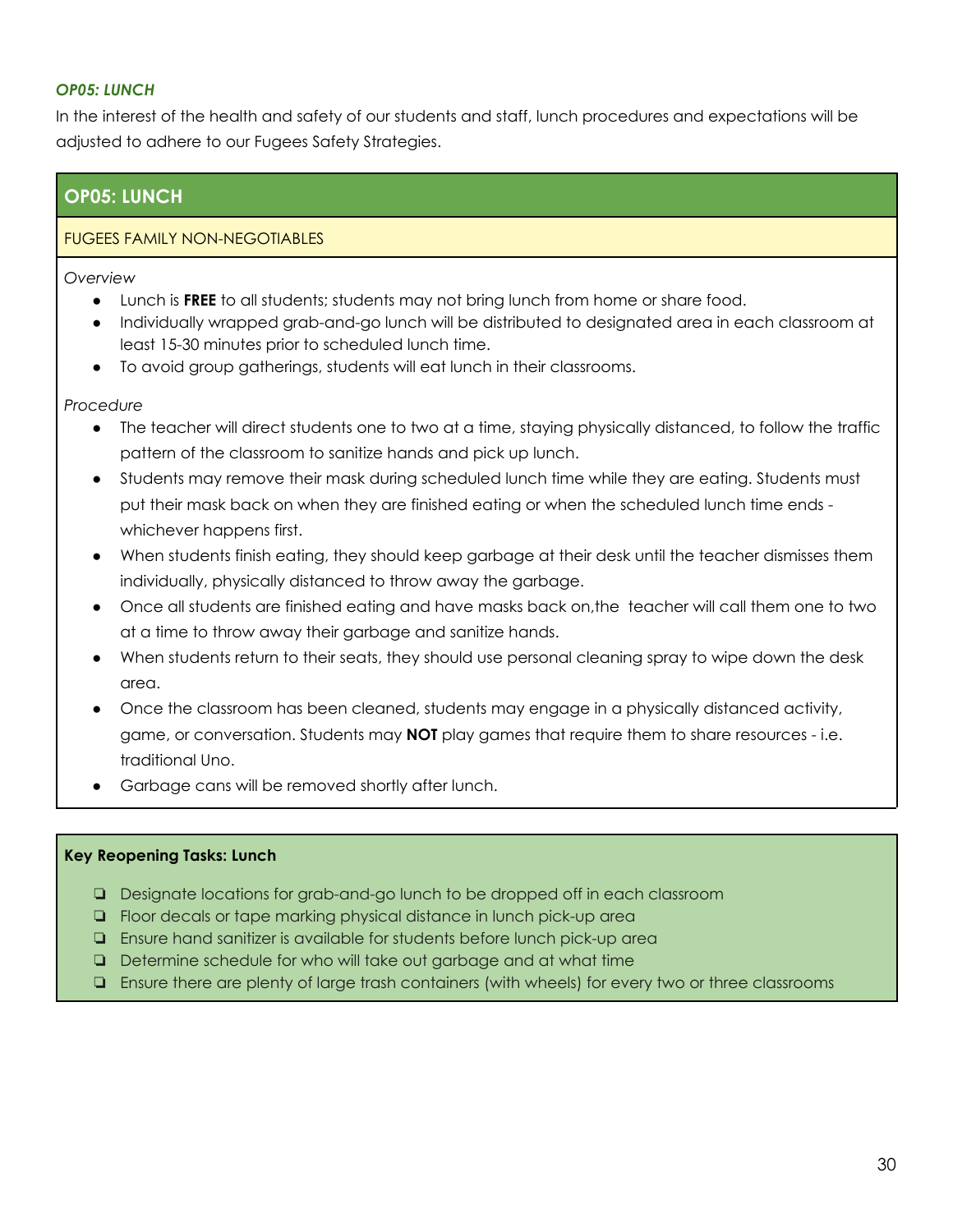### *OP06: Transitions*

In the interest of the health and safety of our students and staff, transition procedures and expectations will be adjusted to adhere to our Fugees Safety Strategies.

# **OP06: Transitions**

# FUGEES FAMILY NON-NEGOTIABLES

*During Class & Hall Pass:*

- 1. The student must receive permission from staff to leave the classroom, with agreed upon location and time for return.
- 2. The student will carry their personalized laminated hall pass (with lanyard).
- 3. The teacher will record the student's name, time, and destination in a campus-specific Google Doc or Google Form.
- 4. The student uses hand sanitizer before leaving the classroom.
- 5. The student follows directional signage in hallways and maintains physical distance.

*Whole Group Transitions:*

- 1. Students follow traffic flow in the classroom to line up in line order physically distanced.
- 2. The teacher dismisses the class and travels with them to the destination. The teacher remains physically distanced, but when possible is able to monitor the entire line.
- 3. Students sanitize hands prior to leaving the classroom.
- 4. Students follow directional signage in the hallways and maintain physical distance.
- 5. Teachers should plan where students will pause along the way to wait for the teacher to continue (i.e. at the top of stairs, external doors, before entering a cafeteria, etc).
- 6. Upon reaching the new destination, each person should sanitize their hands.

### **Key Reopening Tasks: Transitions**

- ❏ Mark floors or post signs to guide students to maintain three feet of distance during transitions
- ❏ Add clear signs to indicate direction of traffic flow (i.e. one way signs)
- ❏ Post signs at each classroom door reminding students and staff to sanitize their hands upon entering the room
- ❏ Develop protocols for restrooms and refilling water bottles.
- ❏ Adjust transition times to coordinate staff movement and limit the number of people in the hallways.
- ❏ Whenever possible, utilize one-way traffic patterns
- ❏ Develop a process for classroom entry that includes hand sanitizing.
- ❏ Post reminder signs in each classroom and throughout campus to remind students and staff to sanitize hands frequently
- ❏ Tape or mark lines outside of each classroom to help students line up during transitions.
- ❏ Create and laminate individual hall passes for each student to store with their personal supplies.
- ❏ Ensure hand sanitizer is appropriately stocked in each classroom.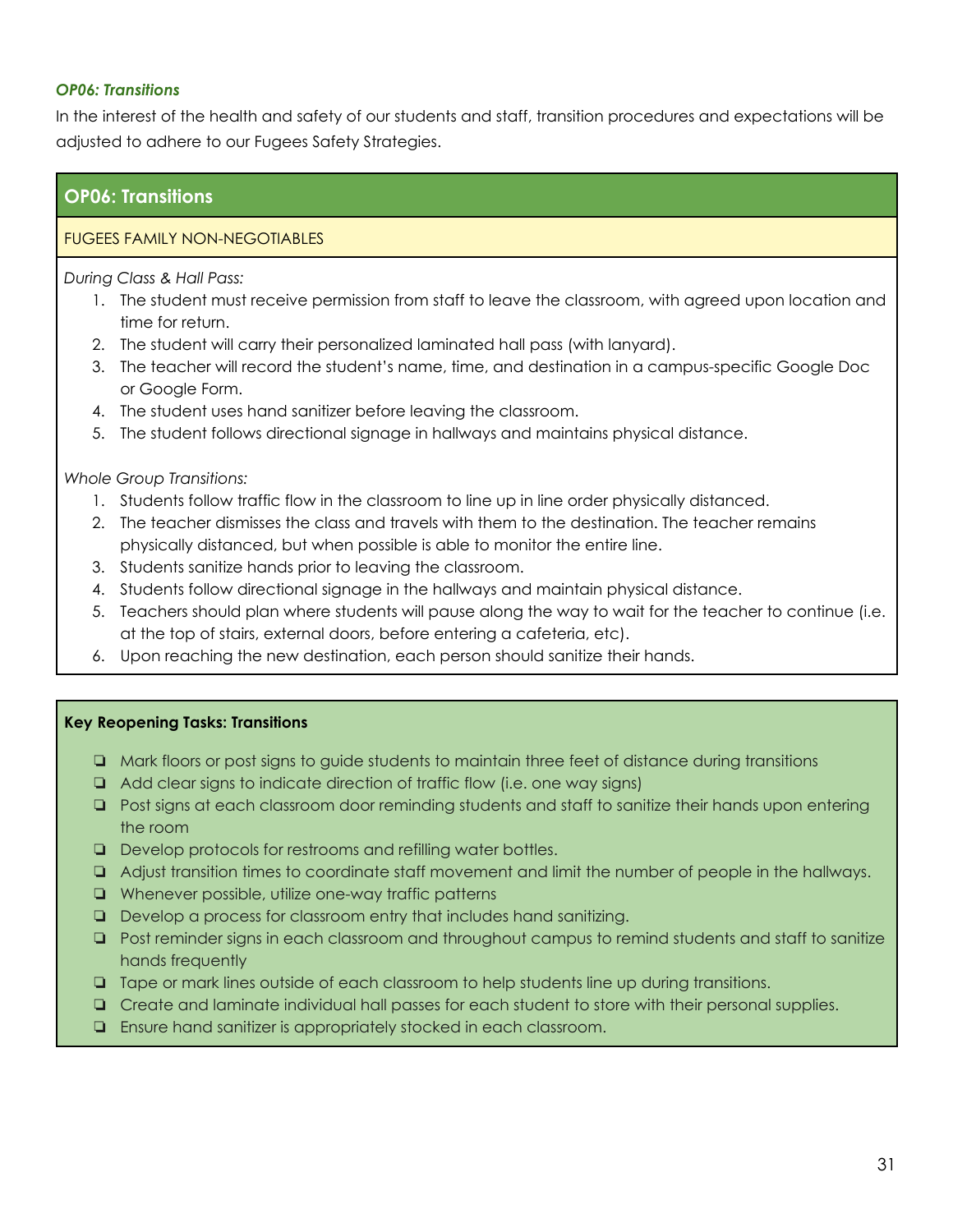### *OP07: STUDENT RESTROOM BREAKS*

To ensure the health and safety of students and staff, student restroom break procedures will be adapted to follow our Fugees Safety Strategies.

# **OP07: STUDENT RESTROOM BREAKS**

# FUGEES FAMILY NON-NEGOTIABLES

### *Individual Student*

- Students should utilize the time scheduled for their cohort to go to the restroom when at all possible.
- If a student needs to go to the restroom during a non-scheduled time, the student must have permission from the teacher, have a disposable restroom pass, walk directly to the assigned bathroom, and return in the allowed amount of time.
- Teachers should record the date, time, student name, and destination in a school-specific Google Doc. This allows us to know where students are at all times and supports efforts of contact tracing, if needed.
- The student sanitizes their hands before leaving the classroom.
- The student follows directional signage in the hallways and adheres to physical distancing.
- Students follow all safety protocols, including washing hands for at least 20 seconds with soap and water.
- Student returns promptly to assigned seat in class following all signage & adhering to physical distancing.
- As always, students should wear a mask at all times -- even when alone in the restroom.

# **Scheduled Classroom Time**

- Prior to scheduled restroom time, the teacher will create a list of students who need to go to the restroom.
- At the scheduled time, teachers should dismiss students ONE BOY and ONE GIRL at a time to the restrooms. Consider staggering when students leave to reduce congestion in hallways.
- Students remaining in class should continue working and stay engaged in classroom activities.
- The student sanitizes their hand before leaving the classroom.
- The student follows directional signage in the hallways and adheres to physical distancing.
- Students follow all safety protocols, including washing hands for at least 20 seconds with soap and water.
- The student returns promptly to their assigned seat in class following all signage and adhering to physical distancing.
- After about three minutes, the teacher can send the next boy and girl to the restroom. If the restroom is still occupied, they should knock once and wait in the designated area until the bathroom is available.
- As always, students should wear a mask at all times -- even when alone in the restroom.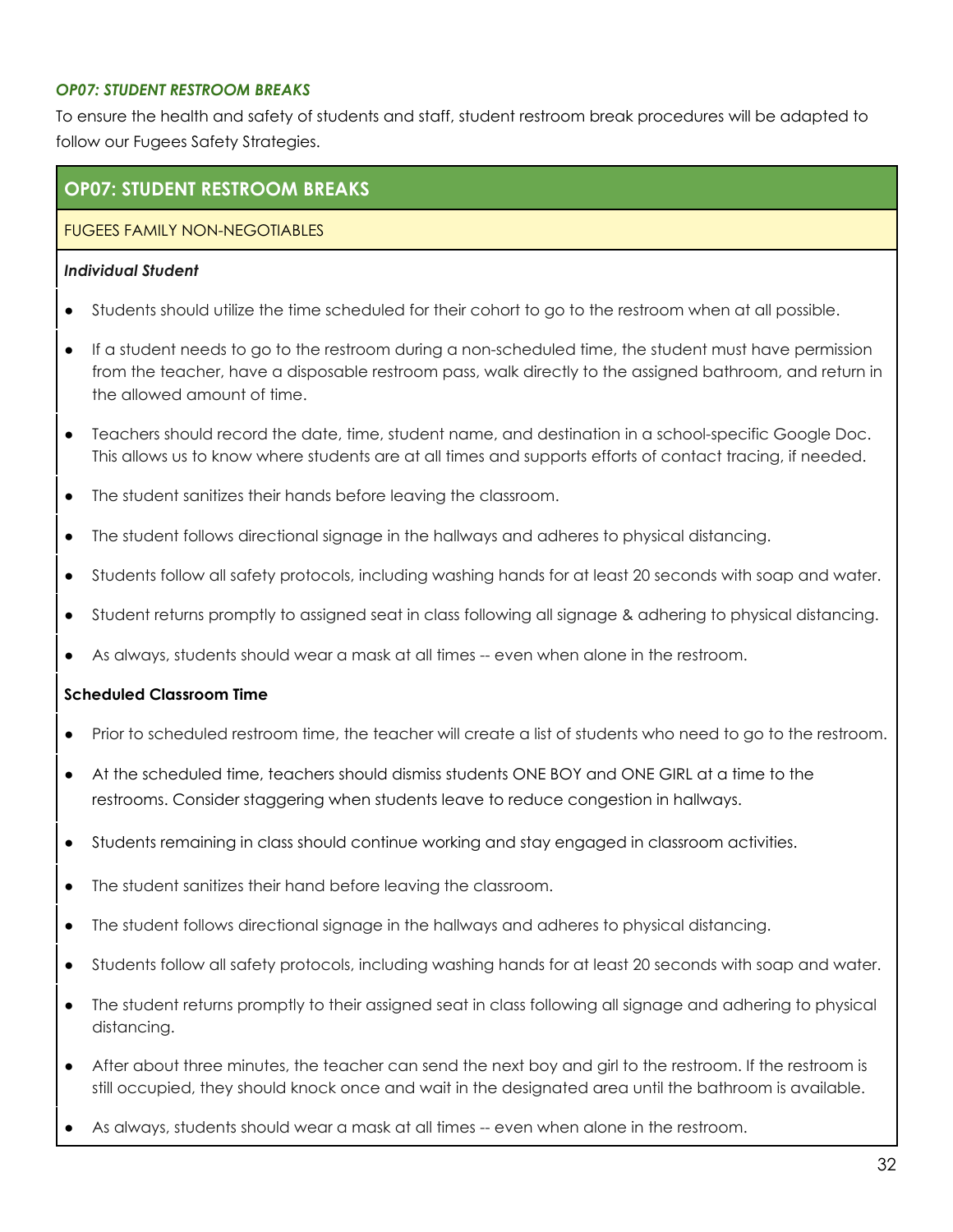# **Key Reopening Tasks: Student Restroom Breaks**

- ❏ Campus-specific restroom procedures
- ❏ Create schedule for bathroom usage
- ❏ Assign monitors to restrooms
- ❏ Post maximum capacity signs in restrooms
- ❏ Tape spots on the floor to indicate where to stand if waiting in line to use the restroom based on physical distancing
- ❏ Tape off any sinks, toilets, or urinals that should not be used to maintain physical distancing
- ❏ Post signage to remind students to wash their hands with soap for at least 20 seconds prior to leaving the restroom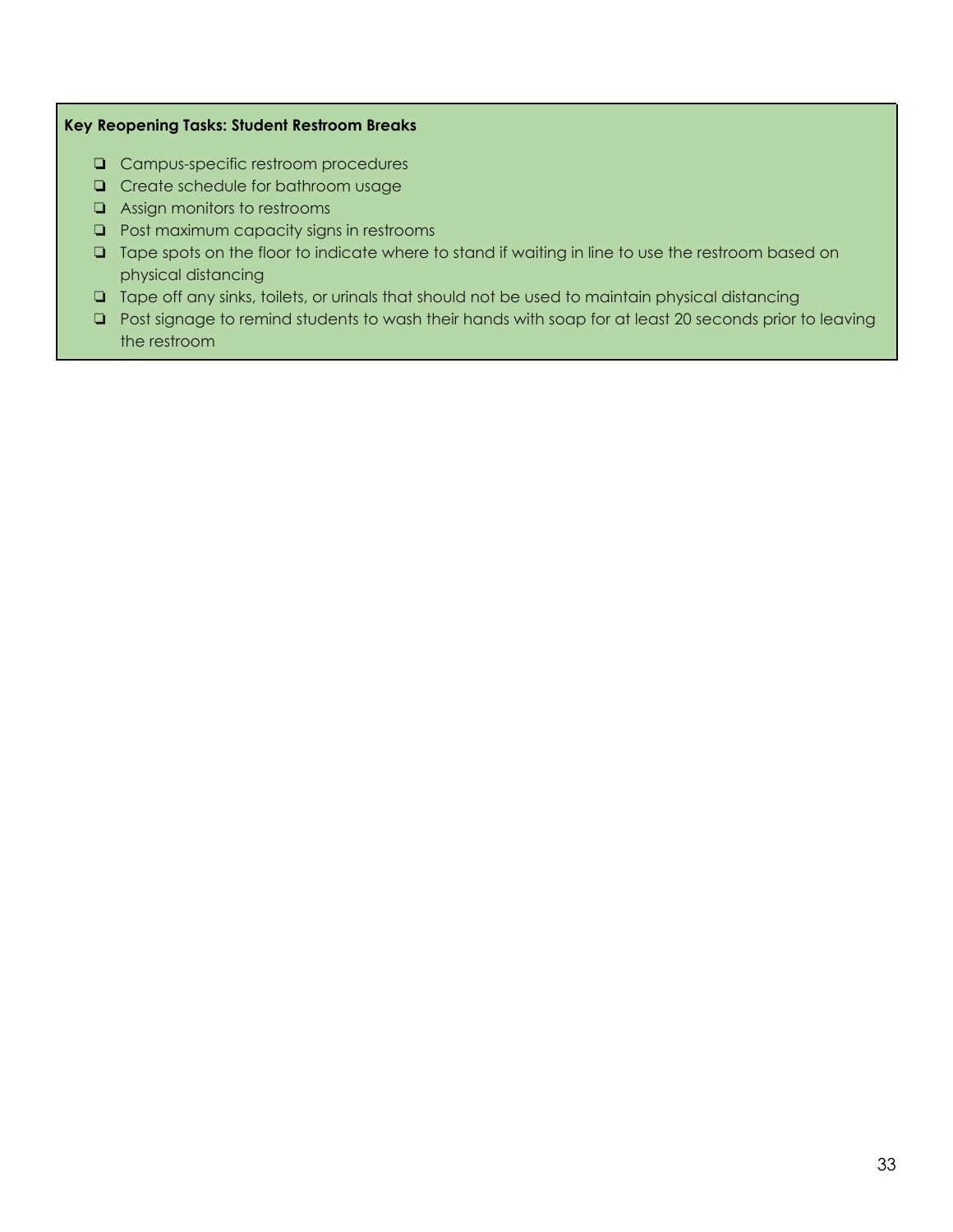# *OP08: RECESS, BREAKS, AND SOCIAL OPPORTUNITIES*

To ensure the health and safety of students and staff, student procedures for recess, breaks, and social opportunities will be adapted to follow our Fugees Safety Strategies.

# **OP08: RECESS, BREAKS, AND SOCIAL OPPORTUNITIES**

### FUGEES FAMILY NON-NEGOTIABLES

- All recess items (i.e. soccer balls, frisbees, etc) must be sanitized before use at recess. Teachers can use their classroom disinfectant wipes to perform this task.
- Students can and should bring their personal water bottles to recess. Sharing of water bottles is prohibited.
- Students will sanitize their hands as they leave the classroom to go to recess.
- Teachers will reiterate to students the following guidelines:
	- Masks must stay on
	- All students need to stay physically distanced
	- No sharing of water bottles or other items
- Teachers will monitor and remind students to stay at least two arm lengths apart.
- When it's time to line up, students line up physically distanced in the designated area
- After recess, students should sanitize their hands before returning to the classroom.

### **Key Reopening Tasks: Recess, Breaks, and Social Opportunities**

- ❏ Create and share schedule for bathroom breaks and opportunities to refill water bottles
- ❏ Label water bottles for each student
- ❏ Develop a process for reviewing and deciding which activities will allow students to maintain appropriate physical distance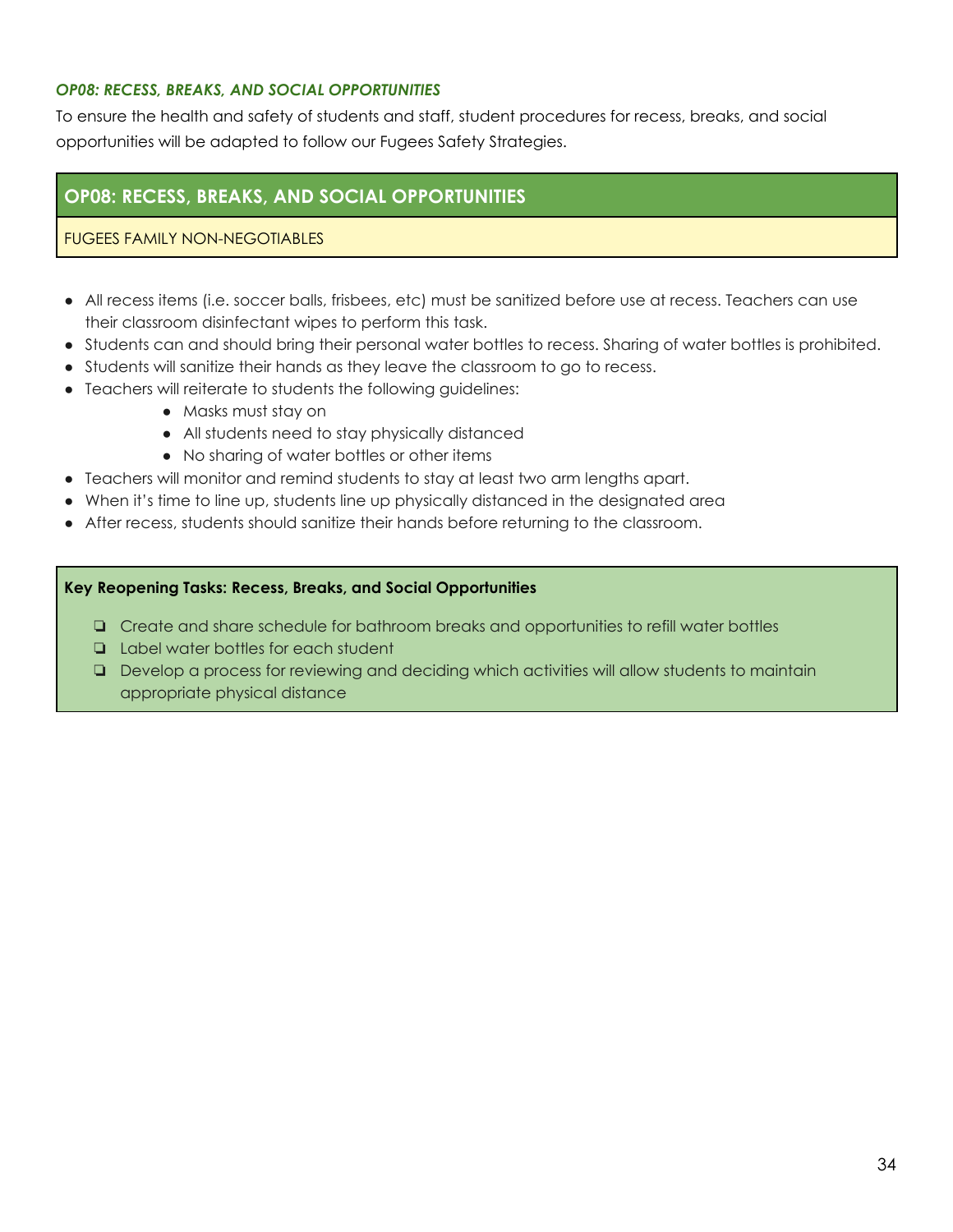# **HUMAN RESOURCES GUIDELINES**

# **OUR COMMITMENT**

Fugees Academy is committed to providing all employees with a safe working environment by following the guidelines published by the Center for Disease Control and other government agencies. When deemed safe to do so, we will open Fugees campuses for in-person learning, requiring all staff to return to in-person work. The staff members who are required to work in-person may change as COVID-19 conditions change in the various communities where we live and educate children.

Our goal is to have clear, easy-to-follow steps for mitigation, symptom checking, quarantine, exposure & case tracking, and return-to-work clearance. We will keep lines of communication open, updating this document as necessary, and work together to help our entire community follow the guidelines consistently.

### **EXCEPTIONS AND ACCOMMODATIONS WHILE WORKING ON-SITE DURING COVID-19**

It is expected that all school employees will work from the school buildings beginning August 6, 2021.

Having students in the building means that we cannot give staff the option to work from home continually without creating an undue financial and operational hardship for the school. In order to return to school safely and effectively, we need all school-based staff present and modeling safe behaviors for our children.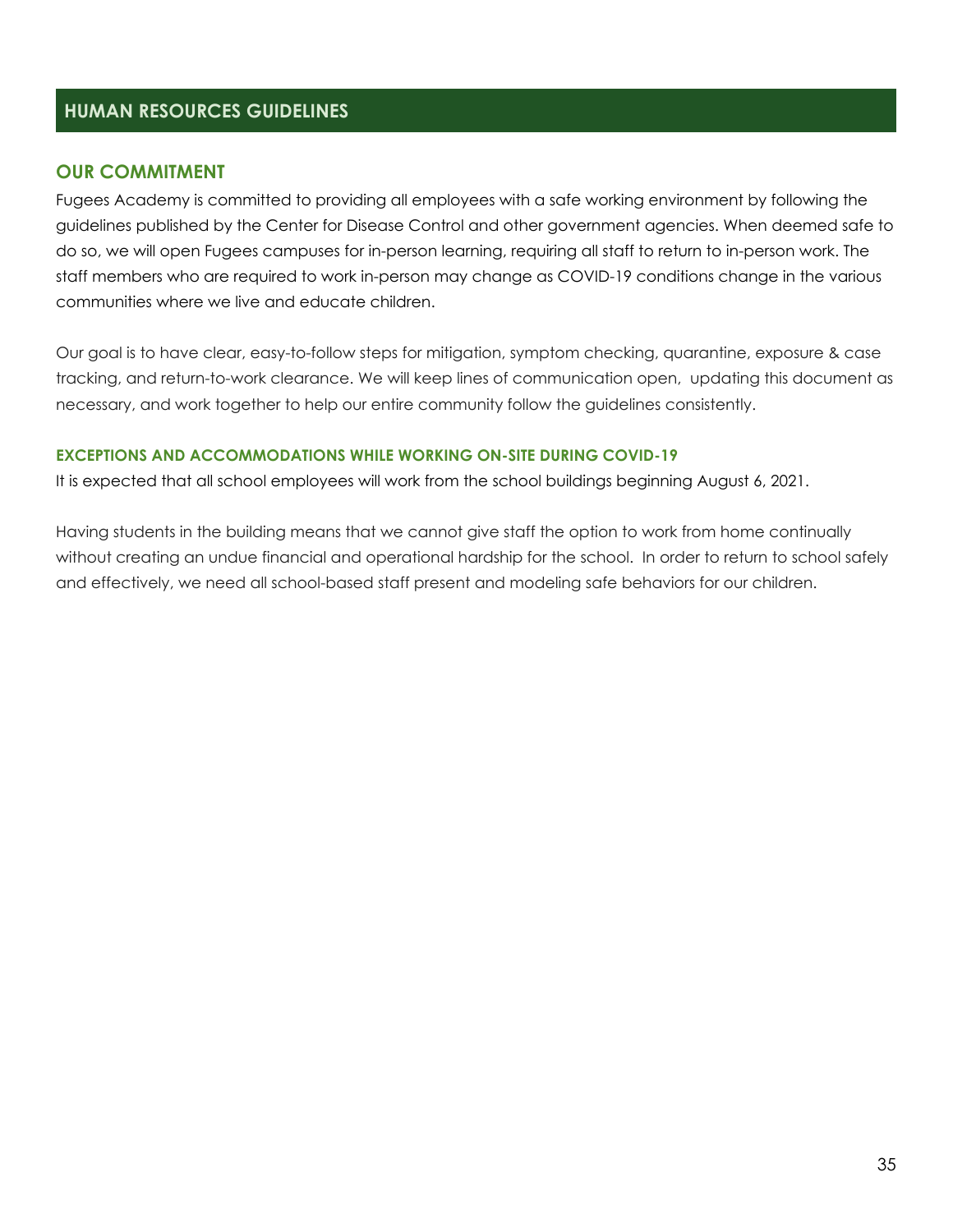# **EMPLOYEE EXPERIENCING COVID-19 LIKE SYMPTOMS**

| <b>RAPID RESPONSE TEAM</b> |                           |  |  |
|----------------------------|---------------------------|--|--|
|                            | Kevin Nahabakomeye        |  |  |
| <b>CLEVELAND</b>           | Kevin@FugeesAcademy.org   |  |  |
|                            | 678.717.9358              |  |  |
|                            | Celeste Ferguson          |  |  |
| <b>COLUMBUS</b>            | Celeste@FugeesAcademy.org |  |  |
|                            | 626.340.7163              |  |  |
|                            | <b>William Chester</b>    |  |  |
| <b>GEORGIA</b>             | William@FugeesAcademy.org |  |  |
|                            | 770.885.0854              |  |  |

If a Fugees employee is experiencing COVID-19-like symptoms or living in the same household as someone experienced COVID-19-like symptoms, that employee *must* follow the guidance provided for a confirmed or potential exposure. The employee should notify the school leaders immediately. Employees should take the molecular test with the shortest turnaround time, so as to limit interruption to the student learning, and they will need to submit evidence of testing appointments and/or test results.

Symptoms may include:

| Temperature above 100.4 degrees  |           |                          |           |                     |  |
|----------------------------------|-----------|--------------------------|-----------|---------------------|--|
| Cough or difficulty<br>breathing | aches     | Unexplained muscle       | $\bullet$ | Congestion          |  |
| • Chills, body shakes            |           | • Loss of taste or smell | $\bullet$ | Nausea, vomiting    |  |
| • Sore throat or runny nose      | $\bullet$ | Headache                 | $\bullet$ | Unexplained fatigue |  |

The employee or a designated family member or friend should communicate with their school leader and follow the advice of their healthcare provider.

# **TESTING POSITIVE FOR COVID-19**

Any employee who tests positive for COVID-19, lives with someone who tests positive for COVID-19, and/or has been exposed to someone with COVID-19 must do the following immediately:

- Contact their school leaders about their situation
- Quarantine or isolate following our policies

Fugees employees or a designated family member or friend should communicate with their school leader and follow the advice of their healthcare provider. All health information will be treated as confidential. The employee may work remotely at this time, if able.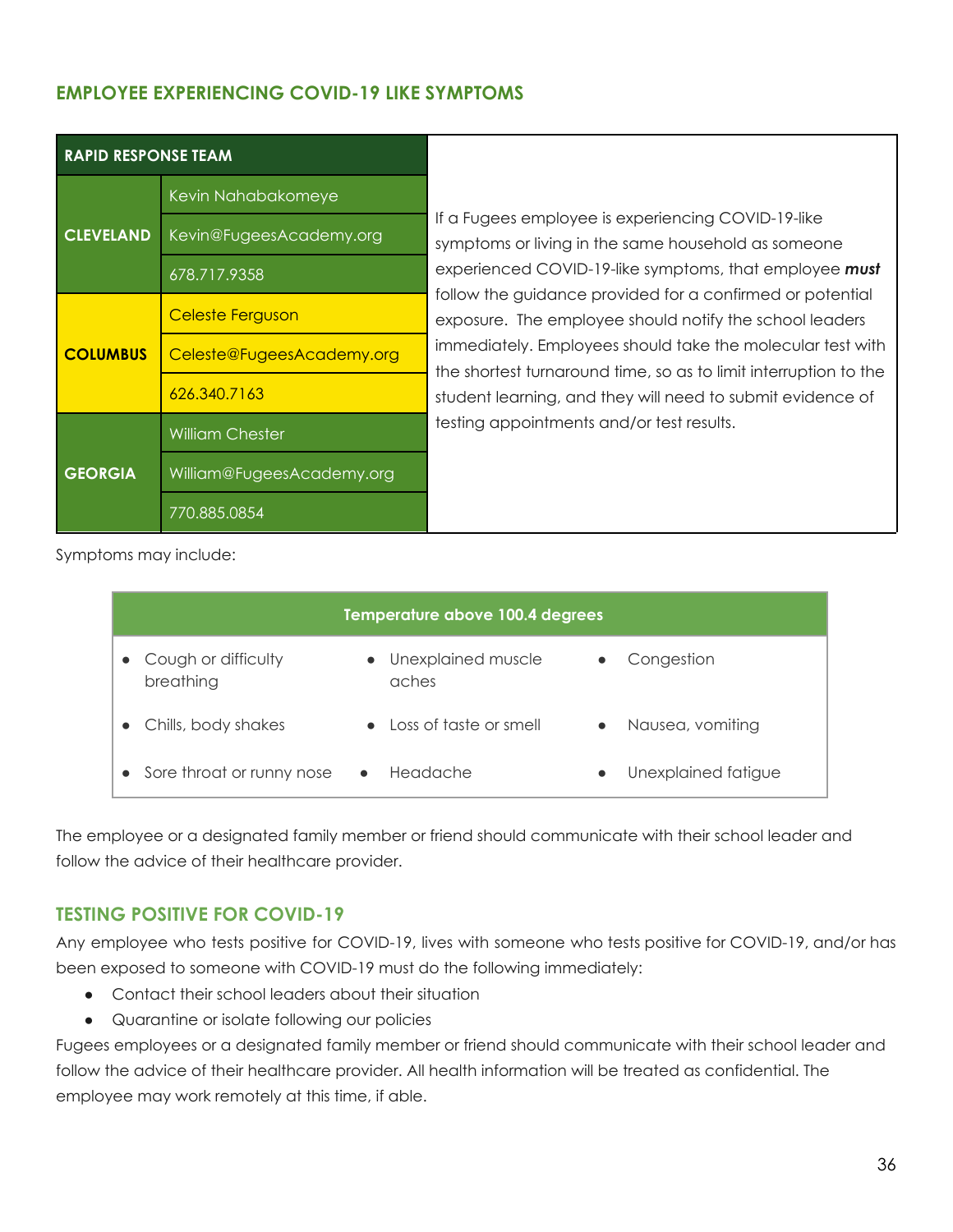# **WHEN AN EMPLOYEE MAY RETURN TO WORK**

# *RETURN TO WORK POLICY AFTER COVID-19 POSITIVE TEST*

Any individuals who have been confirmed to have COVID-19 cannot return to work until cleared by CEO, Coach Luma Mufleh and all the conditions have been met:

In the case of an individual who was diagnosed with COVID-19, the individual may return to work when all of the following criteria are met:

| <b>Not Vaccinated</b>                                  | Vaccinated                                             |  |  |
|--------------------------------------------------------|--------------------------------------------------------|--|--|
| <b>PATH ONE</b>                                        | PATH ONE                                               |  |  |
| o If the test is positive, isolate at home for 10 days | o If the test is positive, isolate at home for 10 days |  |  |
| from when the symptoms began                           | from when symptoms began                               |  |  |
| o At least one day (24 hours) have passed since        | o At least one day (24 hours) have passed since        |  |  |
| fever without fever-reducing<br>(no<br>recovery        | recovery (no fever without fever-reducing              |  |  |
| medications)                                           | medications)                                           |  |  |
| ○ Negative test (diagnostic molecular test, NOT the    | ○ Negative test (diagnostic molecular test, NOT the    |  |  |
| antibody test, NOT the antibody test) has been         | antibody test, NOT the antibody test) has been         |  |  |
| received; this should be a molecular (not antigen      | received; this should be a molecular (not antigen      |  |  |
| or antibody) COVID-19 test OR clearance from a         | or antibody) COVID-19 test OR clearance from a         |  |  |
| medical professional to return to work.                | medical professional to return to work.                |  |  |
|                                                        |                                                        |  |  |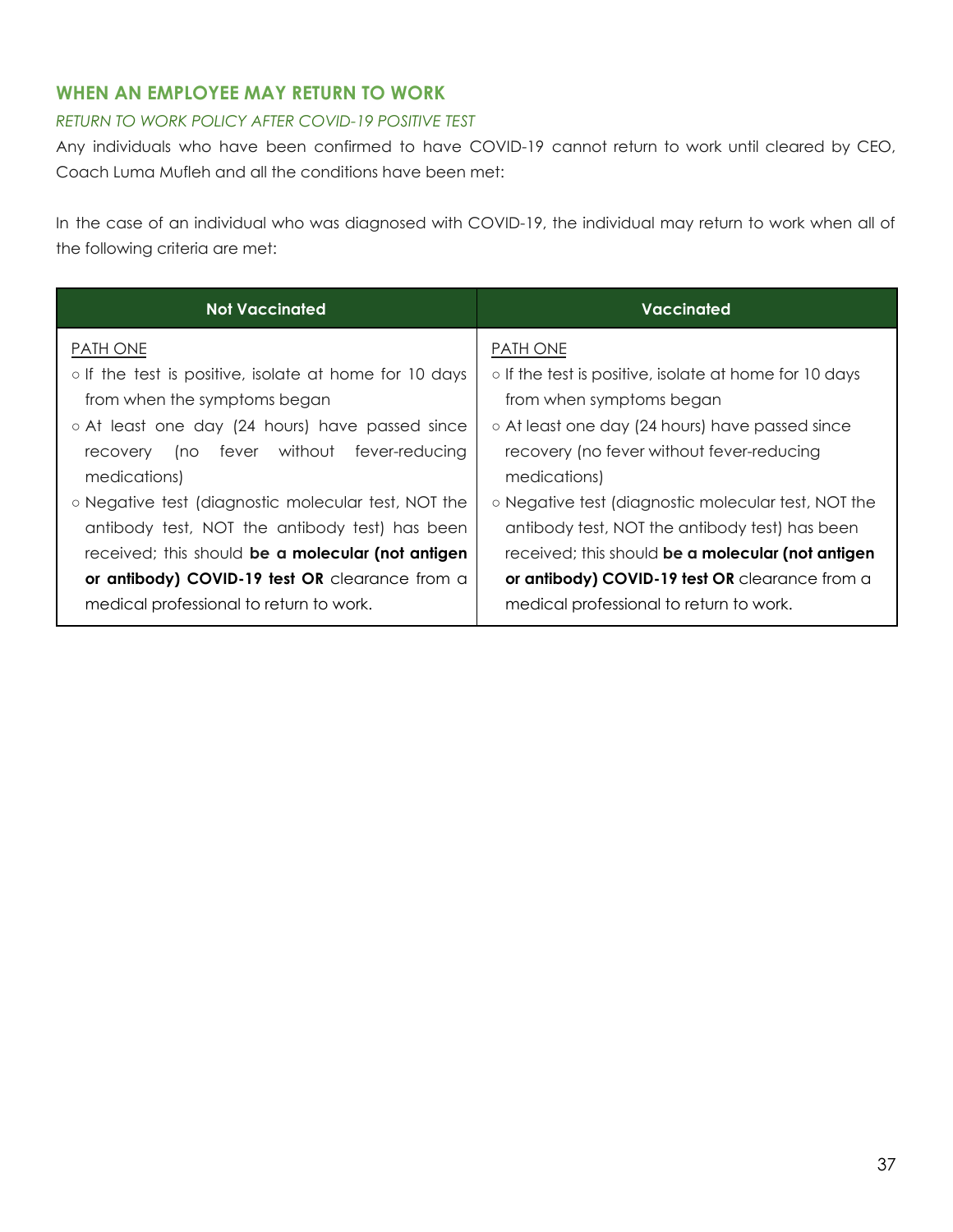# *RETURN TO WORK POLICY AFTER EXHIBITING COVID-19 SYMPTOMS*

In the case of an individual who exhibited COVID-19 symptoms, the individual may return to work when all of the following criteria are met:

| Vaccinated                                          |  |  |
|-----------------------------------------------------|--|--|
| <b>PATH ONE</b>                                     |  |  |
| ○ Negative test (diagnostic molecular test, NOT the |  |  |
| antibody test, NOT the antibody test) has been      |  |  |
| received; this should be a molecular (not antigen   |  |  |
| or antibody) COVID-19 test.                         |  |  |
| ○ At least one day (24 hours) have passed since     |  |  |
| recovery (no fever without fever-reducing           |  |  |
| medications)                                        |  |  |
| ○ Cleared by a medical professional to return to    |  |  |
| work                                                |  |  |
| <b>PATH TWO</b>                                     |  |  |
| ○ Doctor's clearance based on alternative diagnosis |  |  |
| or chronic condition (this is approved on a         |  |  |
| case-by-case basis)                                 |  |  |
|                                                     |  |  |

# *RETURN TO WORK POLICY AFTER CONFIRMED/ POTENTIAL EXPOSURE TO COVID-19*

In the case of a **staff member** who has a confirmed/ potential exposure to COVID-19, but is not showing any symptoms, the **staff member** may return to work when all of the following criteria are met:

| <b>Not Vaccinated</b>                                                                                                                                                                                                                              | <b>Vaccinated</b>                                                                                                                                                                                                                                                                                                                                                                                                                                |
|----------------------------------------------------------------------------------------------------------------------------------------------------------------------------------------------------------------------------------------------------|--------------------------------------------------------------------------------------------------------------------------------------------------------------------------------------------------------------------------------------------------------------------------------------------------------------------------------------------------------------------------------------------------------------------------------------------------|
| <b>PATH ONE</b><br>o Negative test (diagnostic molecular test, NOT the<br>antibody test,) has been received; this should be a<br>molecular (not antigen or antibody) COVID-19<br>test.<br>o Cleared by a medical professional to return to<br>work | <b>PATH ONE</b><br>o If completely asymptomatic may continue to work<br>wearing a mask and practicing all safety protocols<br>for 3-5 days after exposure. Should test at 3-5 days<br>after initial exposure.<br>○ Negative test (diagnostic molecular test, NOT the<br>antibody test,) has been received; this should be a<br>molecular (not antigen or antibody) COVID-19<br>test.<br>• Cleared by a medical professional to return to<br>work |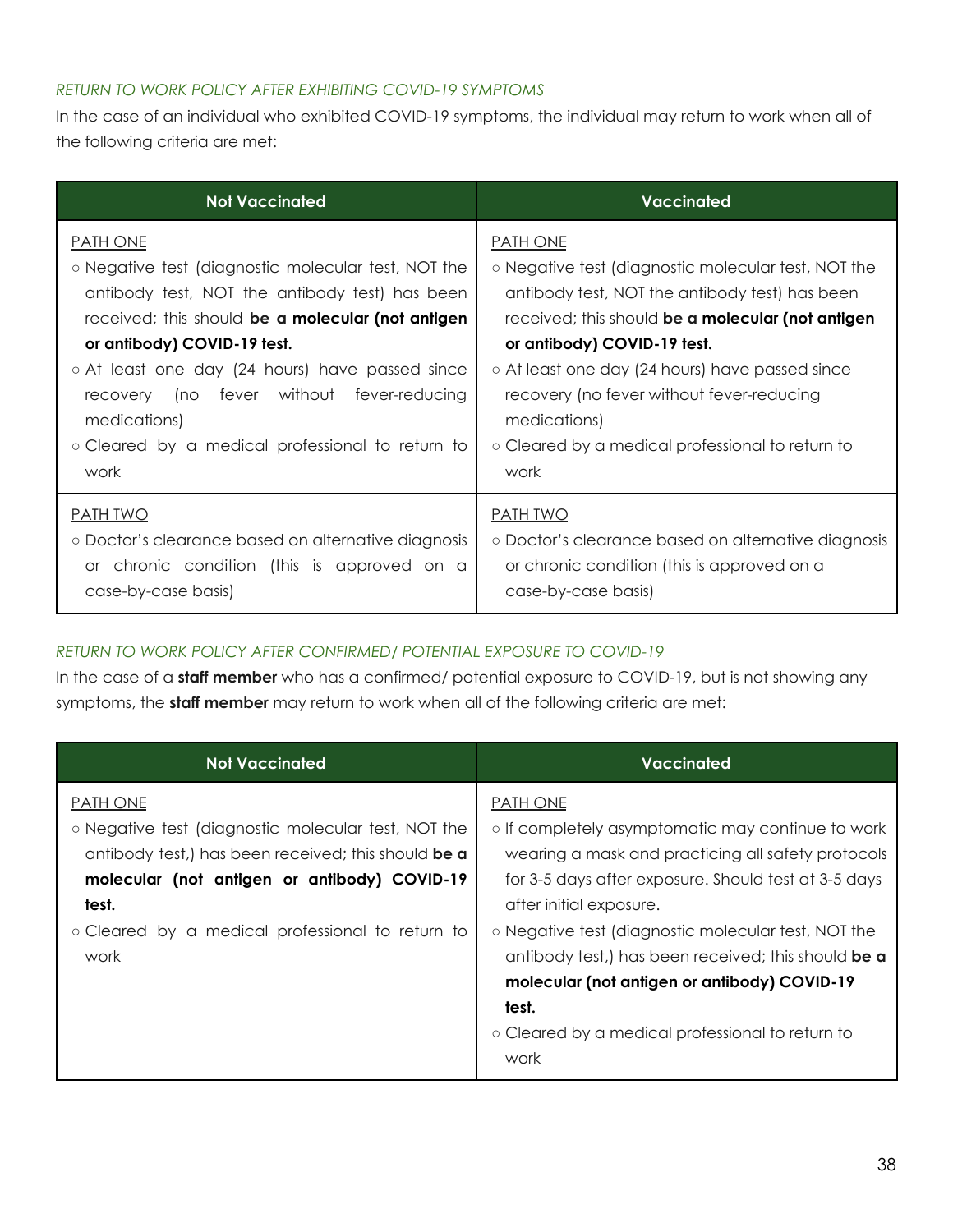# *RETURN TO WORK POLICY AFTER CONFIRMED EXPOSURE TO COVID-19: STAFF MEMBER*

In the case of a **staff member** who has a confirmed/potential exposure to COVID-19, the **staff member** may return to work when all of the following criteria for whichever pathway occurs first:

| <b>Not Vaccinated</b>                                                                                 | Vaccinated                                                                                              |
|-------------------------------------------------------------------------------------------------------|---------------------------------------------------------------------------------------------------------|
| <b>PATH ONE</b>                                                                                       | <b>PATH ONE</b>                                                                                         |
| o Negative test (diagnostic molecular test, NOT the<br>antibody test, NOT the antibody test) has been | o If completely asymptomatic may continue to work<br>wearing a mask and practicing all safety protocols |
| received; this should be a molecular (not antigen<br>or antibody) COVID-19 test.                      | for 3-5 days after exposure. Vaccinated employee<br>should test at 3-5 days after initial exposure.     |
| o Cleared by a medical professional to return to                                                      | o Negative test (diagnostic molecular test, NOT the                                                     |
| work                                                                                                  | antibody test, NOT the antibody test) has been<br>received; this should be a molecular (not antigen     |
|                                                                                                       | or antibody) COVID-19 test.                                                                             |
|                                                                                                       | • Cleared by a medical professional to return to                                                        |
|                                                                                                       | work                                                                                                    |

These are the most recent guidelines from the [CDC](https://www.cdc.gov/coronavirus/2019-ncov/more/scientific-brief-options-to-reduce-quarantine.html) (updates as of [07.28.2021\)](https://www.cdc.gov/coronavirus/2019-ncov/vaccines/fully-vaccinated-guidance.html) and [guidelines](https://www.cdc.gov/coronavirus/2019-ncov/vaccines/fully-vaccinated.html) for those who have been vaccinated.

# *GUIDELINES DURING QUARANTINE OR ISOLATION*

While quarantining or in isolation, individuals should follow the current government and CDC guidelines for safety during the pandemic. Learn more about quarantine and isolation at this [link](https://youtu.be/l3s75_X8Xjs) from the CDC. Additionally, during quarantine or isolation, individuals **cannot**:

- Come to their work location of any Fugees property or activity without approval from the CEO
- Visit with any other Fugees employees or students outside of those who live in their household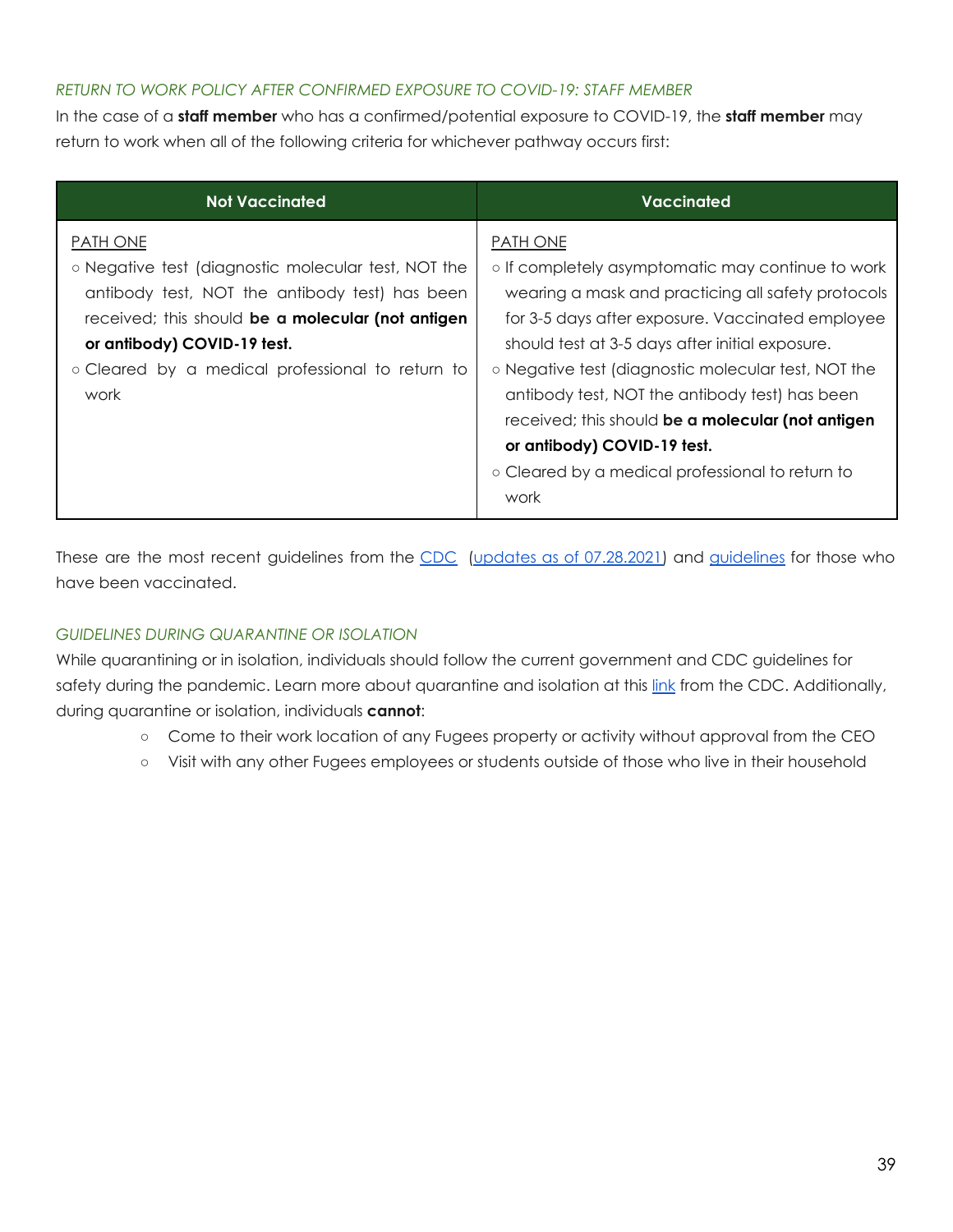# **PAY AND TIME OFF DURING COVID-19**

# *EMPLOYEES WHO ARE WORKING*

If an employee is working in one of these two categories, normal pay practices apply:

- Working on-site
- Working remotely because the employees job does not require on-site work

# **STAFFING AND COVID FAQs**

**Who pays for my COVID-19 test?** Many COVID-19 tests are available free of charge; however, if necessary, COVID-19 tests taken by staff members for clearance to return to work will be reimbursed by the school.

**What COVID-19 test should I get?** To be cleared to return to work, staff members should take a diagnostic molecular test, NOT the antibody test); **rapid antibody COVID-19 test results will not be accepted to return to work.**

# **Is COVID-19 testing covered by Fugees provided medical insurance?**

Yes. School leaders will provide a list of testing sites who accept insurance.

What if a staff member has children who are students in another district and the children are on a hybrid model **and at home several days a week?** Staff members are encouraged to make arrangements to work. In order to fulfill our commitments to Fugees students, it is important that as many staff members are in our schools as possible.

# **How should staff be groomed?**

All staff members will be required to shave(or wax) all head and facial hair at least once a week.

**After COVID-19 related leave, do staff members need to submit negative test documentation before returning to work?** Please see the Return to Work section.

# Will Fugees conduct contact tracing if a student or staff member has symptoms or is diagnosed with COVID-19?

Yes. We will work with local public health officials to conduct contact tracing. We will send general weekly COVID-19 dashboard updates. For anyone who has a confirmed exposure while at Fugees Academy, we will contact each individual and/or a parent or guardian.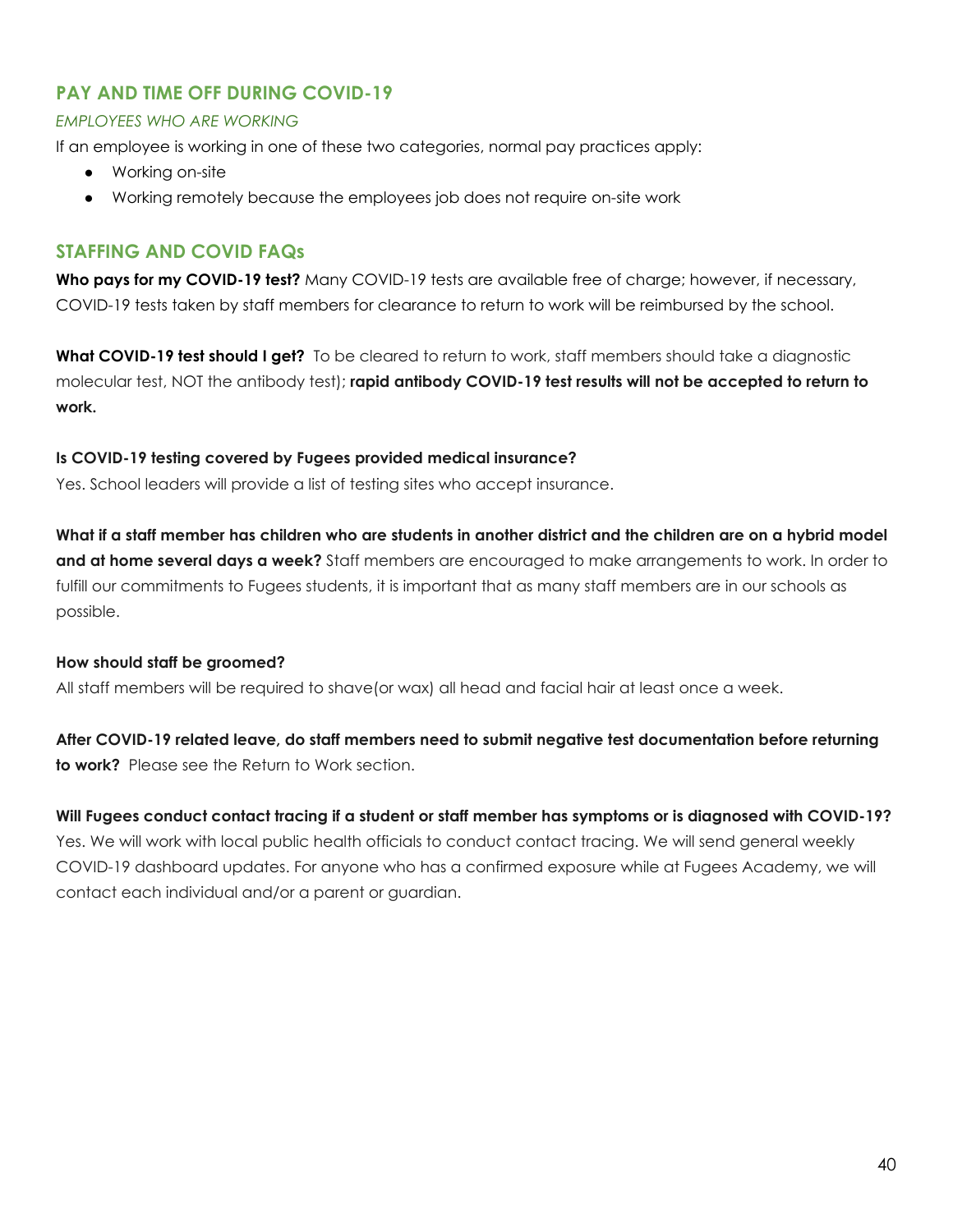# **ACADEMICS**

# **OVERVIEW OF LEARNING PATHWAYS**

It has been important to hear the voices of parents and other community members as we developed plans for school during this time.

At this time, all Fugees Students will participate in in-person learning. Remote learning is not currently an option.

# **IN-SCHOOL LEARNING**

- Students will attend school in-person all day each school day.
- Students will wear masks and maintain physical distance.
- 1:1 Chromebook technology so students do not need to share devices.
- Lunch will be provided daily.
- Students will be able to remove masks and each lunch while physically distanced.
- Students will stay with their learning pod.
- Students will have socially distanced, assigned seating (no less than 3 feet apart)
- Students will remain in one classroom or instructional space while teachers rotate.
- Teachers will offer live instruction to the students who are present in the room.
- Lessons will be streaming live to any students who are seated in a spill-over room (for social distancing) or who are learning from home.

If a student is out for an extended period of time due to COVID-19, teachers will work with the family to provide independent study materials.

# **INSTRUCTIONAL CALENDAR**

Some changes were made in the Fugees Instructional calendar in response to COVID-19. Ongoing changes may need to be made in response to circumstances related to COVID-19.

# *ADDITIONAL DETAILS*

When updating calendars and academic policies and procedures, we considered multiple factors, including:

- Meeting or exceeding state and local requirements for instructional time
- Aligning, when possible, across the Fugees Family Network
- Following our typical instructional cycle for terms and semesters, while allowing time for deep cleaning when appropriate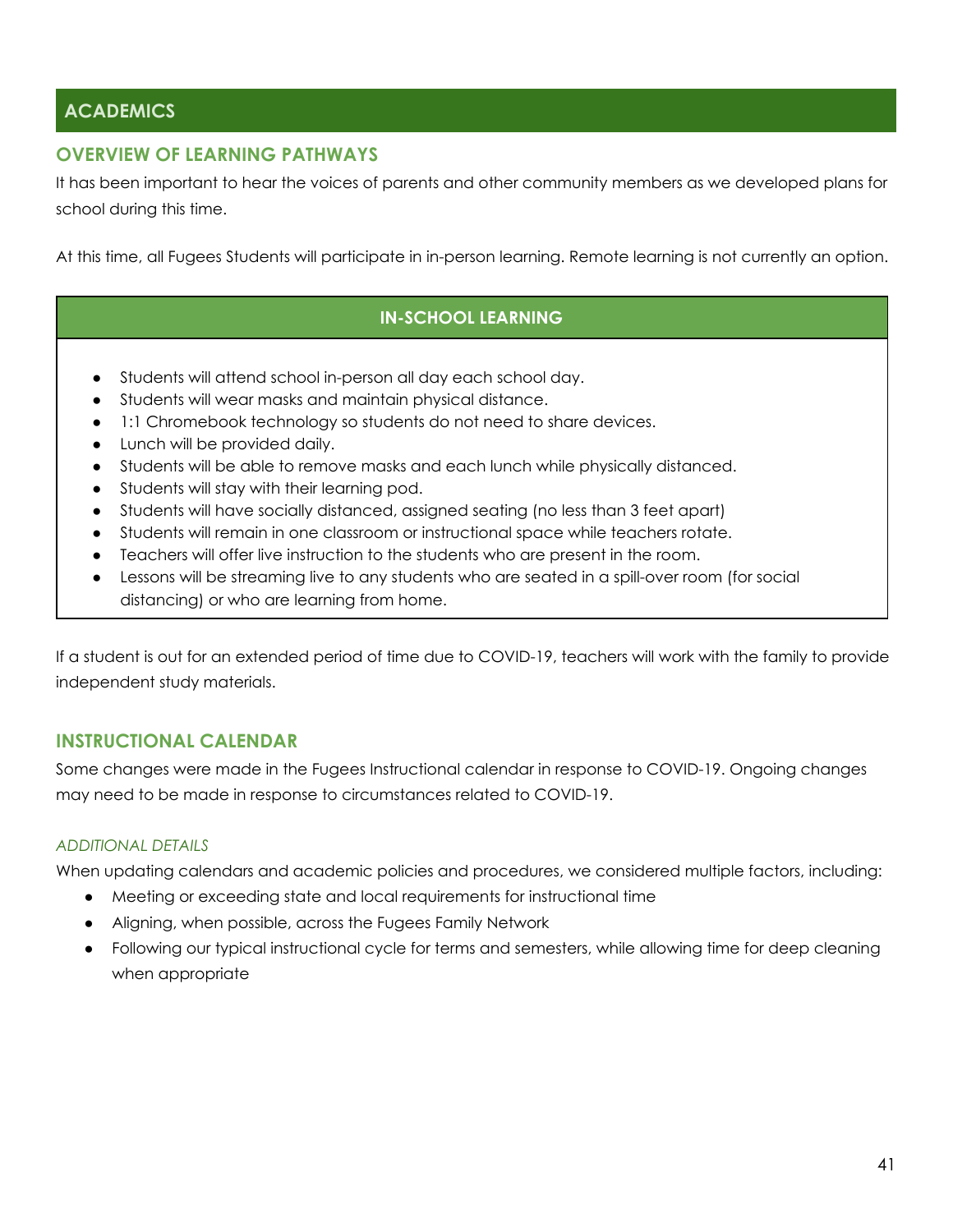# **ACADEMIC NON-NEGOTIABLES**

# **PLANNING FOR INSTRUCTION**

### FUGEES FAMILY NON-NEGOTIABLES

- Students engage in Fugees-approved **core content instruction** for the required number of daily instructional minutes
- Teachers use Fugees-approved curriculum and instructional resources
- Teachers submit planning documents with daily lesson objectives in a timely manner

### **Guiding Questions: Planning for Instruction**

- ❏ How will you design schedules to ensure instruction meets the required number of minutes per day per course and or maximizes instructional minutes?
- ❏ How will you ensure that teachers have access to all necessary supplemental resources, such as Amplify lesson plans, Singapore resources, etc?
- ❏ What systems or structures must be in place to support teachers when internalizing Fugees Values for remote learning? (i.e. 1:1 planning meetings, content team meetings, etc)

# **CURRICULUM IMPLEMENTATION**

### FUGEES FAMILY NON-NEGOTIABLES

- Schools fully dedicate time during the first up to 5 days of in-person instruction to community building and student connections.
- Schools should transition into full instruction by the third week after reopening.
- To the fullest extent possible, teachers stay on pace with teachers across the network for the same grade & cohort.
- Teachers will enter **at least two** grades each week for each class to monitor student learning throughout the term.
- Teachers will administer a Fugees-approved end-of-term exams.

### **Guiding Questions: Curriculum Implementation**

- ❏ What systems or structures must be in place to ensure teachers are on pace and following Fugees-approved curriculum with fidelity?
- ❏ When and how will instructional leaders and teachers analyze weekly student progress and end-of-term assessments?
- ❏ How will learnings from this data analysis impact future instruction?
- ❏ When and how will teachers be trained on best practices for in-person and remote learning with streaming? How will this continue during the year?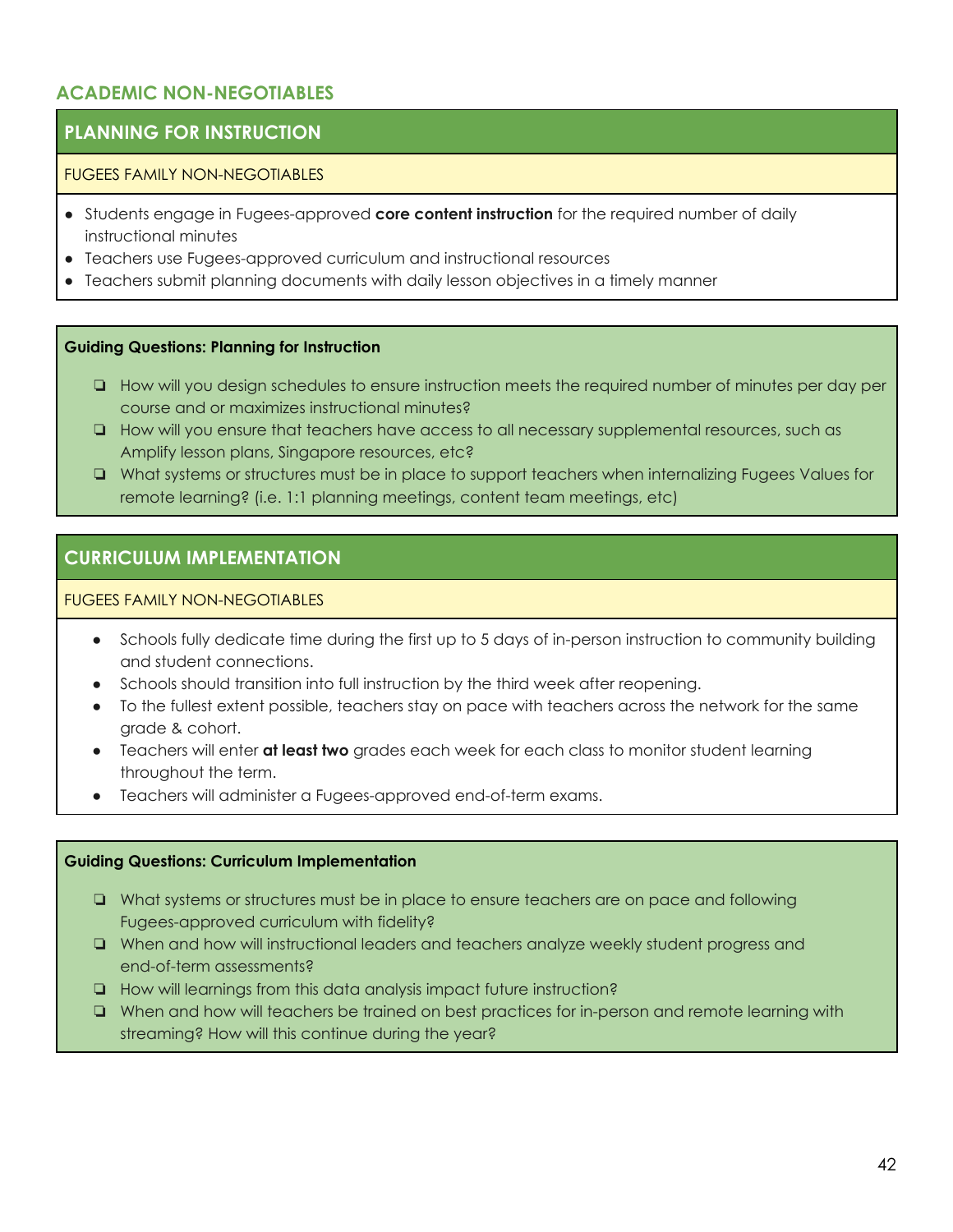# **ACCELERATING LEARNING**

# FUGEES FAMILY NON-NEGOTIABLES

- Academic and network leaders use recommendations and values in **INTP's Learning [Acceleration](https://tntp.org/assets/set-resources/TNTP_Learning_Acceleration_Guide_Final.pdf)** [Guide](https://tntp.org/assets/set-resources/TNTP_Learning_Acceleration_Guide_Final.pdf) to the **approach to acceleration.** Paying particular attention to the idea that we do not need to go back to fill in gaps caused by COVID-related closures and remote learning; rather, we should focus on addressing critical gaps, not in isolation, but in the moment where it is most appropriate (p.8)
- Teachers use embedded **flex days** to strategically accelerate learning with "just in time" instruction
- Teachers use data from regular formative assessments (daily checks for understanding, weekly quizzes, and end of unit assessments) along with student work to inform reteaching and spiraling.

### **Guiding Questions: Acceleration Learning**

- ❏ When and how will academic leaders internalize the recommendations and guiding principles outlined in TNTP's Learning Acceleration Guide, if they have not already?
- ❏ When and how will academic leaders and teachers be trained to gather and respond to formative data to accelerate learning?

# **ASSESSMENT STRATEGY**

Fugees Academy's assessment plan - comprised of a variety of assessments- provides the framework for our approach to assessments. It is important that we consider the following questions to ensure effective implementation and response to assessments and data:

- What are our guiding principles that inform our assessment strategy?
- How does our assessment strategy incorporate feedback from teachers and leaders from previous years?
- What are different purposes, frequencies, and types that comprise our assessment strategy?
- Which assessments are required versus optional during a given instructional cycle?
- What considerations are there for in-person versus remote assessment administration?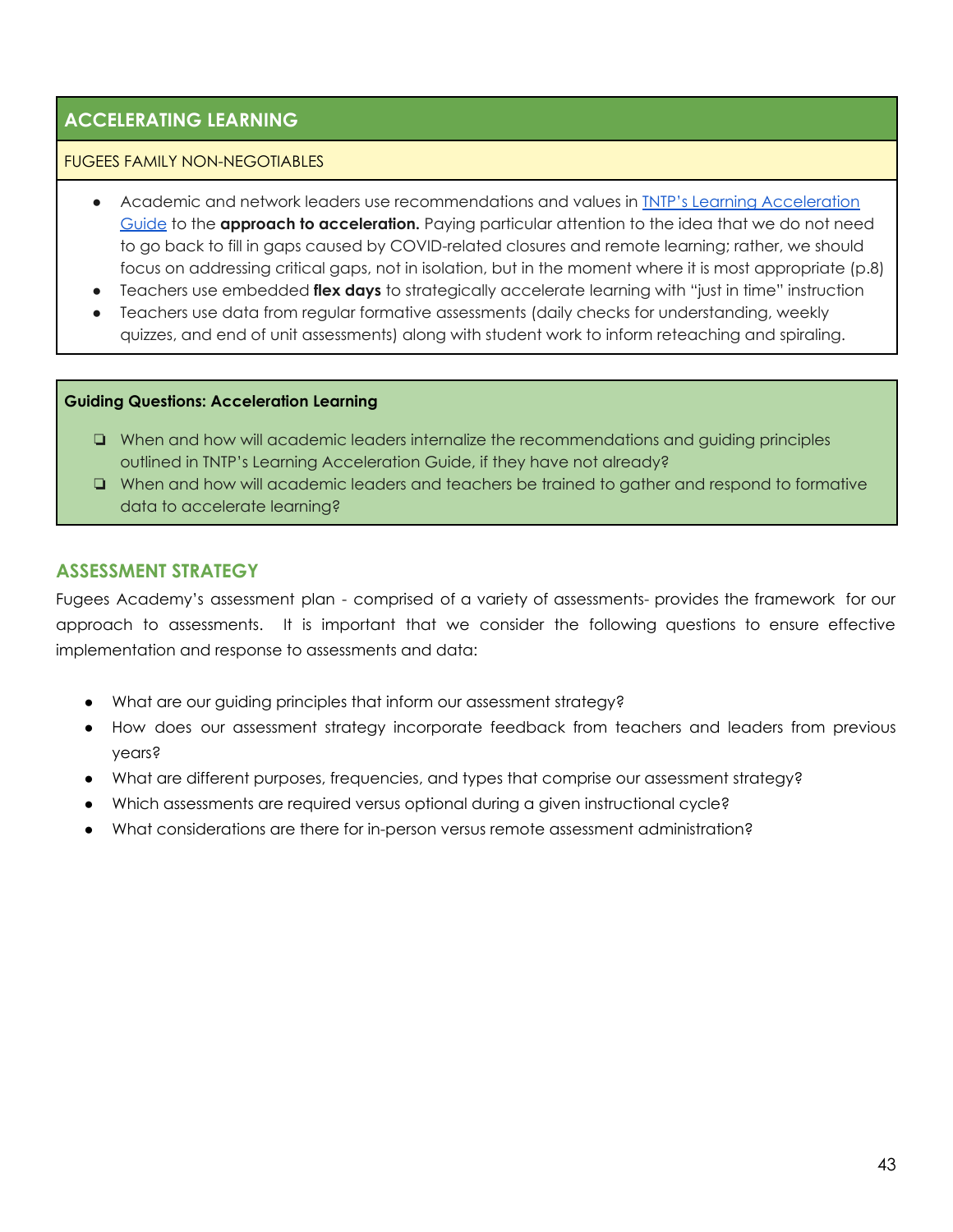# **CLASSROOM SAFETY CONSIDERATIONS**

To ensure the health and safety of students and staff, classroom safety procedures will be adapted to follow our Fugees Safety Strategies.

# **CLASSROOM SAFETY CONSIDERATIONS**

# FUGEES FAMILY NON-NEGOTIABLES

- Items that cannot be easily cleaned and sanitized should not be used.
- To the greatest extent possible, all student work should be completed and submitted online. When necessary to promote learning or motor coordination, writing on paper may be beneficial.
- For any items that are shared within a classroom, clearly label "clean" and "dirty" bins to minimize sharing items that have not been sanitized. The teacher who distributed the materials must clean and sanitize the items before they can be used again.
- Sharing of materials is greatly discouraged. If students borrow & return items that cannot be easily cleaned or sanitized, it must be quarantined for 72 hours before being reshelved.

# **ATHLETICS, EXTRACURRICULARS, AND FIELD LESSONS**

# **ATHLETICS**

Fugees is rooted in the belief that athletics is an essential component of whole child education. During this season, soccer may look different, but we will strive to provide students with safe opportunities to continue to participate in soccer and other athletic activities.

# **SOCCER PRACTICE**

# FUGEES FAMILY NON-NEGOTIABLES

# *Outdoors*

- As students are leaving the classroom, they should line up in seat order and remain physically distanced.
- Once outdoors, students should stay in a physically distanced line and go directly to their assigned "seat"
- If students are doing conditioning exercises, they should remain in the same "seating" configuration as indoors.
- Outdoors, students should wear mask if they cannot maintain 3-foot physical distance or if someone in their home is immunocompromised.
- When practice ends, students should line up physically distanced in line order.
- As students re-enter the building, they should sanitize their hands on the way to their classroom.
- Students stay physically distanced, in line order, as they return to the classroom and their assigned seats.
- Students will not play soccer outdoors in inclement weather or if the temperature is below 20 degrees Fahrenheit.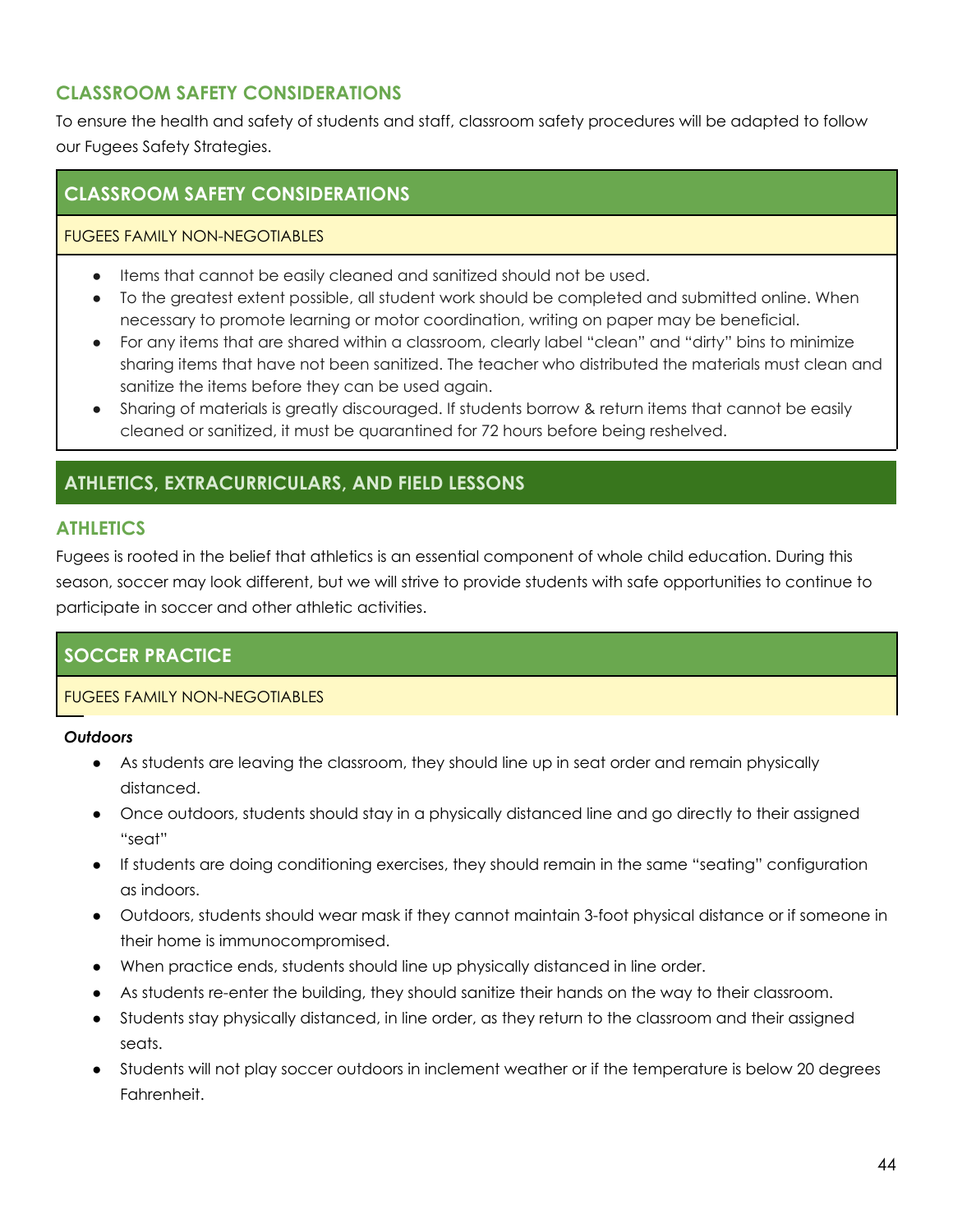# *Indoors: Off-campus*

- As students are leaving the classroom, they should line up in seat order and remain physically distanced.
- When boarding the bus, students should stay in the same order and sit in their assigned seat with a mask on.
- When exiting the bus, students should remain physically distanced and in the same line order with a mask on.
- Students should remain physically distanced while entering the indoor practice area, and go to assigned spots staying in order with a mask on.
- While practicing indoors, even if students are 6 ft apart, they still must wear a mask.
- At the end of practice, students should line up in order to board the bus with a mask on.
- Students should board the bus, in order, sanitize their hands, and sit in their assigned seat with a mask on.
- When students exit the bus, they should sanitize their hands and remain physically distanced. Students should walk in line order back to the classroom and sanitize hands again on the way to their assigned seat.

# **Key Reopening Tasks: Soccer**

- ❏ Finalize practice locations for both indoor and outdoor practice
- ❏ Ensure that all students have appropriate clothing for winter and spring weather
- ❏ Create "seating charts" that mimic classrooms to use as much as possible
- ❏ Ensure that the bus has plenty of masks and hand sanitizer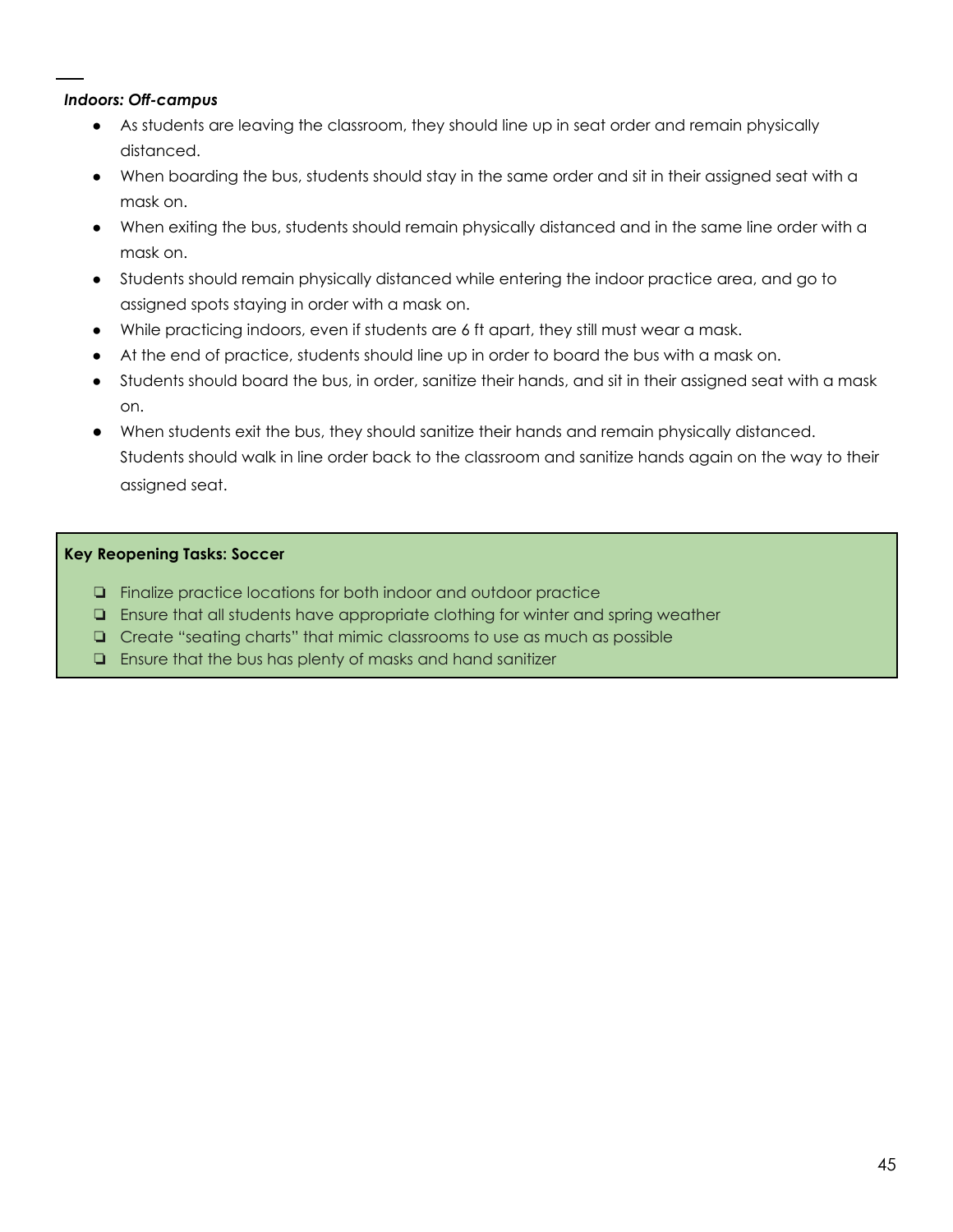# **EXTRACURRICULARS**

Beginning Autumn 2021, Fugees will reopen the after school program. The after school program may include activities like soccer, cross country, clubs, and tutoring. We will strive to provide students with safe opportunities to participate in extracurricular activities. Staff and students will follow the school day mitigations procedures; except student groupings may be different during the after school time.

# **EXTRACURRICULARS**

# FUGEES FAMILY NON-NEGOTIABLES

# *Outdoors*

- As students are leaving the classroom, they should line up in seat order and remain physically distanced.
- Once outdoors, students should stay in a physically distanced line and go directly to their assigned "seat"
- If students are doing conditioning exercises, they should remain in the same "seating" configuration as indoors.
- Students should wear masks outdoors if they cannot maintain 3-foot distance or if someone in the home is immunocompromised.
- When practice ends, students should line up physically distanced in line order.
- As students re-enter the building, they should sanitize their hands on the way to their classroom.
- Students stay physically distanced, in line order, as they return to the classroom and their assigned seats.
- Students will not play soccer outdoors in inclement weather or if the temperature is below 20 degrees Fahrenheit.

# *Indoors: Off-campus*

- As students are leaving the classroom, they should line up in seat order and remain physically distanced.
- When boarding the bus, students should say in the same order and sit in their assigned seat with a mask on.
- When exiting the bus, students should remain physically distanced and in the same line order with a mask on.
- Students should remain physically distanced while entering the indoor practice area, and go to assigned spots staying in order with a mask on.
- While practicing indoors, even if students are 6 ft apart, they still must wear a mask.
- At the end of practice, students should line up in order to board the bus with a mask on.
- Students should board the bus, in order, sanitize their hands, and sit in their assigned seat with a mask on.
- When students exit the bus, they should sanitize their hands and remain physically distanced. Students should walk in line order back to the classroom and sanitize hands again on the way to their assigned seat.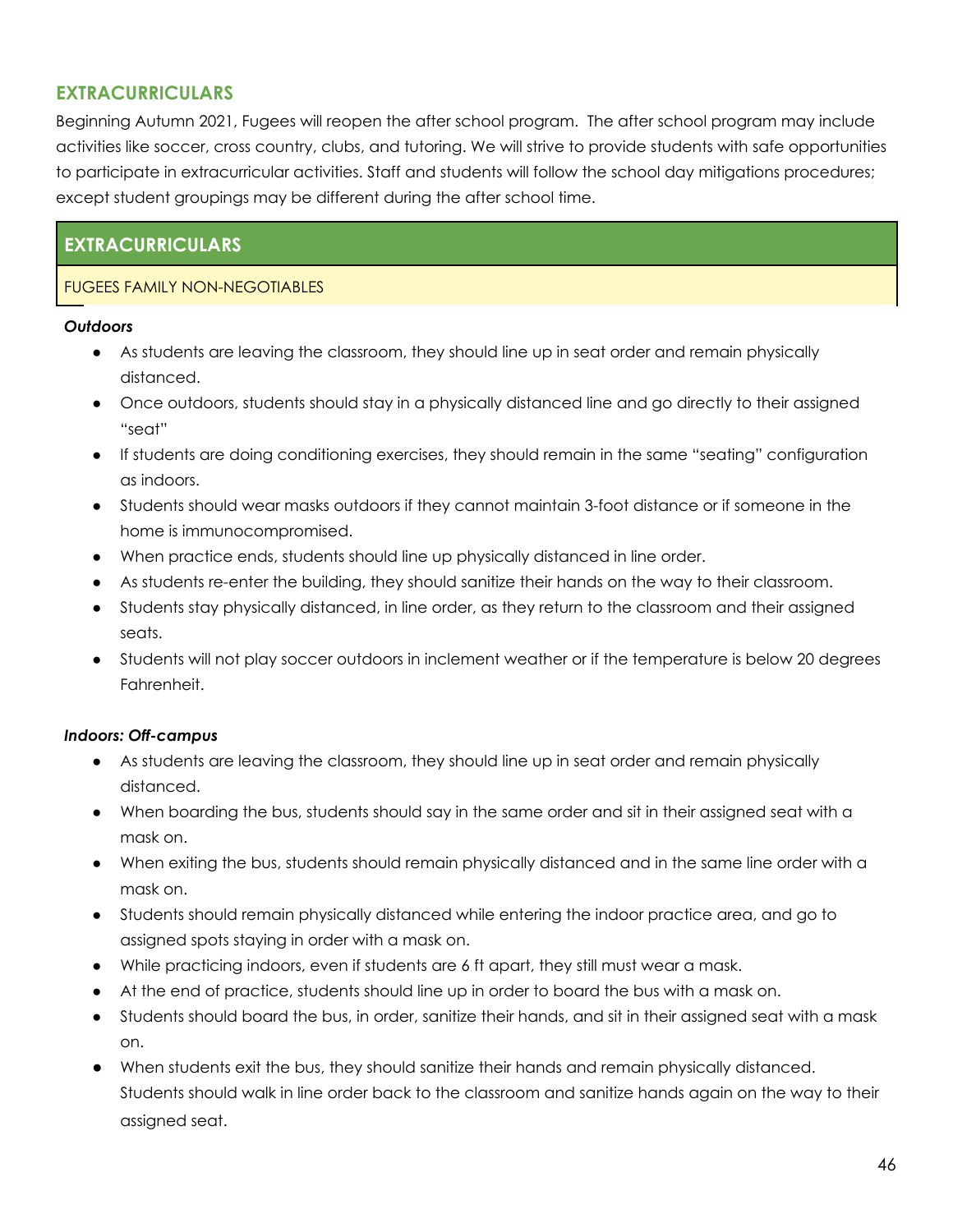# **FIELD LESSONS**

At Fugees Academy, we value the real life application that field lessons offer our students. However, at this time, all field lessons are cancelled to ensure the health and safety of our students and staff. When excursions become less risky, the CEO will advise School Leaders.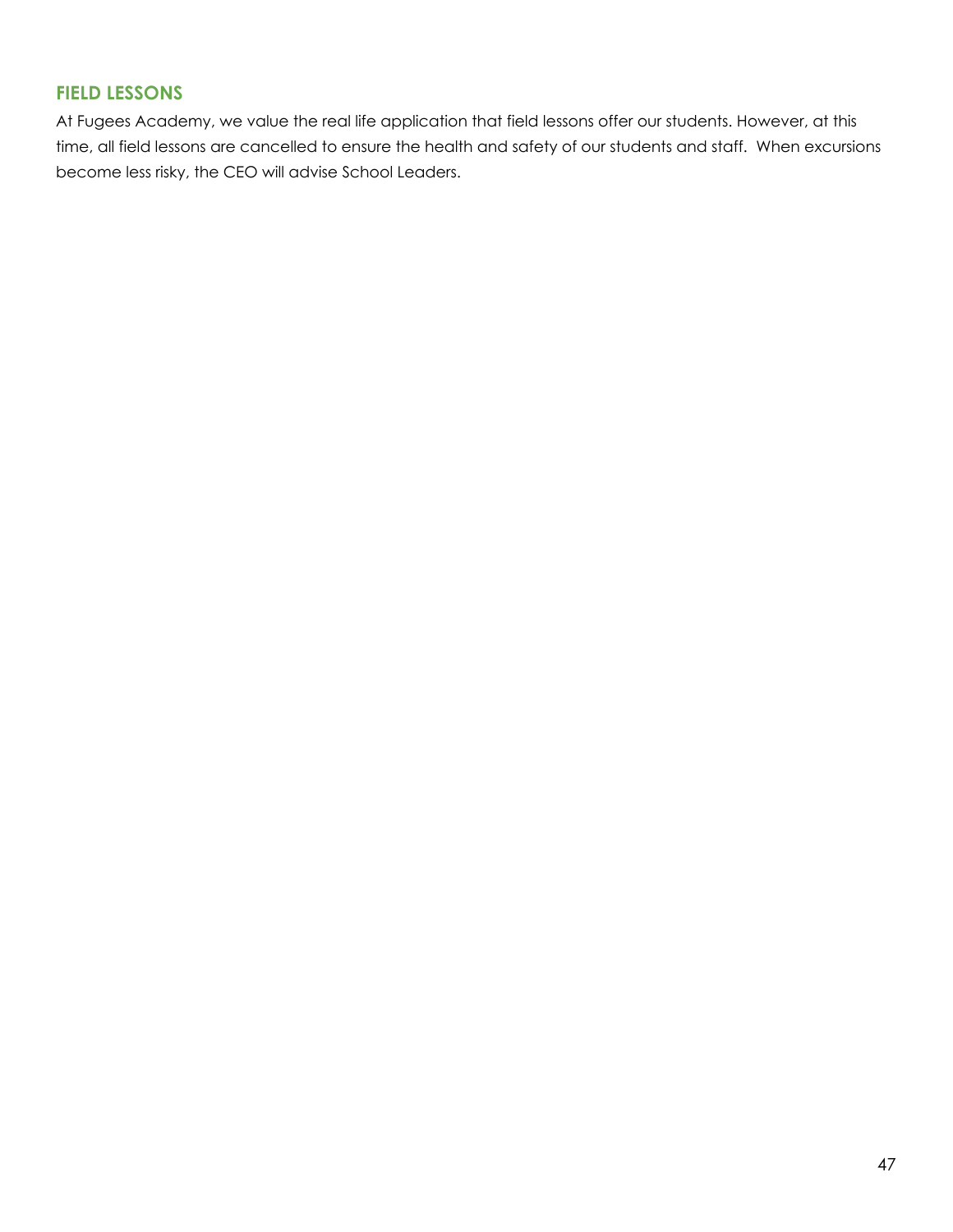# **RAPID RESPONSE TEAM & TRAINING**

# **RAPID RESPONSE TEAM**

In order to ensure timely response to any COVID related notifications, if you have tested positive or have a potential exposure to COVID, isolate yourself and contact the Rapid Response Team member for your campus immediately.

| <b>RAPID RESPONSE TEAM</b> |                           |  |  |
|----------------------------|---------------------------|--|--|
|                            | Kevin Nahabakomeye        |  |  |
| <b>CLEVELAND</b>           | Kevin@FugeesAcademy.org   |  |  |
|                            | 678.717.9358              |  |  |
|                            | <b>Celeste Ferguson</b>   |  |  |
| <b>COLUMBUS</b>            | Celeste@FugeesAcademy.org |  |  |
|                            | 626.340.7163              |  |  |
|                            | <b>William Chester</b>    |  |  |
| <b>GEORGIA</b>             | William@FugeesAcademy.org |  |  |
|                            | 770.885.0854              |  |  |

# **TRAINING**

Staff Orientation will take place the week of August 6, 2021 with the goals of:

- Communicating reopening priorities and key pieces of information to ensure a successful, strong start to Autumn 2021
- Preparing the path forward to the best of our abilities in an ever-changing environment
- Committing to being leaders of change and excellence in our schools and communities

Prior to Reopening Academy high level details will be provided to school leaders to provide time for reviewing and operationalizing school-specific information. The Winter Reopening Academy will allow school-based teams to put these details into practice prior to reopening the building to students.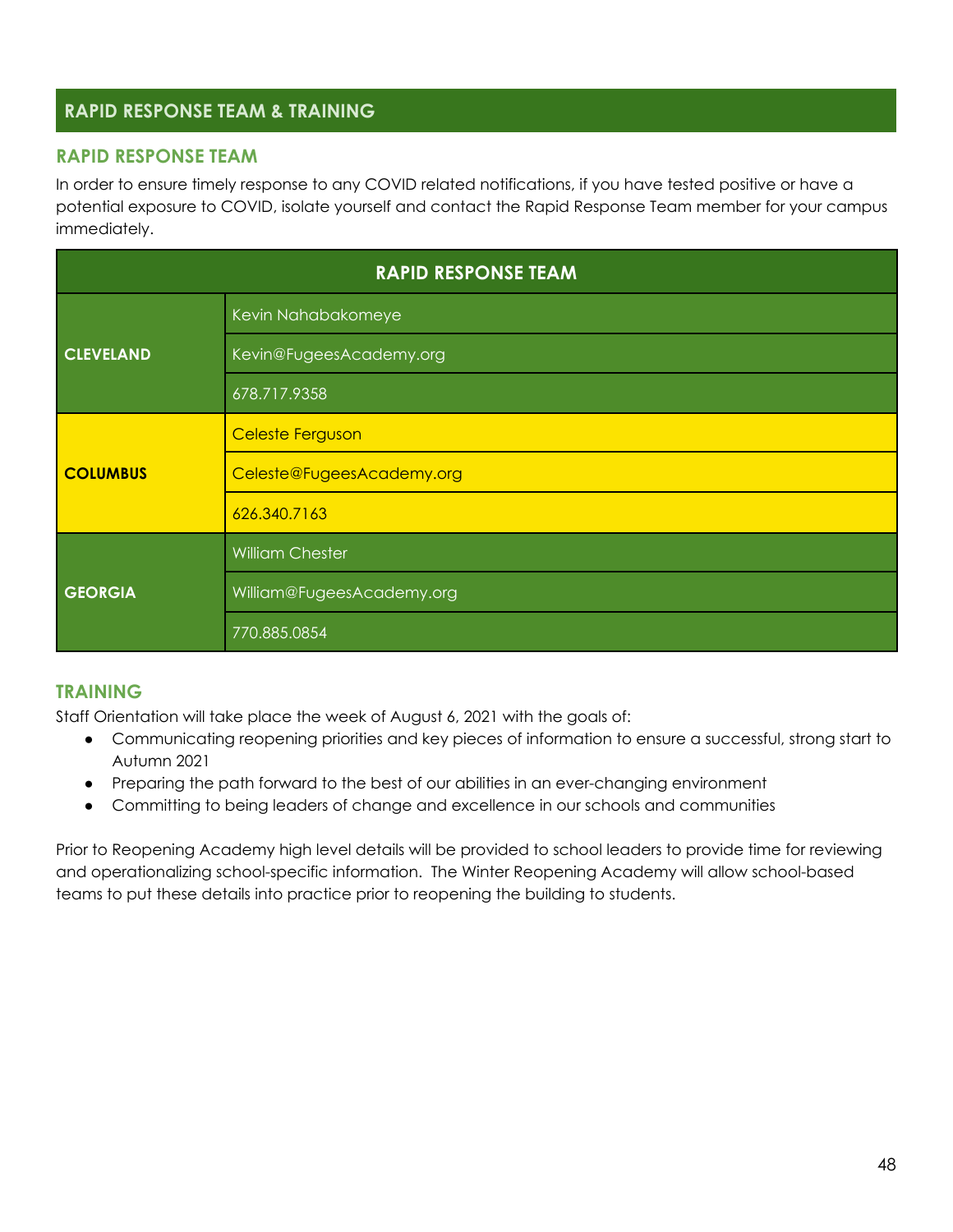# **ADDITIONAL GUIDANCE**

# **VISITORS**

All visitors will be required to follow the procedure outlined below to enter the building:

- 1. Visitors must enter through the main entrance.
- 2. All visitors, above the age of 2-years-old, must wear a mask and have their temperature checked. If they do not have a mask, a disposable mask will be given to them.
	- a. If the visitor clears the temperature check, they will go through the entry process. Once approved, they may enter the building. All visitors must sign the visitors' log.
	- b. If they do not pass the temperature check, the visitor will be asked to leave immediately and all surfaces in the main entry area are sanitized.
- 3. Visitors who are not entering the building may communicate their needs at the main entrance.
- 4. Visitors who do enter the building must follow directions for physical distancing, mask wearing, and all other safety precautions.
- 5. Visitors must sanitize their hands upon entering the building.

### **MAIL AND DELIVERIES**

- 1. Mail will be isolated for at least 48 hours prior to sorting process
- 2. After 48 hours, designated staff member will sort mail using all necessary PPE: gloves and mask.

### **EMERGENCY PREPAREDNESS**

Emergency drills will be held as normally scheduled or required. Schools should follow the transition procedures when a drill requires students and staff to exit the building. In addition, all evacuation and shelter in place zones will be adjusted to accommodate physical distancing.

### **AFTER SCHOOL MEETINGS, PD, AND OTHER EVENTS**

All in-person events must follow event planning guidelines and be approved by School Leaders or Network Leaders. Events should be virtual when at all possible. In person events must follow all physical distancing and health and safety guidelines. Full staff PD sessions will be scheduled and held virtually. Small meetings may take place in spaces that allow participants to maintain appropriate physical distancing. All participants must wear masks and sanitize their hands before entering a meeting space; sharing items is strongly discouraged.

### **SUBSTITUTES AND SUPPORT STAFF**

Substitutes and support staff must follow the same health and safety procedures as all Fugees employees. School leaders should train substitutes and support staff regarding all safety procedures prior to them coming to campus.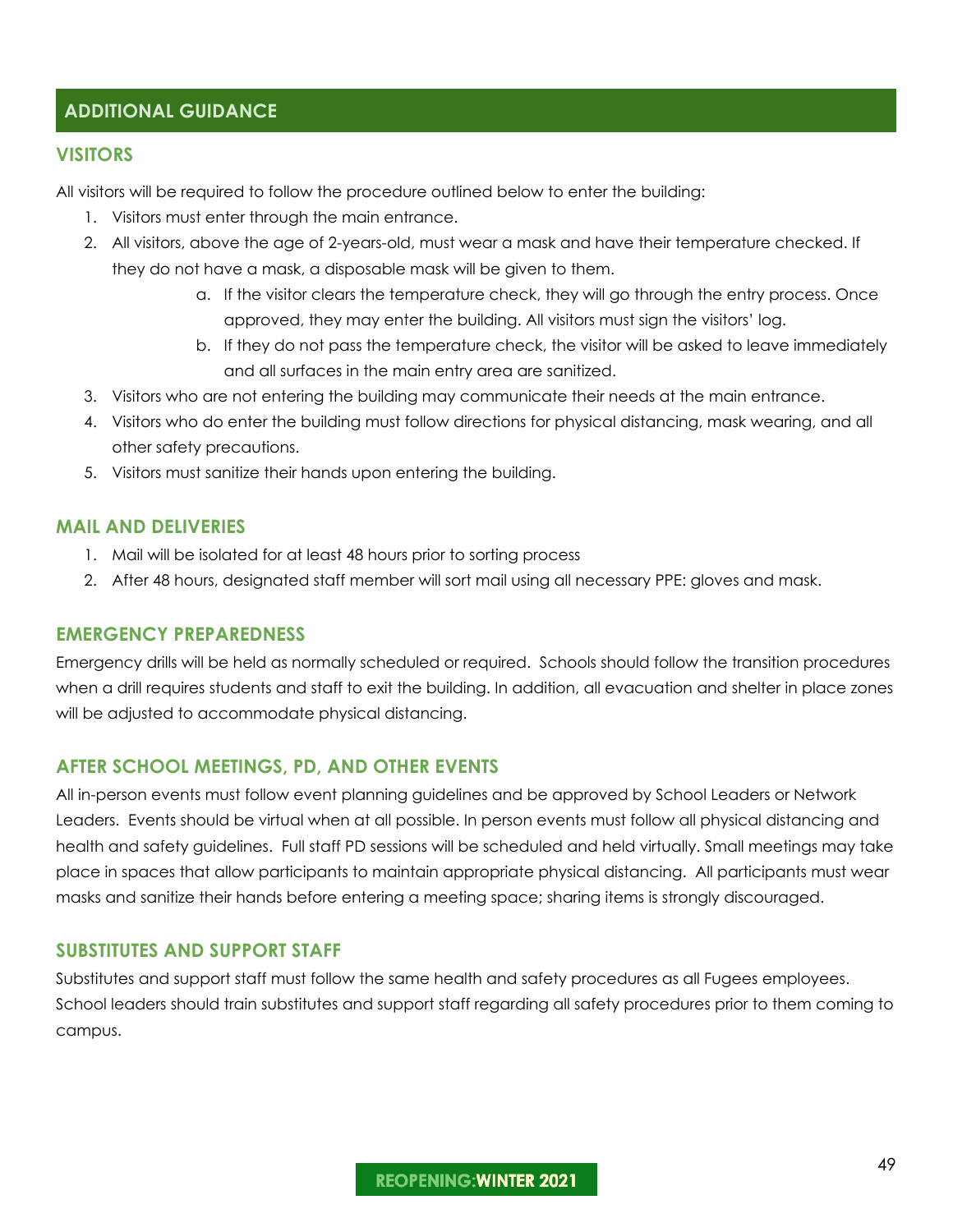# **SUPPLIES AND UNIFORMS**

# *SUPPLIES*

Supplies will generally be provided for students. In addition to supplies provided by Fugees, each student should have plenty of reusable face masks and personal hand sanitizer. Fugees will provide a limited number of reusable face masks, a water bottle, a chromebook, and a chromebook charger. If a family is experiencing financial difficulty and needs assistance with any supplies they should reach out to their school leader.

### *UNIFORMS*

During Autumn 2021, students who are participating i will wear the uniform that is appropriate for that campus. That includes khaki uniform pants, a white or blue button down shirt, a Fugees tie, a belt, and closed toed shoes.

# **FAMILY ENGAGEMENT AND COMMUNICATION**

In the spirit of safety and keeping family engagement and communication as simple as possible, we will utilize WhatsApp and other social media to share out Fugees information to families. In addition, campuses will reach out to individual families to ensure that we stay connected in this time of being physically distanced.

# **RESOURCES**

### **VIDEO RESOURCES**

- How to wear a [mask](https://www.youtube.com/watch?v=PG-xFTktkNw)
- Social [Distancing](https://www.youtube.com/watch?v=Ypm34dEGa2o)
- How to wash your [hands](https://www.youtube.com/watch?v=d914EnpU4Fo&t=18s)

### **CDC GUIDANCE**

- K-12 School [Recommendations](https://www.cdc.gov/coronavirus/2019-ncov/community/schools-childcare/k-12-guidance.html) (08.05.2021)
- Guidance for Fully [Vaccinated](https://www.cdc.gov/coronavirus/2019-ncov/vaccines/fully-vaccinated-guidance.html) People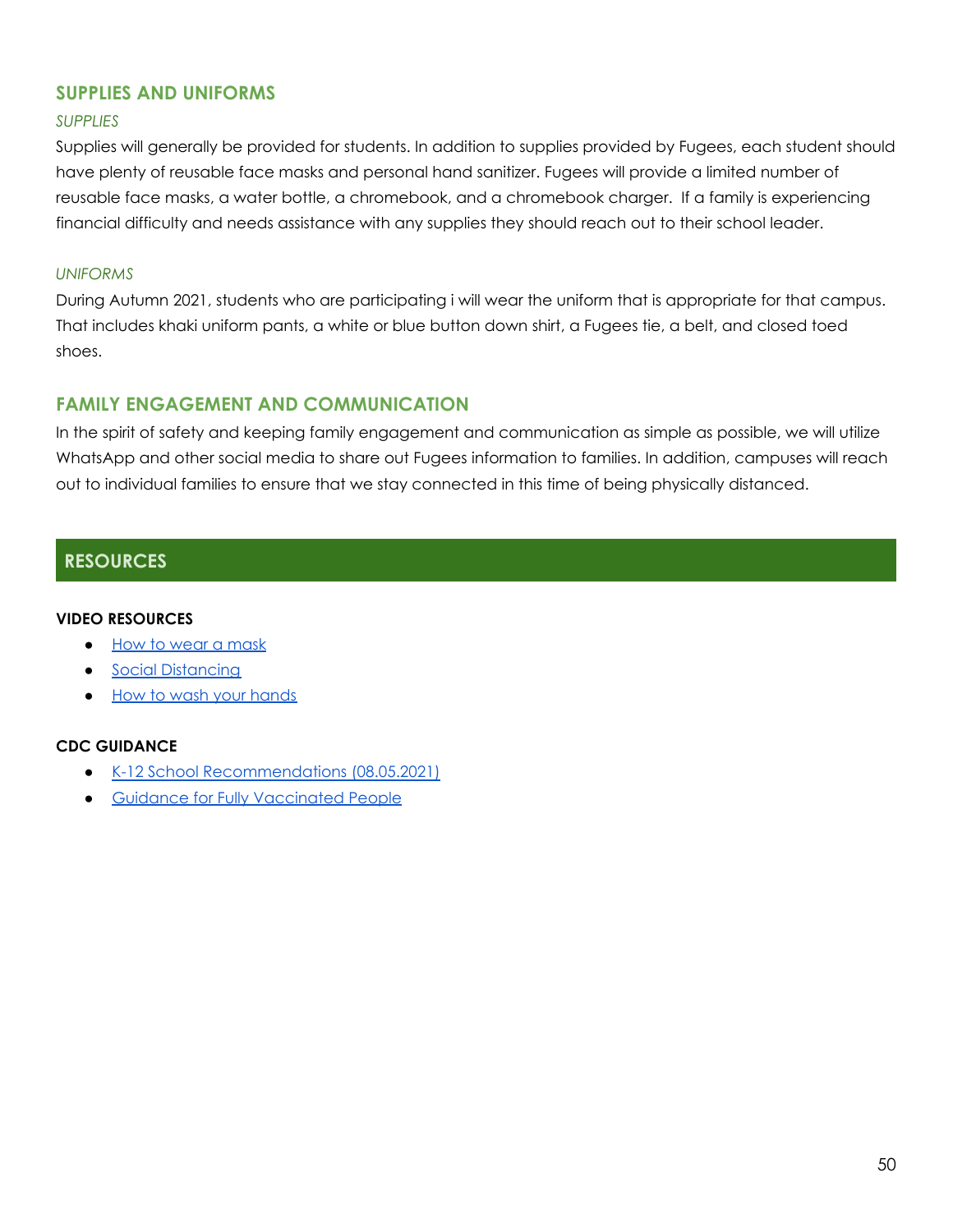# **APPENDIX A: Self-Screening Checklist**

Use this Self-Screening Checklist to make sure it is safe and healthy for you to attend school.

| <b>COVID-19 SELF-SCREENING CHECKLIST</b> |                                                                                                              |            |           |                                                                |  |
|------------------------------------------|--------------------------------------------------------------------------------------------------------------|------------|-----------|----------------------------------------------------------------|--|
|                                          |                                                                                                              | <b>YES</b> | <b>NO</b> | Can I go to school?                                            |  |
|                                          | Have you been in close contact with someone<br>who has tested positive or may have symptoms<br>for COVID-19? |            |           |                                                                |  |
|                                          | Do you have a fever over 100.4°F?                                                                            |            |           | Contact your Coach or<br>School Leader and stay<br>home.       |  |
|                                          | Do you have difficulty breathing?                                                                            |            |           |                                                                |  |
|                                          | Do you have a headache?                                                                                      |            |           |                                                                |  |
|                                          | Do you have a sore throat?                                                                                   |            |           | If you have two or<br>more of these<br>symptoms, stay<br>home. |  |
|                                          | Do you have a runny nose?                                                                                    |            |           |                                                                |  |
|                                          | Do you have a cough?                                                                                         |            |           |                                                                |  |
|                                          | Do you have vomiting or diarrhea?                                                                            |            |           |                                                                |  |
|                                          | Have you lost your sense of taste or<br>smell?                                                               |            |           |                                                                |  |